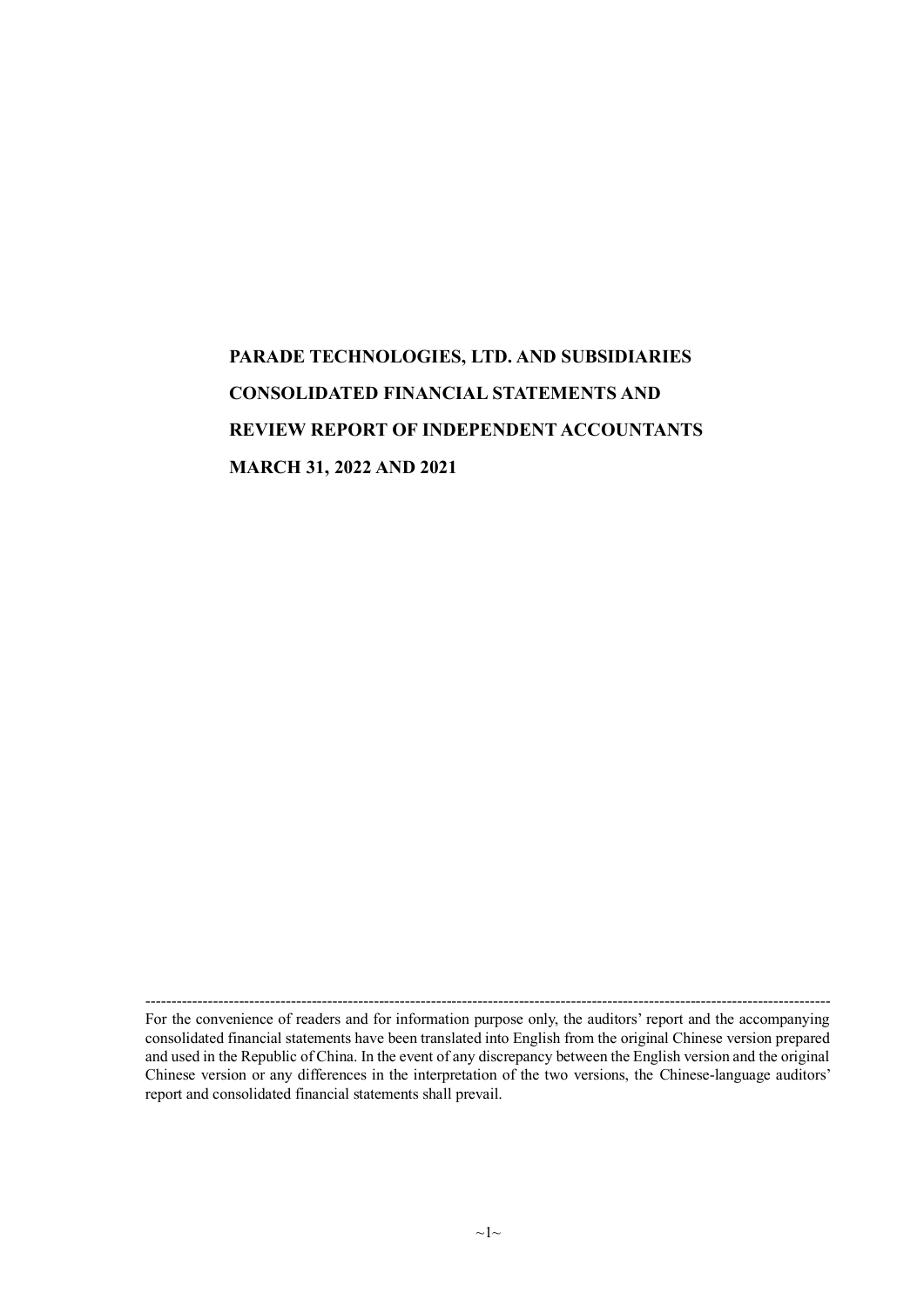# PARADE TECHNOLOGIES, LTD. AND SUBSIDIARIES CONSOLIDATED FINANCIAL STATEMENTS AND REVIEW REPORT OF INDEPENDENT ACCOUNTANTS AS OF MARCH 31, 2022 AND 2021 TABLE OF CONTENTS

|                |     | <b>PAGE</b>                                     |                |
|----------------|-----|-------------------------------------------------|----------------|
|                |     |                                                 |                |
| $\mathbf{1}$ . |     | <b>COVER PAGE</b>                               | $\mathbf{1}$   |
| 2.             |     | <b>TABLE OF CONTENTS</b>                        | $2 \sim 3$     |
| 3.             |     | REVIEW REPORT OF INDEPENDENT ACCOUNTANTS        | $\overline{4}$ |
| 4.             |     | <b>CONSOLIDATED BALANCE SHEETS</b>              | $5 \sim 6$     |
| 5.             |     | CONSOLIDATED STATEMENTS OF COMPREHENSIVE INCOME | $\overline{7}$ |
| 6.             |     | CONSOLIDATED STATEMENTS OF CHANGES IN EQUITY    | 8              |
| 7.             |     | CONSOLIDATED STATEMENTS OF CASH FLOWS           | 9              |
| 8.             |     | NOTES TO THE CONSOLIDATED FINANCIAL STATEMENTS  | $10 \sim 46$   |
|                | (1) | HISTORY AND ORGANIZATION                        | 10             |
|                | (2) | THE DATE OF AUTHORIZATION FOR ISSUANCE OF THE   | 10             |
|                |     | CONSOLIDATED FINANCIAL STATEMENTS AND           |                |
|                |     | PROCEDURES FOR AUTHORIZATION                    |                |
|                | (3) | APPLICATION OF NEW STANDARDS, AMENDMENTS AND    | $10 \sim 11$   |
|                |     | <b>INTERPRETATIONS</b>                          |                |
|                | (4) | SUMMARY OF SIGNIFICANT ACCOUNTING POLICIES      | $11 \sim 20$   |
|                | (5) | CRITICAL ACCOUNTING JUDGEMENTS, ESTIMATES AND   | $20 \sim 21$   |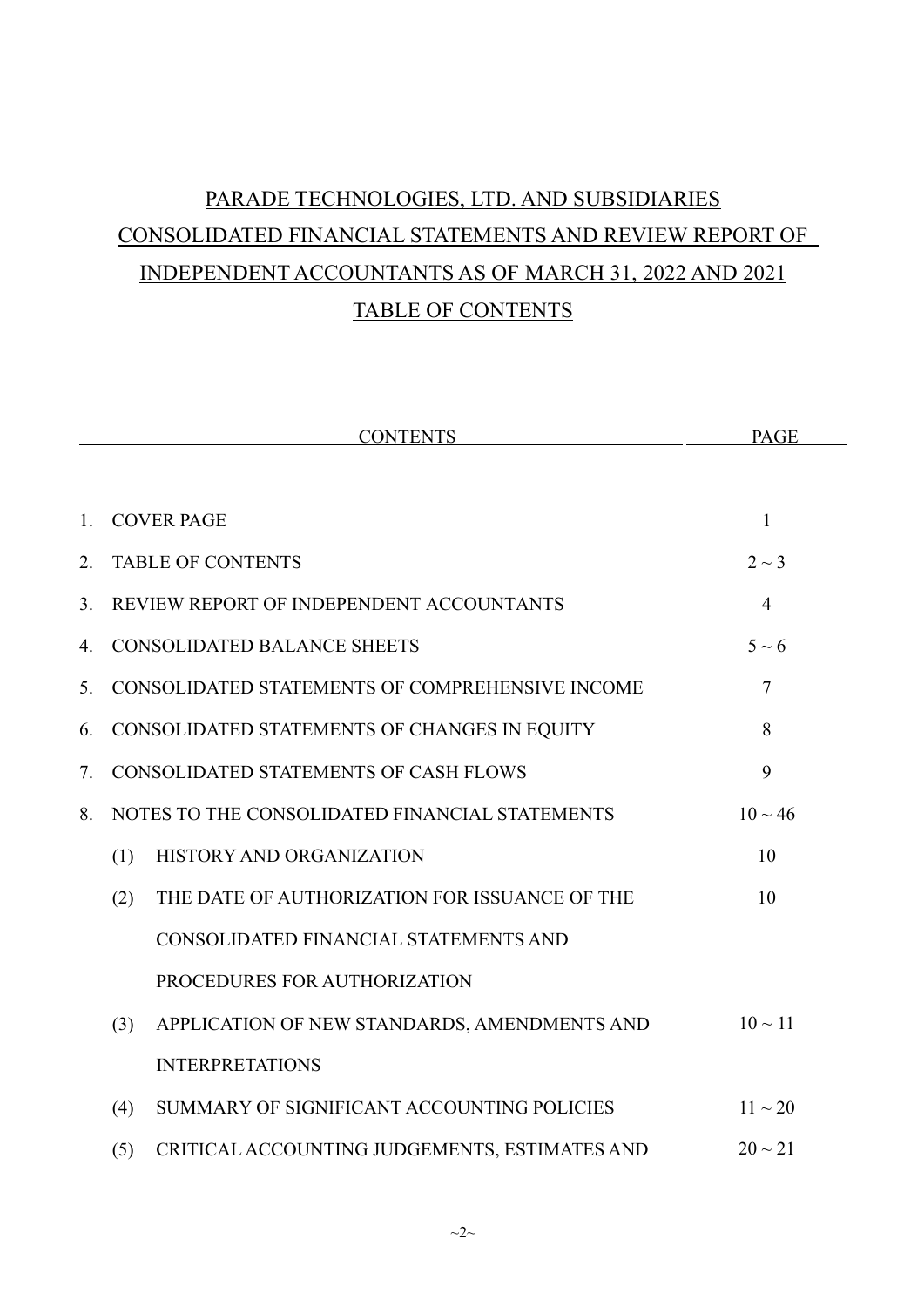|      | <b>CONTENTS</b>                                        | <b>PAGE</b>  |  |
|------|--------------------------------------------------------|--------------|--|
|      |                                                        |              |  |
|      | <b>KEY SOURCES OF ASSUMPTION UNCERTAINTY</b>           |              |  |
| (6)  | DETAILS OF SIGNIFICANT ACCOUNTS                        | $21 \sim 37$ |  |
| (7)  | <b>RELATED PARTY TRANSACTIONS</b>                      | 37           |  |
| (8)  | <b>PLEDGED ASSETS</b>                                  | 38           |  |
| (9)  | SIGNIFICANT CONTINGENT LIABILITIES AND                 | 38           |  |
|      | UNRECOGNIZED CONTRACT COMMITMENTS                      |              |  |
|      | (10) SIGNIFICANT DISASTER LOSS                         | 38           |  |
| (11) | SIGNIFICANT EVENTS AFTER THE BALANCE SHEET DATE        | 38           |  |
|      | $(12)$ OTHERS                                          | $38 \sim 45$ |  |
|      | (13) ADDITIONAL DISCLOSURES REQUIRED BY THE SECURITIES | 45           |  |
|      | AND FUTURES BUREAU                                     |              |  |
| (14) | <b>SEGMENT INFORMATION</b>                             | 46           |  |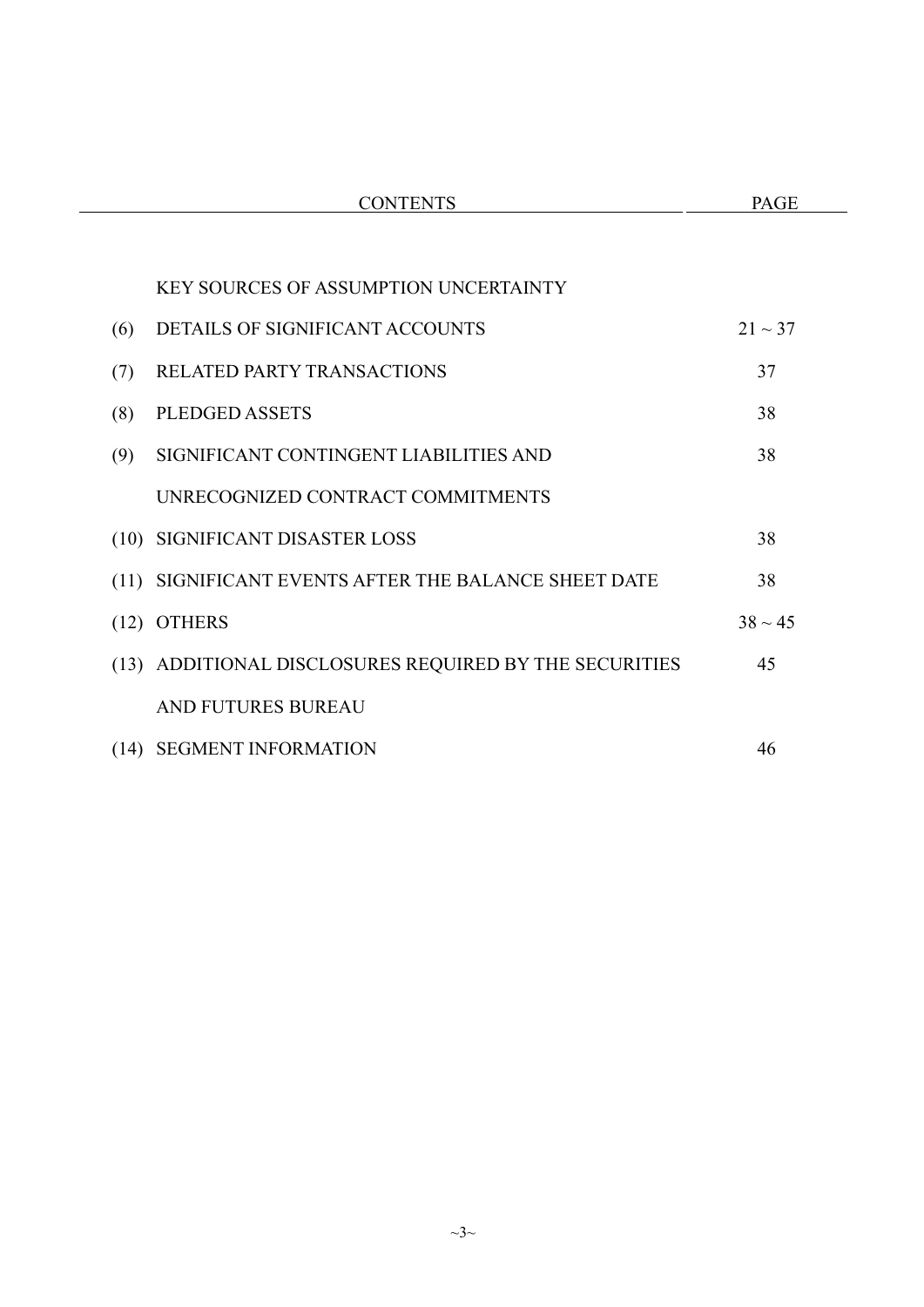#### REVIEW REPORT OF INDEPENDENT ACCOUNTANTS TRANSLATED FROM CHINESE

To the Board of Directors and Shareholders of Parade Technologies, Ltd.

#### *Introduction*

We have reviewed the accompanying consolidated balance sheets of Parade Technologies, Ltd. and Subsidiaries (the "Group") as at March 31, 2022 and 2021, and the related consolidated statements of comprehensive income, of changes in equity and of cash flows for the three months then ended, and notes to the consolidated financial statements, including a summary of significant accounting policies. Management is responsible for the preparation and fair presentation of these consolidated financial statements in accordance with "Regulations Governing the Preparation of Financial Reports by Securities Issuers" and International Accounting Standard 34, "Interim Financial Reporting" as endorsed by the Financial Supervisory Commission. Our responsibility is to express a conclusion on these consolidated financial statements based on our reviews.

#### *Scope of Review*

We conducted our reviews in accordance with the Statement of Auditing Standards No. 65 "Review of Financial Information Performed by the Independent Auditor of the Entity" in the Republic of China. A review of consolidated financial statements consists of making inquiries, primarily of persons responsible for financial and accounting matters, and applying analytical and other review procedures. A review is substantially less in scope than an audit and consequently does not enable us to obtain assurance that we would become aware of all significant matters that might be identified in an audit. Accordingly, we do not express an audit opinion.

#### *Conclusion*

Based on our reviews, nothing has come to our attention that causes us to believe that the accompanying consolidated financial statements do not present fairly, in all material respects, the consolidated financial position of the Group as at March 31, 2022 and 2021, and of its consolidated financial performance and its consolidated cash flows for the three months then ended in accordance with "Regulations Governing the Preparation of Financial Reports by Securities Issuers" and International Accounting Standard 34, "Interim Financial Reporting" as endorsed by the Financial Supervisory Commission.

Chou, Hsiao-Tzu

Liang, Hua-Ling

For and on behalf of PricewaterhouseCoopers, Taiwan

#### April 27, 2022

------------------------------------------------------------------------------------------------------------------------------------------------- The accompanying consolidated financial statements are not intended to present the financial position and results of operations and cash flows in accordance with accounting principles generally accepted in countries and jurisdictions other than the Republic of China. The standards, procedures and practices in the Republic of China governing the review of such consolidated financial statements may differ from those generally accepted in countries and jurisdictions other than the Republic of China. Accordingly, the accompanying consolidated financial statements and review report of independent accountants are not intended for use by those who are not informed about the accounting principles or auditing standards generally accepted in the Republic of China, and their applications in practice.

As the consolidated financial statements are the responsibility of the management, PricewaterhouseCoopers cannot accept any liability for the use of, or reliance on, the English translation or for any errors or misunderstandings that may derive from the translation.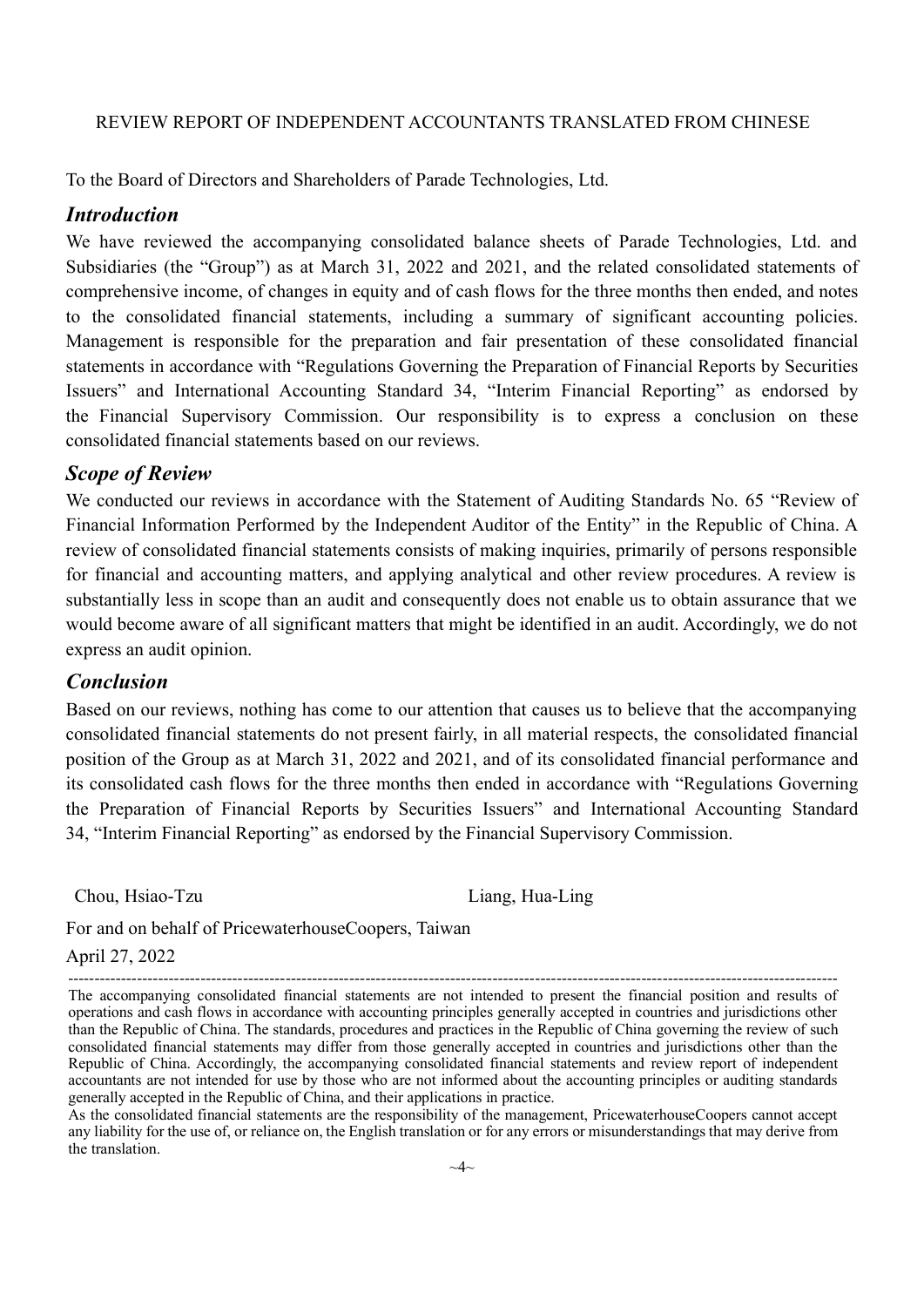#### PARADE TECHNOLOGIES, LTD. AND SUBSIDIARIES CONSOLIDATED BALANCE SHEETS MARCH 31, 2022, DECEMBER 31, 2021 AND MARCH 31, 2021 (EXPRESSED IN THOUSANDS OF NEW TAIWAN DOLLARS) (THE CONSOLIDATED BALANCE SHEETS AS OF MARCH 31, 2022 AND 2021 ARE REVIEWED, NOT AUDITED)

|      | <b>ASSETS</b>                   | Notes | March 31, 2022<br>Amount |             | $\%$         |               | December 31, 2021<br>Amount | $\%$           |         | March 31, 2021<br>Amount | $\%$             |
|------|---------------------------------|-------|--------------------------|-------------|--------------|---------------|-----------------------------|----------------|---------|--------------------------|------------------|
|      | <b>Current assets</b>           |       |                          |             |              |               |                             |                |         |                          |                  |
| 1100 | Cash and cash equivalents       | 6(1)  | \$                       | 9,752,306   | 47           | $\mathcal{S}$ | 9,201,743                   | 48             | $\sqrt$ | 8,125,824                | 50               |
| 1170 | Accounts receivable, net        | 6(2)  |                          | 1,603,903   | $8\,$        |               | 1,394,595                   | 7              |         | 1,629,283                | 10               |
| 130X | Inventories, net                | 6(3)  |                          | 2,687,412   | 13           |               | 2,097,554                   | 11             |         | 1,716,478                | 11               |
| 1470 | Other current assets            |       |                          | 486,468     | $\mathbf{2}$ |               | 343,437                     | $\overline{c}$ |         | 356,629                  | $\boldsymbol{2}$ |
| 11XX | <b>Total current assets</b>     |       |                          | 14,530,089  | 70           |               | 13,037,329                  | 68             |         | 11,828,214               | 73               |
|      | <b>Non-current assets</b>       |       |                          |             |              |               |                             |                |         |                          |                  |
| 1600 | Property, plant and equipment,  | 6(4)  |                          |             |              |               |                             |                |         |                          |                  |
|      | net                             |       |                          | 509,608     | $\mathbf{2}$ |               | 487,868                     | $\mathfrak{Z}$ |         | 457,361                  | $\mathfrak{Z}$   |
| 1755 | Right-of-use assets             | 6(5)  |                          | 232,999     | 1            |               | 234,571                     | 1              |         | 282,617                  | $\sqrt{2}$       |
| 1780 | Intangible assets               | 6(6)  |                          | 3,098,289   | 15           |               | 3,044,207                   | 16             |         | 3,210,995                | 19               |
| 1840 | Deferred income tax assets      | 6(17) |                          | 276,374     | $\mathbf{1}$ |               | 244,042                     | 1              |         | 215,861                  | $\mathbf{1}$     |
| 1900 | Other non-current assets        | 6(7)  |                          | 2, 194, 962 | 11           |               | 2,093,609                   | 11             |         | 290,741                  | $\mathbf{2}$     |
| 15XX | <b>Total non-current assets</b> |       |                          | 6, 312, 232 | 30           |               | 6, 104, 297                 | 32             |         | 4,457,575                | 27               |
| 1XXX | <b>TOTAL ASSETS</b>             |       |                          | 20,842,321  | 100          | <sup>\$</sup> | 19, 141, 626                | 100            | -S      | 16, 285, 789             | 100              |
|      |                                 |       |                          |             |              |               |                             |                |         |                          |                  |

(Continued)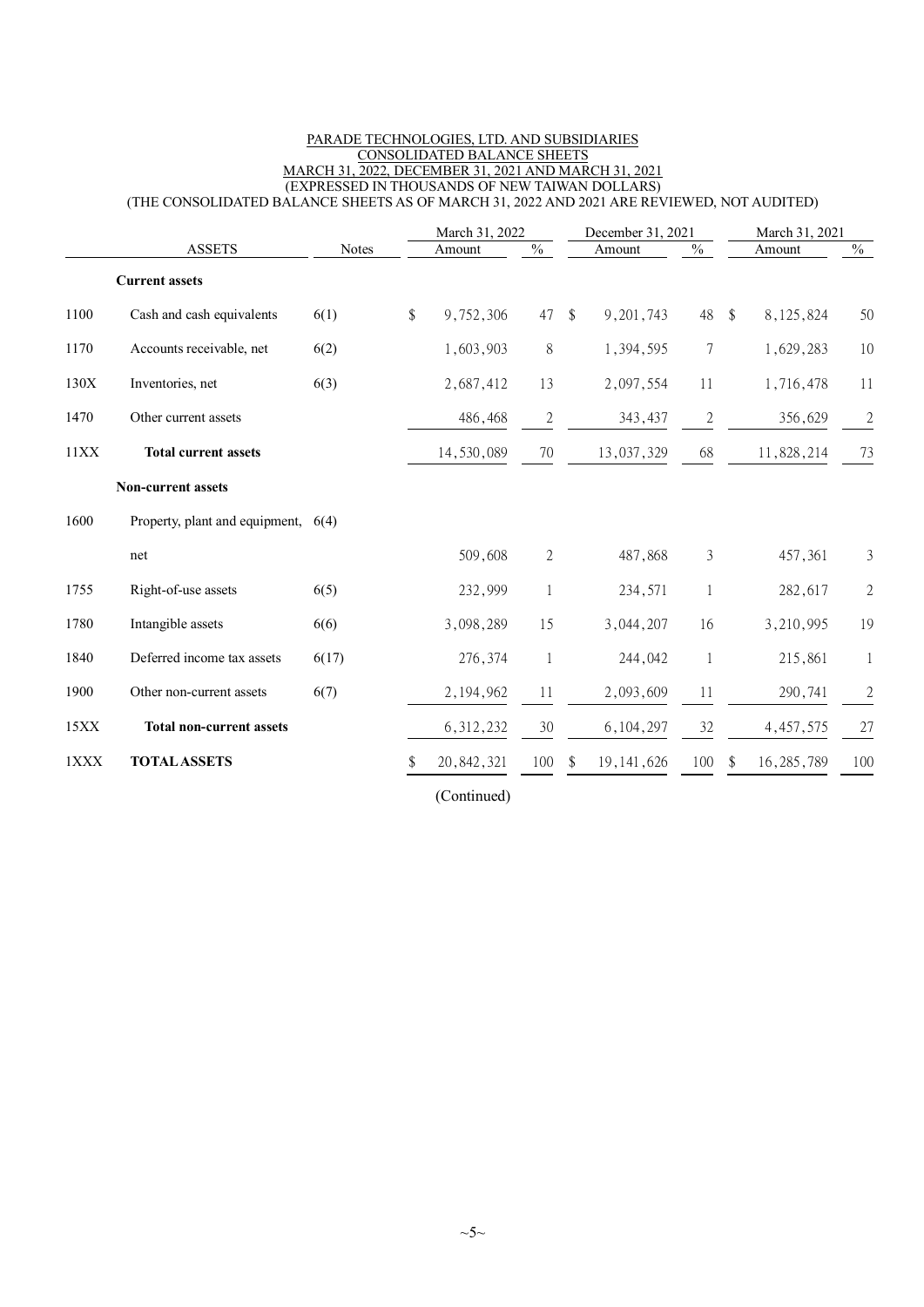#### PARADE TECHNOLOGIES, LTD. AND SUBSIDIARIES CONSOLIDATED BALANCE SHEETS MARCH 31, 2022, DECEMBER 31, 2021 AND MARCH 31, 2021 (EXPRESSED IN THOUSANDS OF NEW TAIWAN DOLLARS) (THE CONSOLIDATED BALANCE SHEETS AS OF MARCH 31, 2022 AND 2021 ARE REVIEWED, NOT AUDITED)

|                 |                                  |       |          | March 31, 2022 |                | December 31, 2021  |                | March 31, 2021                        |                |
|-----------------|----------------------------------|-------|----------|----------------|----------------|--------------------|----------------|---------------------------------------|----------------|
|                 | <b>LIABILITIES AND EQUITY</b>    | Notes |          | Amount         | $\%$           | Amount             | $\%$           | Amount                                | $\%$           |
|                 | <b>Current liabilities</b>       |       |          |                |                |                    |                |                                       |                |
| 2170            | Accounts payable                 |       | \$       | 1,237,258      | 6              | 1,130,616<br>\$    | 6              | 989,944<br>$\boldsymbol{\mathsf{\$}}$ | 6              |
| 2200            | Other payables                   | 6(8)  |          | 1,169,376      | 6              | 2,519,249          | 13             | 835,217                               | 5              |
| 2230            | Current income tax liabilities   | 6(17) |          | 699,860        | 3              | 517,012            | 3              | 464,968                               | 3              |
| 2280            | Lease liabilities - current      | 6(5)  |          | 99,818         | $\overline{a}$ | 98,946             |                | 97,203                                |                |
| 2300            | Other current liabilities        |       |          | 306,815        | -1             | 278,008            | 1              | 118,469                               | $\mathbf{1}$   |
| 21XX            | <b>Total current liabilities</b> |       |          | 3,513,127      | 16             | 4,543,831          | 23             | 2,505,801                             | 15             |
|                 | Non-current liability            |       |          |                |                |                    |                |                                       |                |
| 2580            | Lease liabilities - non-current  | 6(5)  |          | 133,181        | 1              | 135,625            | -1             | 185,414                               | -1             |
| 25XX            | <b>Non-current liabilities</b>   |       |          | 133,181        | -1             | 135,625            | $\mathbf{1}$   | 185,414                               | 1              |
| 2XXX            | <b>Total liabilities</b>         |       |          | 3,646,308      | 17             | 4,679,456          | 24             | 2,691,215                             | 16             |
|                 | Equity attributable to owners of |       |          |                |                |                    |                |                                       |                |
|                 | the Company                      |       |          |                |                |                    |                |                                       |                |
|                 | Share capital                    | 6(11) |          |                |                |                    |                |                                       |                |
| 3110            | Ordinary shares                  |       |          | 811,956        | 4              | 808,638            | $\overline{4}$ | 808,125                               | 5              |
|                 | Capital reserves                 | 6(12) |          |                |                |                    |                |                                       |                |
| 3200            | Capital reserves                 |       |          | 4,387,899      | 21             | 4,319,491          | 24             | 4,165,865                             | $26\,$         |
|                 | Retained earnings                | 6(13) |          |                |                |                    |                |                                       |                |
| 3310            | Legal reserve                    |       |          | 1,011,400      | 5              | 1,011,400          | 5              | 807,466                               | 5              |
| 3320            | Special reserve                  |       |          | 1,221,272      | 6              | 1,221,272          | 6              | 421,955                               | $\mathfrak{Z}$ |
| 3350            | Unappropriated earnings          |       |          | 12, 394, 718   | 60             | 10,737,604         | 56             | 9,695,372                             | 59             |
|                 | Other equity                     |       |          |                |                |                    |                |                                       |                |
| 3400            | Other equity                     |       | $\left($ | $1,393,138$ (  | $7)$ (         | $2,070,966$ )(     | $11)$ (        | $1,854,620$ $($                       | 11)            |
| 3500            | Treasury shares                  | 6(11) |          | $1,238,094$ (  | $6)$ (         | $1,565,269$ (      | 8 <sup>0</sup> | 449,589)(                             | 3)             |
| 31XX            | Equity attributable to           |       |          |                |                |                    |                |                                       |                |
|                 | owners of the Company            |       |          | 17, 196, 013   | 83             | 14, 462, 170       | 76             | 13,594,574                            | 84             |
| $3\mathbf{XXX}$ | <b>Total equity</b>              |       |          | 17, 196, 013   | 83             | 14, 462, 170       | 76             | 13,594,574                            | 84             |
|                 | Significant events after the     | 11    |          |                |                |                    |                |                                       |                |
|                 | balance sheet date               |       |          |                |                |                    |                |                                       |                |
| 3X2X            | <b>TOTAL LIABILITIES AND</b>     |       |          |                |                |                    |                |                                       |                |
|                 | <b>EQUITY</b>                    |       | \$       | 20, 842, 321   | 100            | 19, 141, 626<br>\$ | 100            | 16, 285, 789<br>\$                    | 100            |
|                 |                                  |       |          |                |                |                    |                |                                       |                |

The accompanying notes are an integral part of these consolidated financial statements.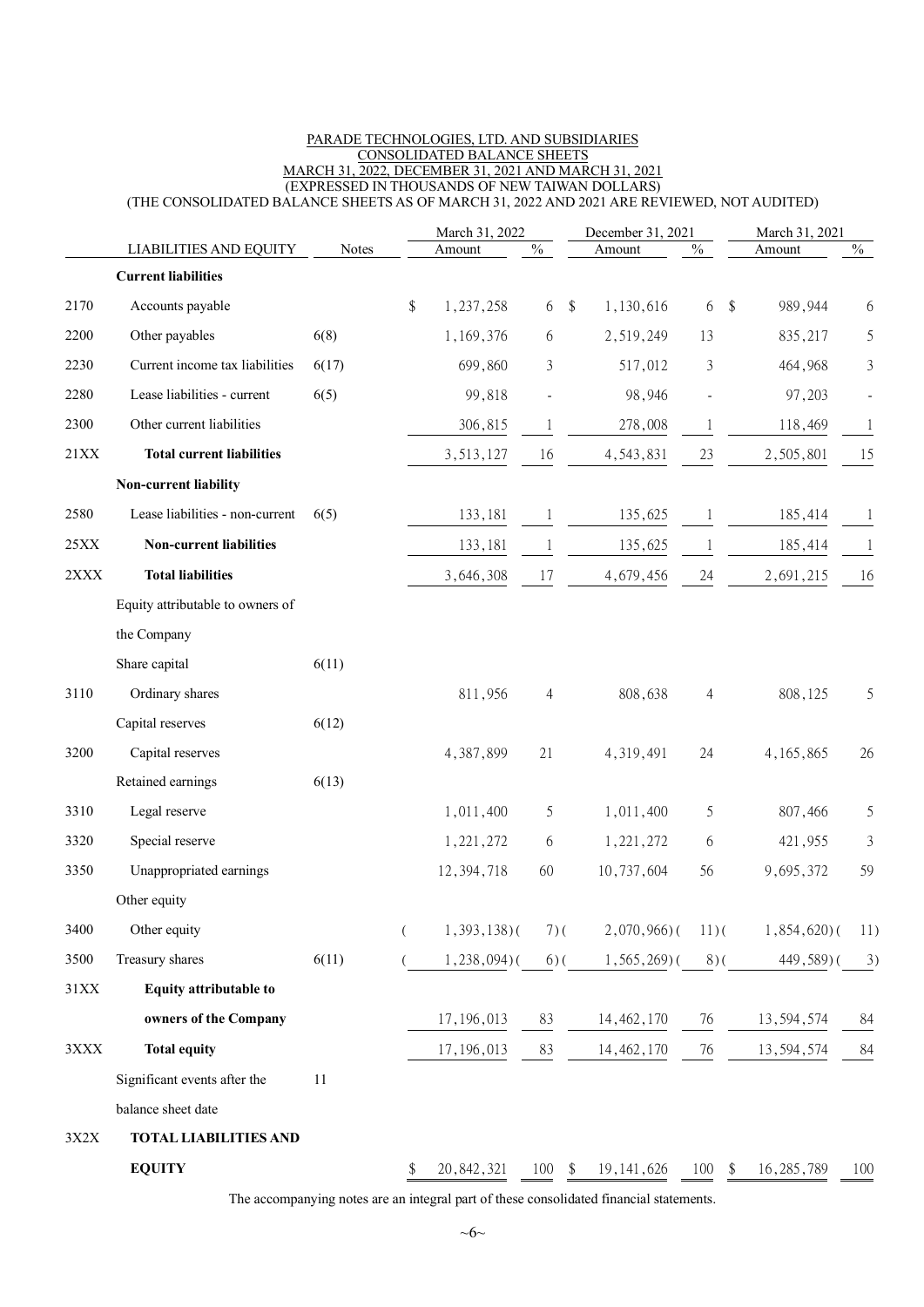#### PARADE TECHNOLOGIES, LTD. AND SUBSIDIARIES CONSOLIDATED STATEMENTS OF COMPREHENSIVE INCOME FOR THE THREE MONTHS ENDED MARCH 31, 2022 AND 2021 (EXPRESSED IN THOUSANDS OF NEW TAIWAN DOLLARS, EXCEPT FOR EARNINGS PER SHARE AMOUNTS) (UNAUDITED)

|      |                                    |                   |           |                   |               |      | For the three months ended March 31, |               |  |  |
|------|------------------------------------|-------------------|-----------|-------------------|---------------|------|--------------------------------------|---------------|--|--|
|      |                                    |                   |           | 2022              |               | 2021 |                                      |               |  |  |
|      | Items                              | <b>Notes</b>      |           | Amount            | $\frac{0}{0}$ |      | Amount                               | $\frac{0}{0}$ |  |  |
| 4000 | Revenue                            | 6(14)             | \$        | 5,898,143         | 100           | \$   | 4, 343, 653                          | 100           |  |  |
| 5000 | Cost of goods sold                 | 6(3)(15)(16)      |           | $3,077,451$ ) $($ | 52)           |      | 2,386,235                            | 55)           |  |  |
| 5900 | Gross profit                       |                   |           | 2,820,692         | 48            |      | ,957,418                             | 45            |  |  |
|      | Operating expenses                 | $6(15)(16)$ and 7 |           |                   |               |      |                                      |               |  |  |
| 6100 | Sales and marketing expenses       |                   |           | $229,911$ ) (     | $4)$ (        |      | $195,583$ )(                         | 5)            |  |  |
| 6200 | General and administrative         |                   |           |                   |               |      |                                      |               |  |  |
|      | expenses                           |                   |           | $180, 508$ ) (    | $3)$ (        |      | $141,463$ ) (                        | 3)            |  |  |
| 6300 | Research and development           |                   |           |                   |               |      |                                      |               |  |  |
|      | expenses                           |                   |           | 594, 124)         | 10)           |      | 496,562)                             | 11)           |  |  |
| 6000 | Total operating expenses           |                   |           | ,004,543)         | 17)           |      | 833,608                              | (19)          |  |  |
| 6900 | Operating income                   |                   |           | 1,816,149         | 31            |      | ,123,810                             | 26            |  |  |
|      | Non-operating income and           |                   |           |                   |               |      |                                      |               |  |  |
|      | expenses                           |                   |           |                   |               |      |                                      |               |  |  |
| 7100 | Interest income                    |                   |           | 692               |               |      | 999                                  |               |  |  |
| 7010 | Other income                       |                   |           | 2,871             |               |      | 2,060                                |               |  |  |
| 7020 | Other gains and losses             |                   |           | 4,388)            |               |      | 14,947)                              |               |  |  |
| 7000 | Total non-operating income         |                   |           |                   |               |      |                                      |               |  |  |
|      | and expenses                       |                   |           | 825)              |               |      | 11,888)                              |               |  |  |
| 7900 | Income before income tax           |                   |           | 1,815,324         | 31            |      | 1,111,922                            | 26            |  |  |
| 7950 | Income tax expense                 | 6(17)             |           | 158,689)          | 3)            |      | 78, 263)                             | 2)            |  |  |
| 8000 | Net income for the period from     |                   |           |                   |               |      |                                      |               |  |  |
|      | continuing operations              |                   |           | 1,656,635         | 28            |      | 1,033,659                            | 24            |  |  |
|      | Other comprehensive income         |                   |           |                   |               |      |                                      |               |  |  |
|      | <b>Components of other</b>         |                   |           |                   |               |      |                                      |               |  |  |
|      | comprehensive income that will     |                   |           |                   |               |      |                                      |               |  |  |
|      | not be reclassified to profit or   |                   |           |                   |               |      |                                      |               |  |  |
|      | loss                               |                   |           |                   |               |      |                                      |               |  |  |
| 8361 | Other comprehensive income,        |                   |           |                   |               |      |                                      |               |  |  |
|      | before tax, exchange differences   |                   |           |                   |               |      |                                      |               |  |  |
|      | on translation                     |                   |           | 579,302           | 10            |      | 30,385                               |               |  |  |
| 8360 | Components of other                |                   |           |                   |               |      |                                      |               |  |  |
|      | comprehensive income that          |                   |           |                   |               |      |                                      |               |  |  |
|      | will not be reclassified to profit |                   |           |                   |               |      |                                      |               |  |  |
|      | or loss                            |                   |           | 579,302           | 10            |      | 30,385                               |               |  |  |
| 8500 | Total comprehensive income for     |                   |           |                   |               |      |                                      |               |  |  |
|      | the period                         |                   |           | 2,235,937         | 38            |      | 1,064,044                            | 25            |  |  |
|      | Net income attributable to:        |                   |           |                   |               |      |                                      |               |  |  |
| 8610 | Owners of the Company              |                   | \$        | 1,656,635         | 28            | \$   | 1,033,659                            | 24            |  |  |
|      | Comprehensive income attributable  |                   |           |                   |               |      |                                      |               |  |  |
|      | to:                                |                   |           |                   |               |      |                                      |               |  |  |
| 8710 | Owners of the Company              |                   | \$        | 2, 235, 937       | 38            | \$   | 1,064,044                            | 25            |  |  |
|      | Earnings per share                 |                   |           |                   |               |      |                                      |               |  |  |
| 9750 | Basic earnings per share           | 6(18)             | <u>\$</u> |                   | 20.91         |      |                                      | 13.13         |  |  |
| 9850 | Diluted earnings per share         | 6(18)             | \$        |                   | 20.55         | \$   |                                      | 12.82         |  |  |
|      |                                    |                   |           |                   |               |      |                                      |               |  |  |

The accompanying notes are an integral part of these consolidated financial statements.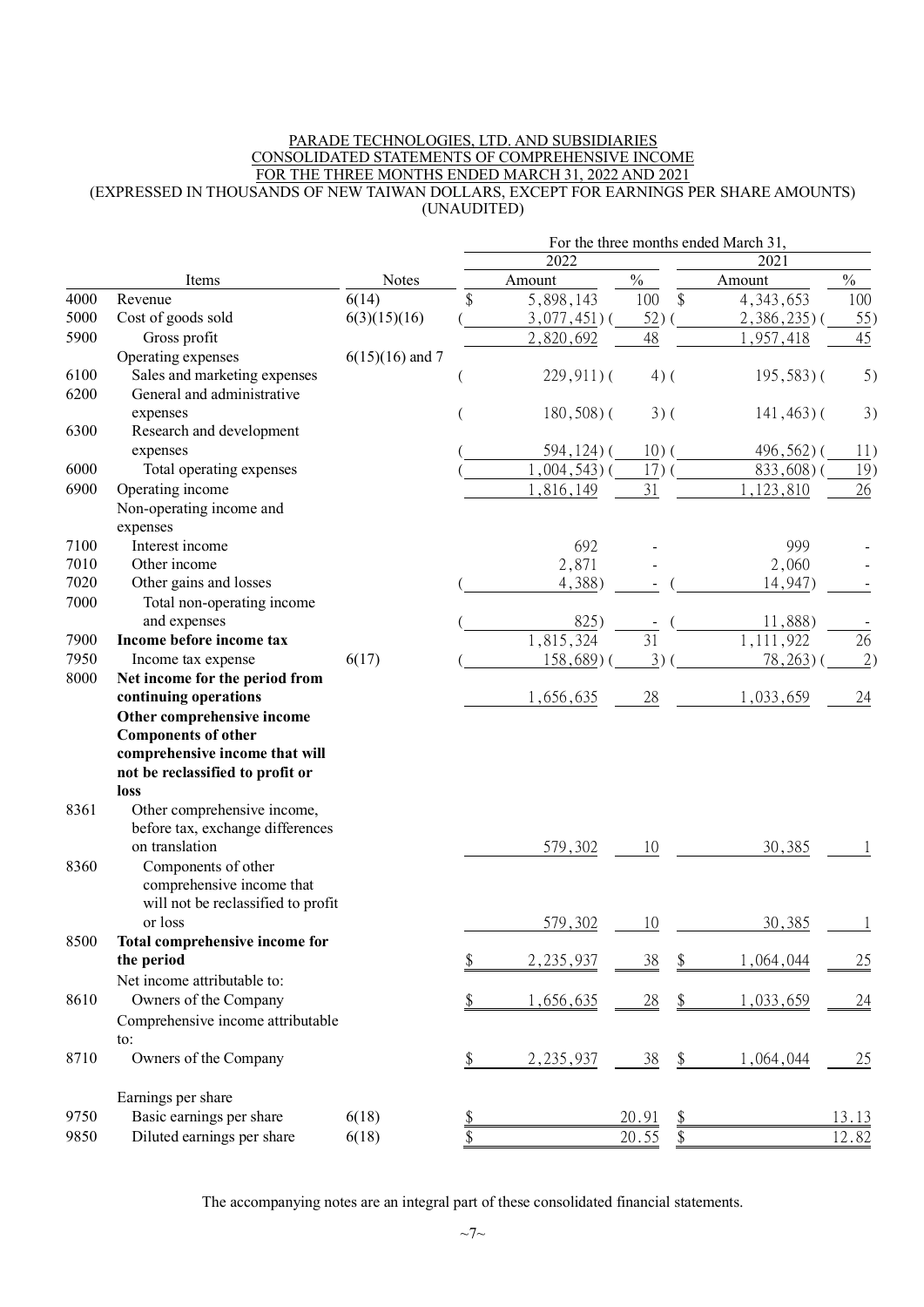# PARADE TECHNOLOGIES, LTD. AND SUBSIDIARIES<br>
CONSOLIDATED STATEMENTS OF CHANGES IN EQUITY<br>
FOR THE THREE MONTHS ENDED MARCH 31, 2022 AND 2021<br>
(Expressed in thousands of New Taiwan dollars)<br>
(UNAUDITED)

|                                                                                                |           | Equity attributable to owners of the parent |         |                                                                    |                                                        |                                                   |                           |                                             |               |                               |                            |                                                                    |                          |                   |              |
|------------------------------------------------------------------------------------------------|-----------|---------------------------------------------|---------|--------------------------------------------------------------------|--------------------------------------------------------|---------------------------------------------------|---------------------------|---------------------------------------------|---------------|-------------------------------|----------------------------|--------------------------------------------------------------------|--------------------------|-------------------|--------------|
|                                                                                                |           | Notes                                       |         |                                                                    |                                                        | Capital Reserves                                  |                           |                                             |               | <b>Retained Earnings</b>      |                            |                                                                    | Other equity             |                   |              |
|                                                                                                |           |                                             |         | Paid-in capital in<br>excess of<br>Ordinary shares ordinary shares | Capital reserve<br>from treasury<br>share transactions | Capital reserve<br>from employee<br>stock options | Capital reserve<br>stocks | from restricted Capital reserve -<br>others |               | Legal reserve Special reserve | Unappropriated<br>earnings | Currency<br>translation<br>differences of<br>foreign<br>operations | Unearned<br>compensation | Treasury shares   | Total equity |
| For the three months ended March 31, 2021                                                      |           |                                             |         |                                                                    |                                                        |                                                   |                           |                                             |               |                               |                            |                                                                    |                          |                   |              |
| Balance at January 1, 2021                                                                     |           |                                             | 807,803 | \$2,562,171                                                        | 172,025                                                | 101,332<br>-S                                     | \$1,308,393               | 8,289                                       | 807,466<br>-S | 421,955<br>-S                 | 8,661,514                  | 922,654                                                            | $(\$1,076,893)$          | 167,707)<br>(S    | \$12,683,694 |
| Net income for the period                                                                      |           |                                             |         |                                                                    |                                                        |                                                   |                           |                                             |               |                               | 1,033,659                  |                                                                    |                          |                   | 1,033,659    |
| Other comprehensive income for the period                                                      |           |                                             |         |                                                                    |                                                        |                                                   |                           |                                             |               |                               |                            | 30,385                                                             |                          |                   | 30,385       |
| Total comprehensive income                                                                     |           |                                             |         |                                                                    |                                                        |                                                   |                           |                                             |               |                               | 1,033,659                  | 30,385                                                             |                          |                   | 1,064,044    |
| Exercise of employee stock options                                                             | 6(10)(11) |                                             | 322     | 6,230                                                              |                                                        | 2,828)                                            |                           |                                             |               |                               |                            |                                                                    |                          |                   | 3,724        |
| Issuance of restricted stocks                                                                  | 6(10)(11) |                                             | 82      |                                                                    |                                                        |                                                   | 10,332                    |                                             |               |                               |                            |                                                                    | 10.414)                  |                   |              |
| Vesting of restricted stocks                                                                   |           |                                             | $\sim$  | 2,552                                                              |                                                        |                                                   | 2,552)                    |                                             |               |                               |                            |                                                                    |                          |                   |              |
| Adjustment of turnover rate of restricted stocks                                               |           |                                             |         |                                                                    |                                                        |                                                   | 14,302)                   |                                             |               |                               |                            |                                                                    | 14,302                   |                   |              |
| Cancellation of restricted stocks ordinary shares and related cash 6(11)<br>dividend recovered |           |                                             | 82)     |                                                                    |                                                        |                                                   | 82                        |                                             |               |                               | 199                        |                                                                    |                          |                   | 199          |
| Share-based compensation cost                                                                  | 6(10)(16) |                                             |         |                                                                    |                                                        |                                                   |                           |                                             |               |                               |                            |                                                                    | 110,654                  |                   | 110,654      |
| Tax deduction exceeds cumulative share-based payment expenses                                  |           |                                             |         |                                                                    |                                                        |                                                   |                           | 14.141                                      |               |                               |                            |                                                                    |                          |                   | 14,141       |
| Purchase of treasury shares                                                                    | 6(11)     |                                             |         |                                                                    |                                                        |                                                   |                           |                                             |               |                               |                            |                                                                    |                          | 281,882           | 281,882      |
| Balance at March 31, 2021                                                                      |           |                                             | 808,125 | \$2,570,953                                                        | 172,025                                                | 98,504                                            | \$1,301,953               | 22,430                                      | 807,466<br>-S | 421,955<br>£.                 | \$9,695,372                | 892,269                                                            | 962, 351)<br>(S          | (S<br>449,589)    | \$13,594,574 |
| For the three months ended March 31, 2022                                                      |           |                                             |         |                                                                    |                                                        |                                                   |                           |                                             |               |                               |                            |                                                                    |                          |                   |              |
| Balance at January 1, 2022                                                                     |           |                                             | 808,638 | \$3,015,372                                                        | 186,974                                                | 95,469                                            | 929,048                   | 92,628                                      | \$1,011,400   | \$1,221,272                   | \$10,737,604               | $(\$ 1,342,498)$                                                   | 728,468                  | $(\$ 1,565,269$   | \$14,462,170 |
| Net income for the period                                                                      |           |                                             |         |                                                                    |                                                        |                                                   |                           |                                             |               |                               | 1,656,635                  |                                                                    |                          |                   | 1,656,635    |
| Other comprehensive income for the period                                                      |           |                                             |         |                                                                    |                                                        |                                                   |                           |                                             |               |                               |                            | 579,302                                                            |                          |                   | 579,302      |
| Total comprehensive income                                                                     |           |                                             |         |                                                                    |                                                        |                                                   |                           |                                             |               |                               | 1,656,635                  | 579,302                                                            |                          |                   | 2,235,937    |
| Exercise of employee stock options                                                             | 6(10)(11) |                                             | 3,462   | 115,137                                                            |                                                        | 52,202)                                           |                           |                                             |               |                               |                            |                                                                    |                          |                   | 66,397       |
| Vesting of restricted stocks                                                                   |           |                                             |         | 4,795                                                              |                                                        |                                                   | 4,795)                    |                                             |               |                               |                            |                                                                    |                          |                   |              |
| Adjustment of turnover rate of restricted stocks                                               |           |                                             |         |                                                                    |                                                        |                                                   | 5,447)                    |                                             |               |                               |                            |                                                                    | 5,447                    |                   |              |
| Cancellation of restricted stocks ordinary shares and related cash 6(11)<br>dividend recovered |           |                                             | 144)    |                                                                    |                                                        |                                                   | 144                       |                                             |               |                               | 479                        |                                                                    |                          |                   | 479          |
| Share-based compensation cost                                                                  | 6(10)(16) |                                             |         |                                                                    |                                                        |                                                   |                           |                                             |               |                               |                            |                                                                    | 93,079                   |                   | 93,079       |
| Tax deduction exceeds cumulative share-based payment expenses                                  |           |                                             |         |                                                                    |                                                        |                                                   |                           | 10,776                                      |               |                               |                            |                                                                    |                          |                   | 10,776       |
| Treasury shares reissued to employees                                                          | 6(10)(11) |                                             |         |                                                                    |                                                        |                                                   |                           |                                             |               |                               |                            |                                                                    |                          | 327,175           | 327,175      |
| Balance at March 31, 2022                                                                      |           | ፍ                                           | 811,956 | \$3,135,304                                                        | 186,974                                                | 43,267                                            | 918,950<br>-\$            | 103,404<br>-\$                              | \$1,011,400   | \$1,221,272                   | \$12,394,718               | 763,196)<br>(                                                      | 629,942)<br>(            | $(* 1, 238, 094)$ | \$17,196,013 |

The accompanying notes are an integral part of these consolidated financial statements.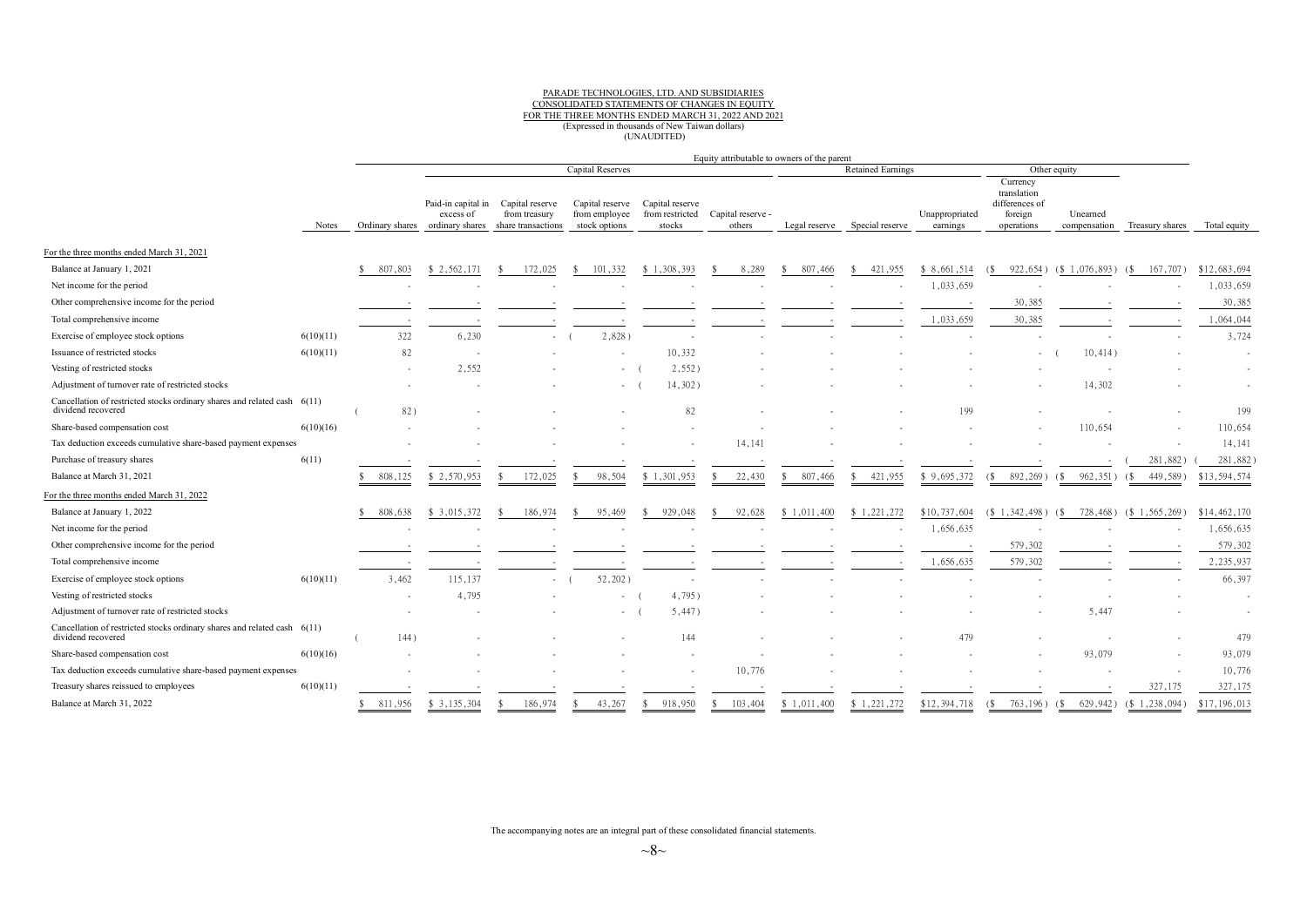#### PARADE TECHNOLOGIES, LTD. AND SUBSIDIARIES CONSOLIDATED STATEMENTS OF CASH FLOWS FOR THE THREE MONTHS ENDED MARCH 31, 2022 AND 2021 (EXPRESSED IN THOUSANDS OF NEW TAIWAN DOLLARS) (UNAUDITED)

|                                                                      |           | For the three months ended March 31, |                |                      |  |  |  |
|----------------------------------------------------------------------|-----------|--------------------------------------|----------------|----------------------|--|--|--|
|                                                                      | Notes     | 2022                                 |                | 2021                 |  |  |  |
| CASH FLOWS FROM OPERATING ACTIVITIES                                 |           |                                      |                |                      |  |  |  |
| Income before income tax for the period                              |           | \$<br>1,815,324                      | \$             | 1,111,922            |  |  |  |
| Adjustments                                                          |           |                                      |                |                      |  |  |  |
| Adjustments to reconcile profit (loss)                               |           |                                      |                |                      |  |  |  |
| Depreciation (including the right-of-use assets)                     | 6(4)(5)   | 67,302                               |                | 59,097               |  |  |  |
| Amortization                                                         | 6(6)      | 82,596                               |                | 75,301               |  |  |  |
| Loss on disposal of equipment                                        | 6(4)      | 33                                   |                | 1,736                |  |  |  |
| Share-based compensation cost                                        | 6(10)(16) | 93,079                               |                | 110,654              |  |  |  |
| Interest income                                                      |           | 692)                                 | $\overline{ }$ | 999)                 |  |  |  |
| Changes in operating assets and liabilities                          |           |                                      |                |                      |  |  |  |
| Changes in operating assets                                          |           |                                      |                |                      |  |  |  |
| Accounts receivable                                                  |           | 161,444)                             |                | 47,232)              |  |  |  |
| Inventories                                                          |           | $517,868$ )                          | $\left($       | 98,063)              |  |  |  |
| Other current assets                                                 |           | 131,635)                             |                | 20,081               |  |  |  |
| Changes in operating liabilities                                     |           |                                      |                |                      |  |  |  |
| Accounts payable                                                     |           | 67,838                               |                | 253,552)             |  |  |  |
| Other payables                                                       |           | 248,956)                             |                | 139,261)             |  |  |  |
| Other current liabilities                                            |           | 19,264                               |                | 42,028)              |  |  |  |
| Cash inflow generated from operations                                |           | 1,084,841                            |                | $\overline{79}7,656$ |  |  |  |
| Interest received                                                    |           | 692                                  |                | 999                  |  |  |  |
| Income tax paid                                                      |           | 9,311)                               |                | 44,756)              |  |  |  |
| Net cash flows from operating activities                             |           | 076,222                              |                | $\overline{753,899}$ |  |  |  |
| CASH FLOWS FROM INVESTING ACTIVITIES                                 |           |                                      |                |                      |  |  |  |
| Acquisition of property, plant and equipment                         | 6(4)      | 51,490)                              |                | 128,909)             |  |  |  |
| Acquisition of intangible assets                                     | 6(6)      | 194)                                 | - (            | 989)                 |  |  |  |
| Decrease in refundable deposits                                      | 6(7)      | 693                                  |                | 3,562                |  |  |  |
| Increase in other prepayments                                        |           | 62,653)                              |                | 8,557)               |  |  |  |
| Net cash flows used in investing activities                          |           | 113,644)                             |                | 134,893)             |  |  |  |
| CASH FLOWS FROM FINANCING ACTIVITIES                                 |           |                                      |                |                      |  |  |  |
| Proceeds from exercise of employee stock options                     |           | 66,397                               |                | 3,724                |  |  |  |
| Cash dividends paid                                                  | 6(13)     | 1,147,980)                           |                | 733,641)             |  |  |  |
| Repayment of the principal portion of lease liabilities              | 6(5)(19)  | 22,149)                              |                | 22,004)              |  |  |  |
| Purchase of treasury shares<br>Treasury shares reissued to employees |           |                                      |                | 281,882)             |  |  |  |
| Cash dividend recovered from cancellation of share-based             |           | 327,175                              |                |                      |  |  |  |
| compensation                                                         |           | 479                                  |                | 199                  |  |  |  |
| Net cash flows used in financing activities                          |           | 776,078)                             |                | ,033,604)            |  |  |  |
| Effect of exchange rate changes                                      |           | 364,063                              |                | 20,743               |  |  |  |
| Net increase (decrease) in cash and cash equivalents                 |           | 550,563                              |                | $393,855$ )          |  |  |  |
| Cash and cash equivalents at beginning of period                     |           | 9,201,743                            |                | 8,519,679            |  |  |  |
| Cash and cash equivalents at end of period                           |           | 9,752,306                            |                | 8,125,824            |  |  |  |
|                                                                      |           | \$                                   | \$             |                      |  |  |  |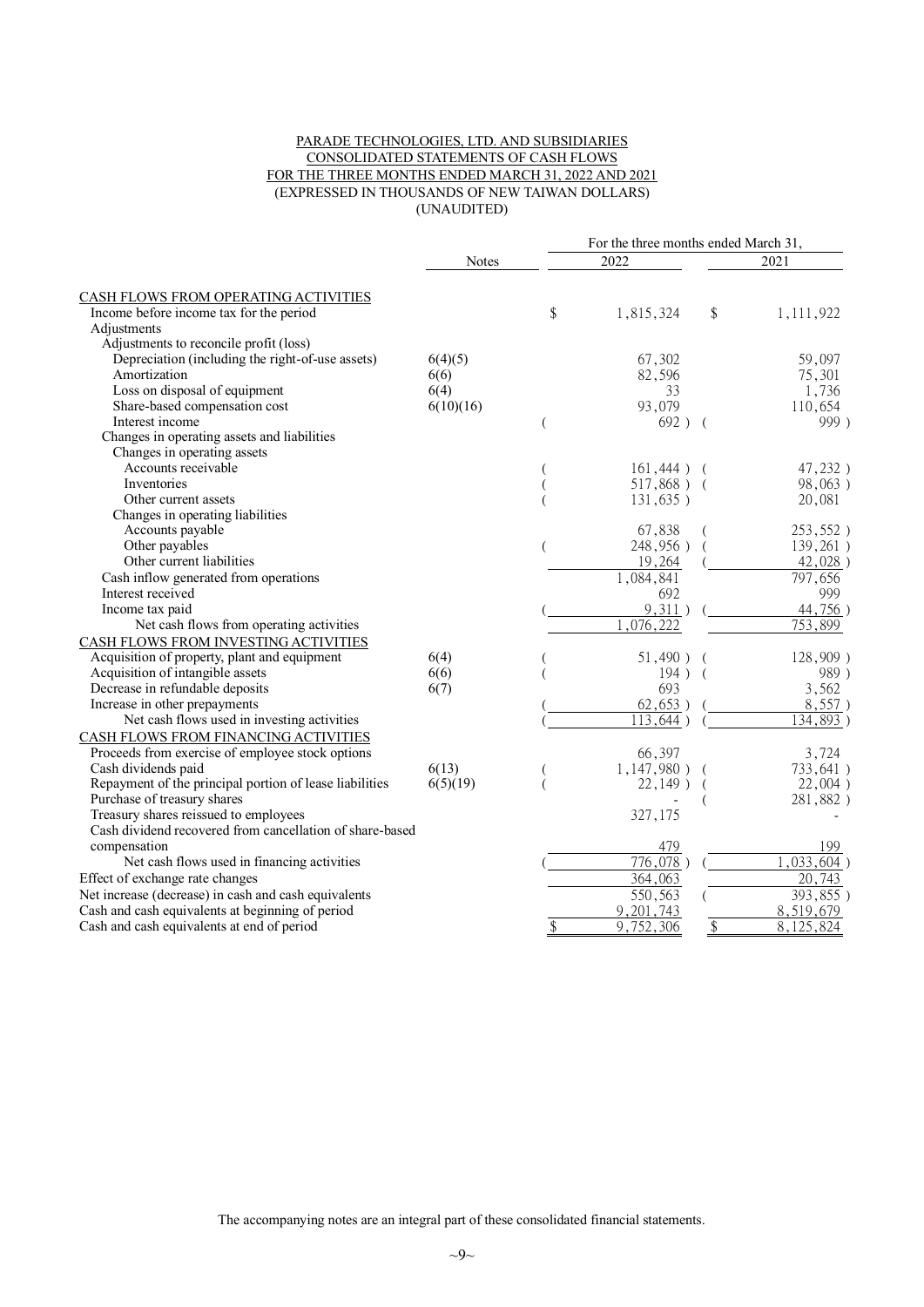## PARADE TECHNOLOGIES, LTD. AND SUBSIDIARIES NOTES TO THE CONSOLIDATED FINANCIAL STATEMENTS FOR THE THREE MONTHS ENDED MARCH 31, 2022 AND 2021

## (EXPRESSED IN THOUSANDS OF NEW TAIWAN DOLLARS, EXCEPT AS OTHERWISE INDICATED) (UNAUDITED)

## 1. HISTORY AND ORGANIZATION

Parade Technologies, Ltd. (the "Company") was established in the Cayman Islands on November 15, 2005. The Company and its subsidiaries (collectively referred herein as the "Group") are engaged in the research and development, and marketing and sale of high-speed interface standards, touch controller and display processing integrated circuit chips for products used in computers, consumer electronics and display panels. The shares of the Company were authorized by the Financial Supervisory Commission, R.O.C. and have been traded on Taipei Exchange (formerly GreTai Securities Market) in the R.O.C. since September 13, 2011 (stock code: 4966).

2. THE DATE OF AUTHORIZATION FOR ISSUANCE OF THE CONSOLIDATED FINANCIAL STATEMENTS AND PROCEDURES FOR AUTHORIZATION

These consolidated financial statements were reported to the Board of Directors on April 27, 2022.

- 3. APPLICATION OF NEW STANDARDS, AMENDMENTS AND INTERPRETATIONS
	- (1) Effect of the adoption of new issuances of or amendments to International Financial Reporting Standards ("IFRS") as endorsed by the Financial Supervisory Commission ("FSC") New standards, interpretations and amendments endorsed by the FSC effective from 2022 are as follows:

|                                                                                   | Effective date by      |
|-----------------------------------------------------------------------------------|------------------------|
|                                                                                   | International          |
|                                                                                   | Accounting             |
| New Standards, Interpretations and Amendments                                     | <b>Standards Board</b> |
| Amendments to IFRS 3, 'Reference to the conceptual framework'                     | January 1, 2022        |
| Amendments to IAS 16, 'Property, plant and equipment:                             | January 1, 2022        |
| proceeds before intended use'<br>Amendments to IAS 37, 'Onerous contracts—        | January 1, 2022        |
| cost of fulfilling a contract'<br>Annual improvements to IFRS Standards 2018-2020 | January 1, 2022        |

The above standards and interpretations have no significant impact to the Group's financial condition and financial performance based on the Group's assessment.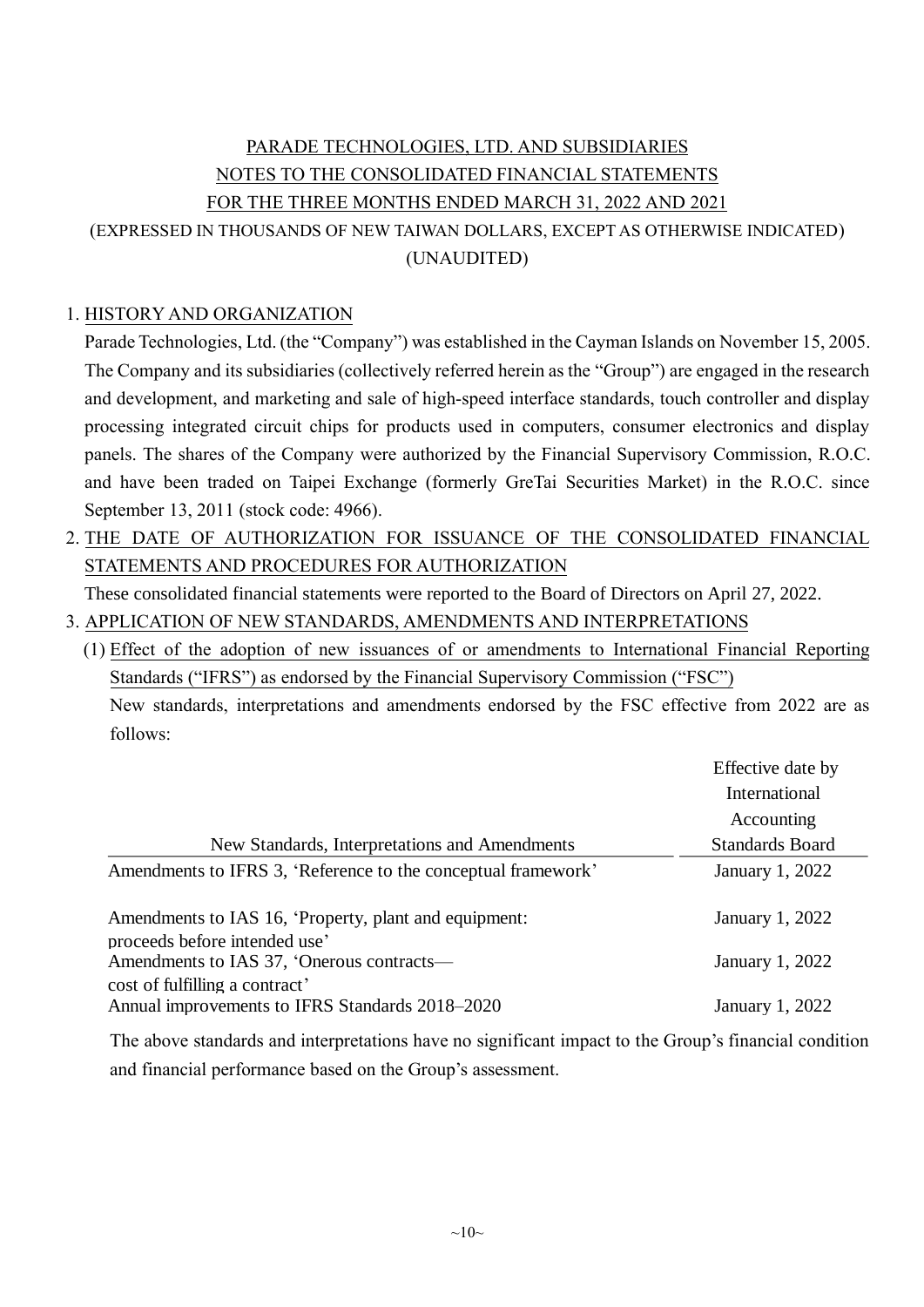(2) Effect of new standards and amendments to IFRSs as endorsed by the FSC but not yet adopted by the Group

None.

(3) IFRSs issued by International Accounting Standards Board ("IASB") but not yet endorsed by the FSC New standards, interpretations and amendments issued by IASB but not yet included in the IFRSs as endorsed by the FSC are as follows:

|                                                                                                             | Effective date by               |
|-------------------------------------------------------------------------------------------------------------|---------------------------------|
|                                                                                                             | <b>International Accounting</b> |
| New Standards, Interpretations and Amendments                                                               | <b>Standards Board</b>          |
| Amendments to IFRS 10 and IAS 28, 'Sale or contribution of assets                                           | To be determined by             |
| between an investor and its associate or joint venture'                                                     | <b>International Accounting</b> |
|                                                                                                             | <b>Standards Board</b>          |
| IFRS 17, 'Insurance contracts'                                                                              | January 1, 2023                 |
| Amendments to IFRS 17, Insurance contracts'                                                                 | January 1, 2023                 |
| Amendment to IFRS 17, 'Initial application of IFRS 17 and IFRS 9 –<br>comparative information'              | January 1, 2023                 |
| Amendments to IAS 1, 'Classification of liabilities as current or<br>non-current'                           | January 1, 2023                 |
| Amendments to IAS 1, 'Disclosure of accounting policies'                                                    | January 1, 2023                 |
| Amendments to IAS 8, 'Definition of accounting estimates'                                                   | January 1, 2023                 |
| Amendments to IAS 12, 'Deferred tax related to assets and liabilities<br>arising from a single transaction' | January 1, 2023                 |

The above standards and interpretations have no significant impact to the Group's financial condition and financial performance based on the Group's assessment.

## 4. SUMMARY OF SIGNIFICANT ACCOUNTING POLICIES

The principal accounting policies applied in the preparation of these consolidated financial statements are set out below. These policies have been consistently applied to all the periods presented, unless otherwise stated.

(1) Compliance statement

The consolidated financial statements of the Group have been prepared in accordance with the "Regulations Governing the Preparation of Financial Reports by Securities Issuers" and the International Accounting Standard 34, 'Interim financial reporting' as endorsed by the FSC.

(2) Basis of preparation

A. The consolidated financial statements have been prepared under the historical cost convention.

B. The preparation of financial statements in conformity with International Financial Reporting Standards, International Accounting Standards, IFRIC Interpretations, and SIC Interpretations as endorsed by the FSC (collectively referred herein as the "IFRSs") requires the use of certain critical accounting estimates. It also requires management to exercise its judgement in the process of applying the Group's accounting policies. The areas involving a higher degree of judgement or complexity, or areas where assumptions and estimates are significant to the consolidated financial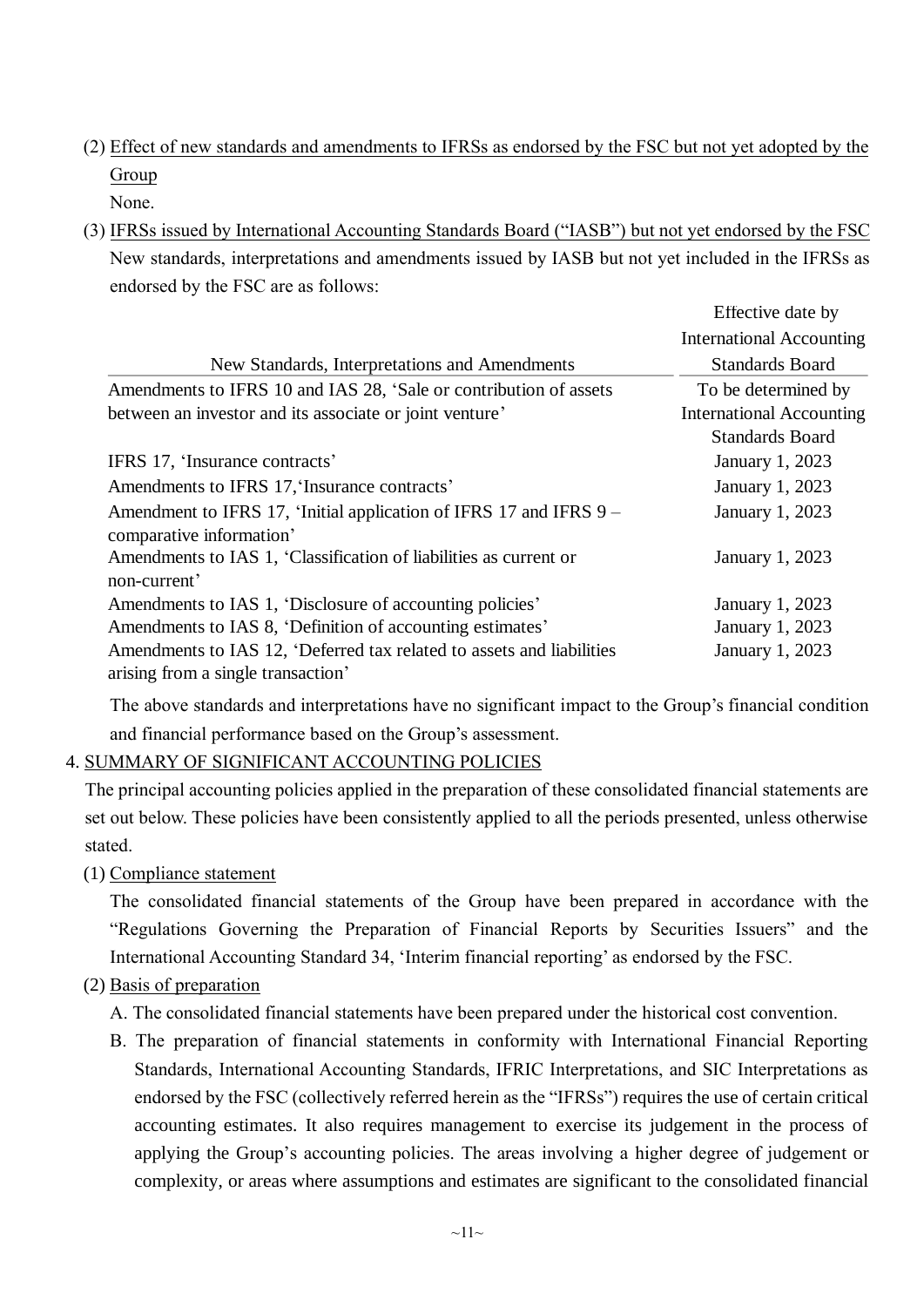statements are disclosed in Note 5.

- (3) Basis of consolidation
	- A. Basis for preparation of consolidated financial statements:
		- (a) All subsidiaries are included in the Group's consolidated financial statements. Subsidiaries are all entities (including structured entities) controlled by the Group. The Group controls an entity when the Group is exposed, or has rights, to variable returns from its involvement with the entity and has the ability to affect those returns through its power over the entity. Consolidation of subsidiaries begins from the date the Group obtains control of the subsidiaries and ceases when the Group loses control of the subsidiaries.
		- (b) Inter-company transactions, balances and unrealized gains or losses on transactions between companies within the Group are eliminated. Accounting policies of subsidiaries have been adjusted where necessary to ensure consistency with the policies adopted by the Group.
		- (c) Profit or loss and each component of other comprehensive income are attributed to the owners of the parent and to the non-controlling interests. Total comprehensive income is attributed to the owners of the parent and to the non-controlling interests even if this results in the noncontrolling interests having a deficit balance.

|               |                  | Ownership $(\%)$        |           |          |           |             |
|---------------|------------------|-------------------------|-----------|----------|-----------|-------------|
|               |                  | Main business           | March 31, | December | March 31, |             |
| Investor      | Subsidiary       | activities              | 2022      | 31, 2021 | 2021      | Description |
| Parade        | Parade           | Providing sales and     | 100       | 100      | 100       |             |
| Technologies, | Technologies,    | marketing, general and  |           |          |           |             |
| Ltd.          | Inc.             | administrative, and     |           |          |           |             |
|               |                  | research and            |           |          |           |             |
|               |                  | development services    |           |          |           |             |
|               |                  | to the Company          |           |          |           |             |
| Parade        | Parade           | Providing sales and     | 100       | 100      | 100       |             |
| Technologies, | Technologies     | marketing, general and  |           |          |           |             |
| Ltd.          | Korea, Ltd.      | administrative services |           |          |           |             |
|               |                  | to the Company          |           |          |           |             |
| Parade        | Parade           | Providing research and  | 100       | 100      | 100       |             |
| Technologies, | Technologies,    | development services    |           |          |           |             |
| Ltd.          | Ltd. (Nanjing)   | to the Company          |           |          |           |             |
| Parade        | Pinchot Ltd.     | Providing               | 100       | 100      | 100       |             |
| Technologies, |                  | administrative services |           |          |           |             |
| Ltd.          |                  | to the Company          |           |          |           |             |
| Parade        | Parade           | Providing research and  | 100       | 100      | 100       |             |
| Technologies, | Technologies,    | development services    |           |          |           |             |
| Ltd.          | Ltd. (Chongqing) | to the Company          |           |          |           |             |
| Parade        | Parade           | Providing research and  | 100       | 100      | 100       |             |
| Technologies, | Technologies,    | development services    |           |          |           |             |
| Inc.          | Inc. (Shanghai)  | to the Company          |           |          |           |             |

B. Subsidiaries included in the consolidated financial statements: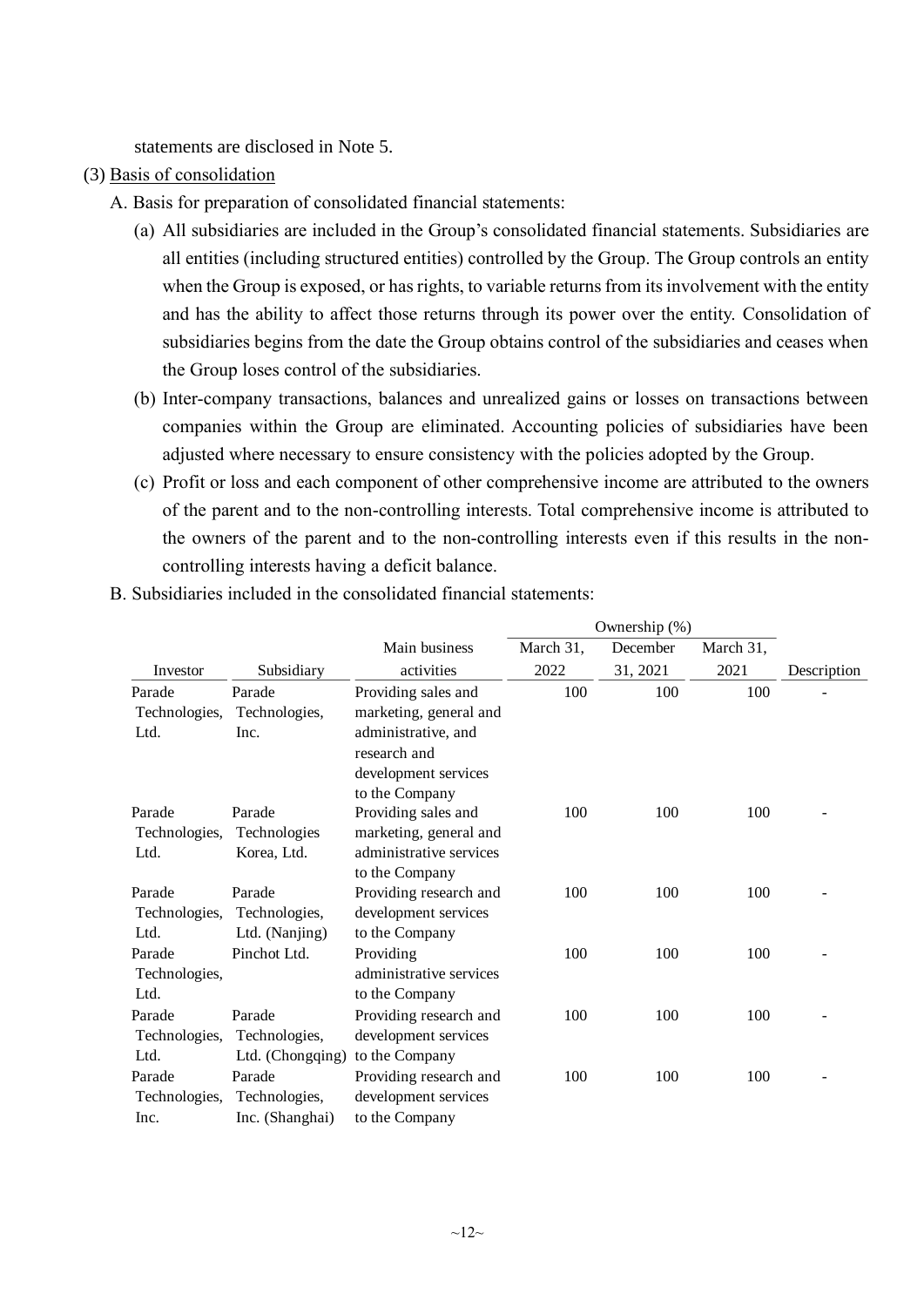- C. Subsidiaries not included in the consolidated financial statements: None.
- D. Adjustments for subsidiaries with different balance sheet dates: None.
- E. Significant restrictions:

None.

#### (4) Foreign currency translation

Items included in the financial statements of each of the Group's entities are measured using the currency of the primary economic environment in which the entity operates (the "functional currency"). The Company's functional currency is US Dollars; however, the consolidated financial statements are presented in New Taiwan Dollars under the regulations of the Republic of China where the consolidated financial statements are reported to the regulatory authorities.

A. Foreign currency transactions and balances

- (a) Foreign currency transactions are translated into the functional currency using the exchange rates prevailing at the dates of the transactions or valuation where items are remeasured. Foreign exchange gains and losses resulting from the settlement of such transactions are recognized in profit or loss in the period in which they arise.
- (b) Monetary assets and liabilities denominated in foreign currencies at the period end are retranslated at the exchange rates prevailing at the balance sheet date. Exchange differences arising upon re-translation at the balance sheet date are recognized in profit or loss.
- (c) Non-monetary assets and liabilities denominated in foreign currencies held at fair value through profit or loss are re-translated at the exchange rates prevailing at the balance sheet date; their translation differences are recognized in profit or loss. Non-monetary assets and liabilities denominated in foreign currencies held at fair value through other comprehensive income are re-translated at the exchange rates prevailing at the balance sheet date; their translation differences are recognized in other comprehensive income. However, non-monetary assets and liabilities denominated in foreign currencies that are not measured at fair value are translated using the historical exchange rates at the dates of the initial transactions.
- (d) All foreign exchange gains and losses are presented in the statement of comprehensive income within 'other gains and losses'.
- B. Translation of foreign operations

The operating results and financial position of all the group entities, associates and jointly controlled entities that have a functional currency different from the presentation currency are translated into the presentation currency as follows:

- (a) Assets and liabilities for each balance sheet presented are translated at the closing exchange rate at the date of that balance sheet;
- (b) Income and expenses for each statement of comprehensive income are translated at average exchange rates of that period; and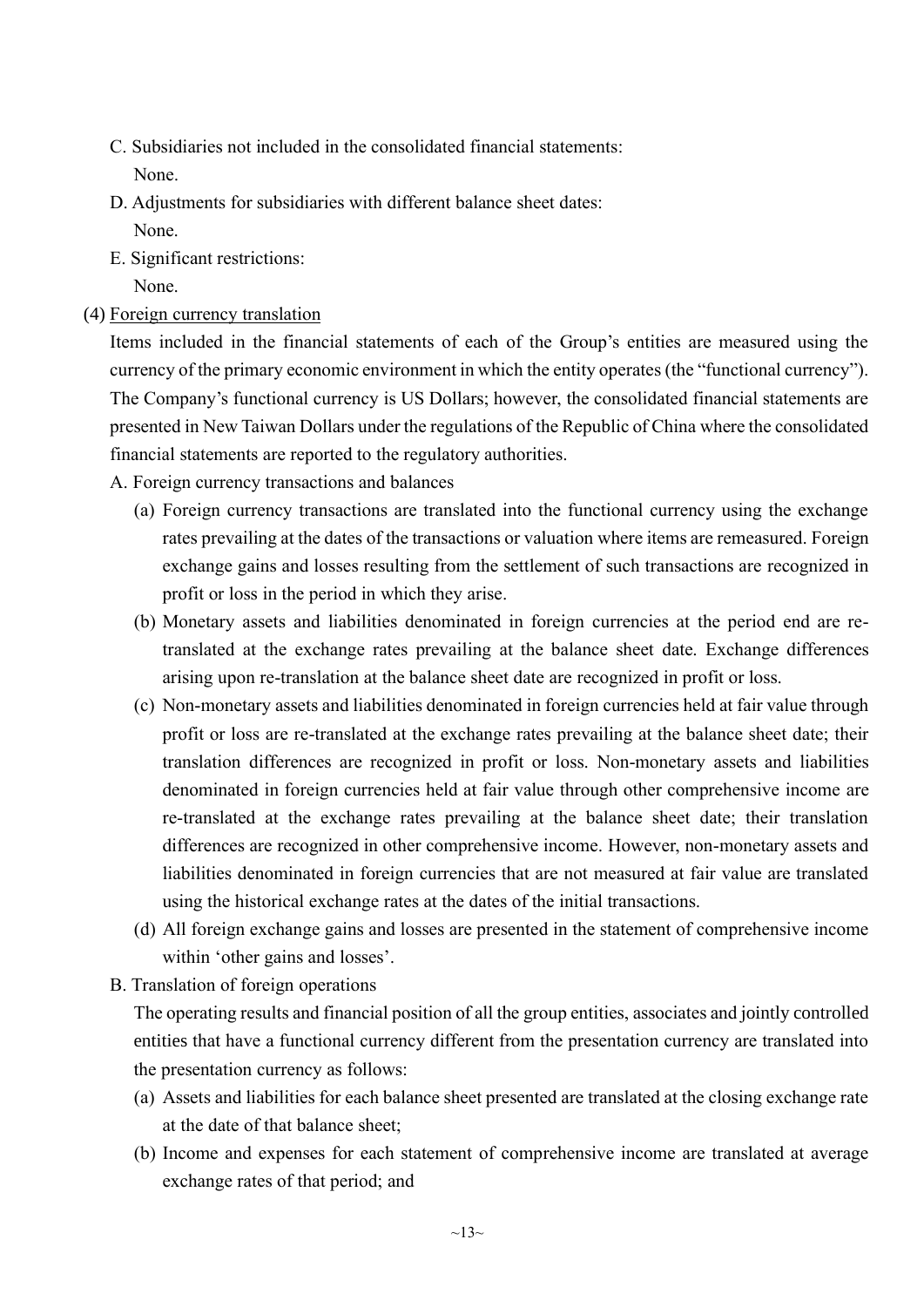- (c) All resulting exchange differences are recognized in other comprehensive income.
- (5) Classification of current and non-current items
	- A. Assets that meet one of the following criteria are classified as current assets; otherwise they are classified as non-current assets:
		- (a) Assets arising from operating activities that are expected to be realized, or are intended to be sold or consumed within the normal operating cycle;
		- (b) Assets held mainly for trading purposes;
		- (c) Assets that are expected to be realized within twelve months from the balance sheet date;
		- (d) Cash and cash equivalents, excluding restricted cash and cash equivalents and those that are to be exchanged or used to settle liabilities more than twelve months after the balance sheet date.
	- B. Liabilities that meet one of the following criteria are classified as current liabilities; otherwise they are classified as non-current liabilities:
		- (a) Liabilities that are expected to be settled within the normal operating cycle;
		- (b) Liabilities arising mainly from trading activities;
		- (c) Liabilities that are to be settled within twelve months from the balance sheet date;
		- (d) Liabilities for which the repayment date cannot be extended unconditionally to more than twelve months after the balance sheet date. Terms of a liability that could, at the option of the counterparty, result in its settlement by the issue of equity instruments do not affect its classification.
- (6) Cash equivalents

Cash equivalents refer to short-term highly liquid investments that are readily convertible to known amount of cash and subject to an insignificant risk of changes in value. Treasury bills that meet the definition above and are held for the purpose of meeting short-term cash commitments in operations are classified as cash equivalents.

- (7) Accounts receivable
	- A. Accounts receivable entitles the Group to a legal right to receive consideration in exchange for transferred goods.
	- B. The short-term accounts receivable without bearing interest are subsequently measured at initial invoice amount as the effect of discounting is immaterial.
- (8) Impairment of financial assets

For financial assets at amortised cost including accounts receivable or contract assets that have a significant financing component, at each reporting date, the Group recognises the impairment provision for 12 months expected credit losses if there has not been a significant increase in credit risk since initial recognition or recognises the impairment provision for the lifetime expected credit losses (ECLs) if such credit risk has increased since initial recognition after taking into consideration all reasonable and verifiable information that includes forecasts. On the other hand, for accounts receivable or contract assets that do not contain a significant financing component, the Group recognises the impairment provision for lifetime ECLs.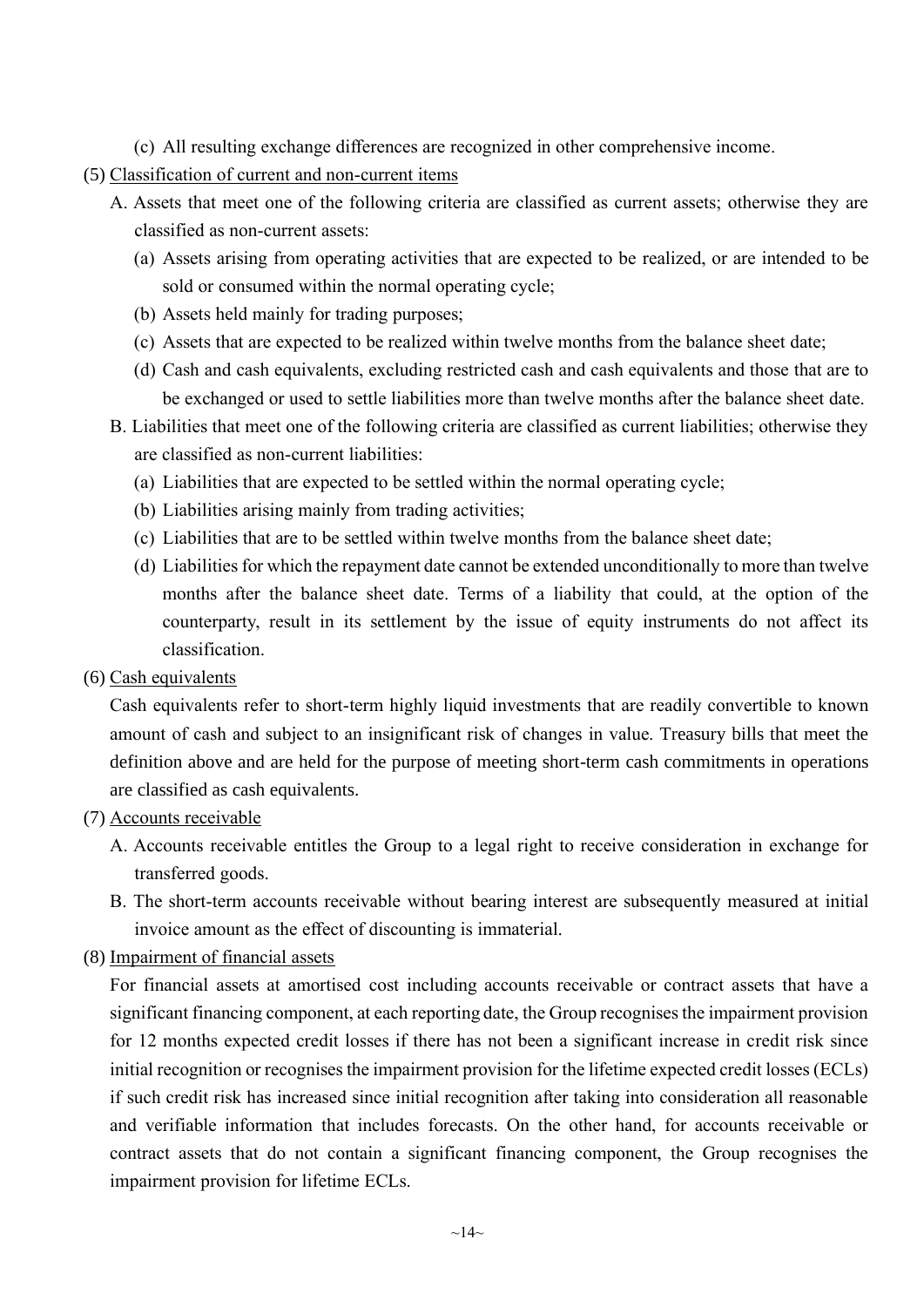#### (9) Derecognition of financial assets

The Group derecognizes a financial asset when the contractual rights to receive cash flows from the financial asset expire.

(10) Inventories

Inventories are stated at the lower of cost and net realizable value. Cost is determined using the standard cost method. The cost of finished goods and work in process comprises raw materials, other direct costs and related production overheads. The item-by-item approach is used in applying the lower of cost and net realizable value. Net realizable value is the estimated selling price in the ordinary course of business, less the estimated cost of completion and applicable variable selling expenses.

- (11) Property, plant and equipment
	- A. Equipment is initially recorded at cost.
	- B. Subsequent costs are included in the asset's carrying amount or recognized as a separate asset, as appropriate, only when it is probable that future economic benefits associated with the item will flow to the Group and the cost of the item can be measured reliably. The carrying amount of the replaced part is derecognized. All other repairs and maintenance are charged to profit or loss during the financial period in which they are incurred.
	- C. Equipment applies cost model and is depreciated using the straight-line method to allocate its cost over its estimated useful live. Each part of an item of equipment with a cost that is significant in relation to the total cost of the item must be depreciated separately.
	- D. The assets' residual values, useful lives and depreciation methods are reviewed, and adjusted if appropriate, at each financial year-end. If expectations for the assets' residual values and useful lives differ from previous estimates or the patterns of consumption of the assets' future economic benefits embodied in the assets have changed significantly, any change is accounted for as a change in estimate under IAS 8, 'Accounting Policies, Changes in Accounting Estimates and Errors', from the date of the change. The estimated useful lives of equipment are as follows:

| Machinery and equipment | $3 \sim 5$ years |
|-------------------------|------------------|
| Office equipment        | $3 \sim 5$ years |
| Leasehold improvements  | $2 \sim 5$ years |

- $(12)$  Leasing arrangements (lessee) right-of-use assets / lease liabilities
	- A. Leases are recognised as a right-of-use assets and a corresponding lease liability at the date at which the leased asset is available for use by the Group. For short-term leases or leases of lowvalue assets, lease payments are recognised as an expense on a straight-line basis over the lease term.
	- B. Lease liabilities include the net present value of the remaining lease payments at the commencement date, discounted using the incremental borrowing interest rate. Lease payments are comprised of the fixed payments, less any lease incentives receivable. The Group subsequently measures the lease liability at amortised cost using the interest method and recognises interest expense over the lease term. The lease liability is remeasured and the amount of remeasurement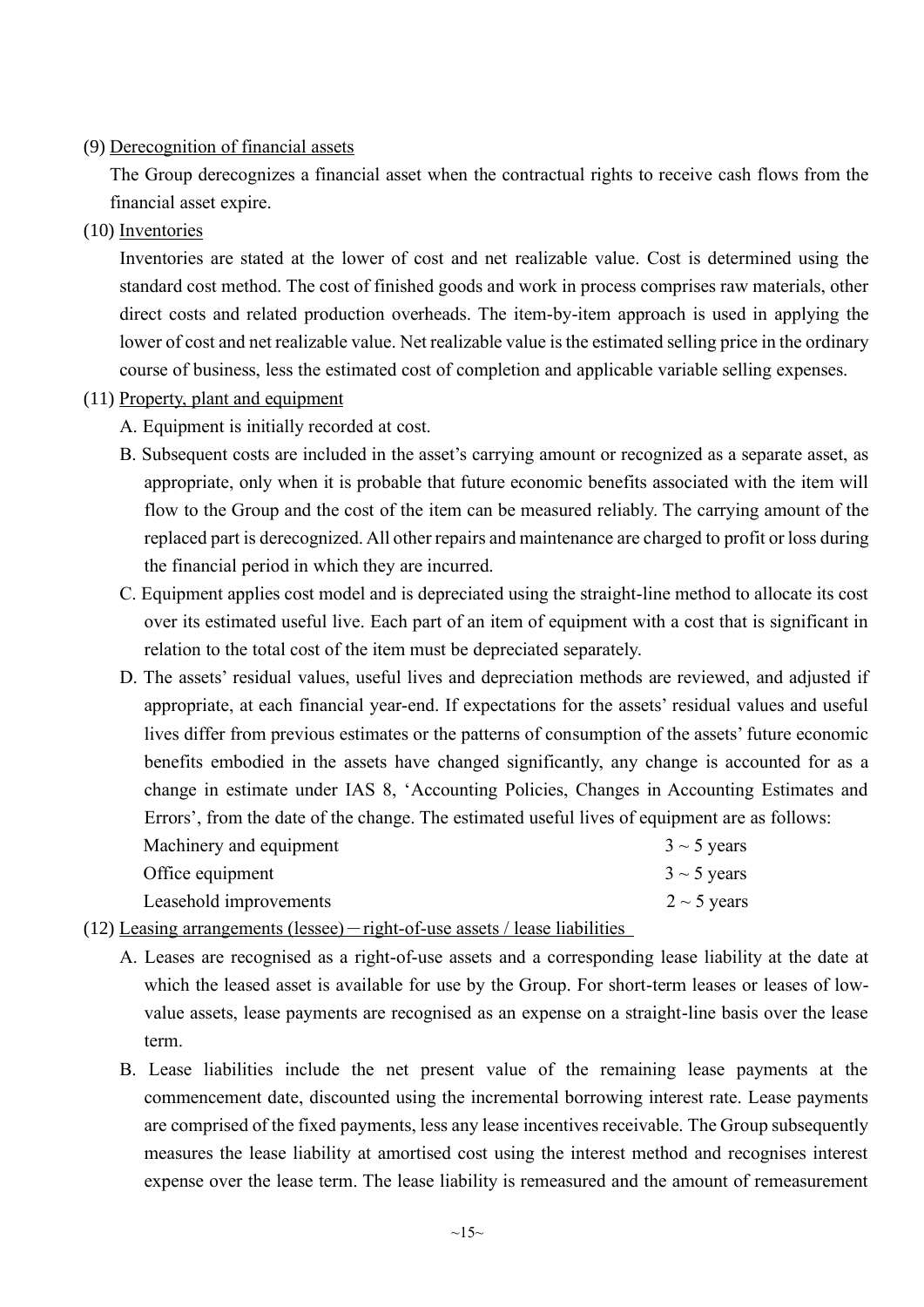is recognised as an adjustment to the right-of-use assets when there are changes in the lease term or lease payments and such changes do not arise from contract modifications.

- C. At the commencement date, the right-of-use assets is stated at cost comprising the following:
	- (a) The amount of the initial measurement of lease liability;
	- (b) Any lease payments made at or before the commencement date; and
	- (c) Any initial direct costs incurred by the lessee.

The right-of-use assets is measured subsequently using the cost model and is depreciated from the commencement date to the earlier of the end of the asset's useful life or the end of the lease term. When the lease liability is remeasured, the amount of remeasurement is recognised as an adjustment to the right-of-use assets.

D. For lease modifications that decrease the scope of the lease, the lessee shall decrease the carrying amount of the right-of-use asset to reflect the partial or full termination of the lease, and recognise the difference between remeasured lease liability in profit or loss.

#### (13) Intangible assets

A. Computer software

Computer software is stated at cost and amortized on a straight-line basis over its estimated useful life of 3 to 5 years.

B. Goodwill

Goodwill arises in a business combination accounted for by applying the acquisition method.

C. Mask

Mask is stated at cost and amortized on a straight-line basis over its estimated useful life of 3 years.

D. Patent and other intangible assets

Separately acquired intangible assets are stated at historical cost. Intangible assets acquired in a business combination are recognised at fair value at the acquisition date. Related intangible assets have a finite useful life and are amortised on a straight-line basis over their estimated useful lives of 7 to 10 years.

- (14) Impairment of non-financial assets
	- A. The Group assesses at each balance sheet date the recoverable amounts of those assets where there is an indication that they are impaired. An impairment loss is recognized for the amount by which the asset's carrying amount exceeds its recoverable amount. The recoverable amount is the higher of an asset's fair value less costs to sell or value in use. Except for goodwill, when the circumstances or reasons for recognizing impairment loss for an asset in prior years no longer exist or diminish, the impairment loss is reversed. The increased carrying amount due to reversal should not be more than what the depreciated or amortised historical cost would have been if the impairment had not been recognised.
	- B. The recoverable amounts of goodwill are evaluated periodically. An impairment loss is recognized for the amount by which the asset's carrying amount exceeds its recoverable amount. Impairment loss of goodwill previously recognized in profit or loss shall not be reversed in the following years.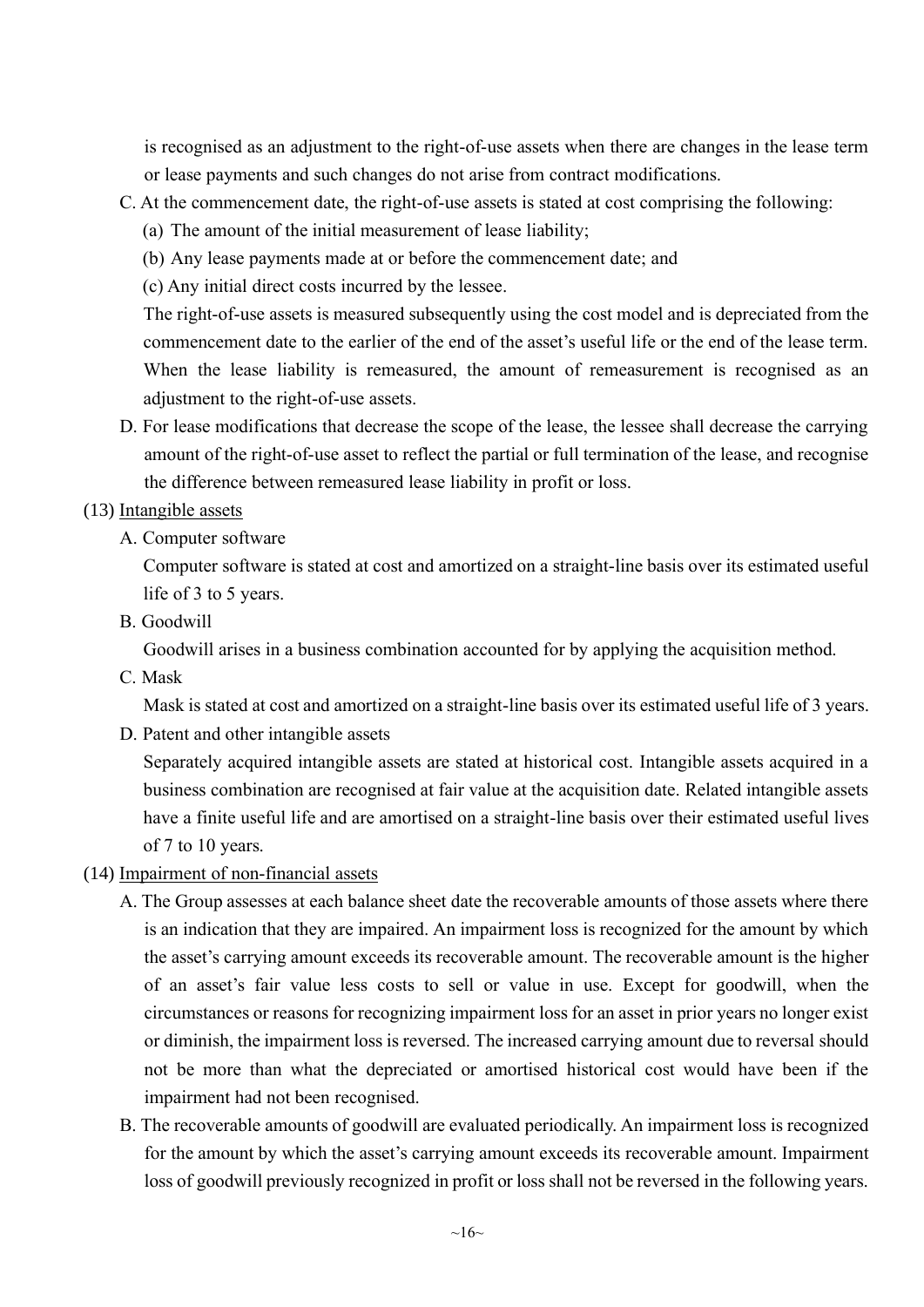C. For the purpose of impairment testing, goodwill acquired in a business combination is allocated to each of the cash-generating units, or groups of cash-generating units, that is/are expected to benefit from the synergies of the business combination. Each unit or group of units to which the goodwill is allocated represents the lowest level within the entity at which the goodwill is monitored for internal management purposes. Goodwill is monitored at the operating segment level.

#### (15) Accounts payable

- A. Accounts payable are liabilities for purchases of raw materials, goods or services.
- B. The short-term accounts payable without bearing interest are subsequently measured at initial invoice amount as the effect of discounting is immaterial.

#### (16) Employee benefits

A. Short-term employee benefits

Short-term employee benefits are measured at the undiscounted amount of the benefits expected to be paid in respect of service rendered by employees in a period and should be recognised as expense in that period when the employees render service.

B. Pensions

Each subsidiary of the Group adopts defined contribution pension plan in accordance with local regulations. The contributions are recognized as pension expense when they are due on an accrual basis.

C. Employees' compensation and directors' remuneration

Employees' compensation and directors' remuneration are recognized as expense and liability, provided that such recognition is required under legal or constructive obligation and those amounts can be reliably estimated. Any difference between the resolved amounts and the subsequently actual distributed amounts is accounted for as changes in estimates. If employees' compensation is distributed by shares, the Group calculates the number of shares based on the closing price at the previous day of the board meeting resolution.

- (17) Employee share-based payment
	- A. For the equity-settled share-based compensation arrangements, the employee services received are measured at the fair value of the equity instruments granted at the grant date and are recognized as compensation cost over the vesting period, with a corresponding adjustment to equity. The fair value of the equity instruments granted shall reflect the impact of market vesting conditions and non-market vesting conditions. Compensation cost is subject to adjustment based on the service conditions that are expected to be satisfied and the estimates of the number of equity instruments that are expected to vest under the non-market vesting conditions at each balance sheet date. Ultimately, the amount of compensation cost recognized is based on the number of equity instruments that eventually vest.
	- B. Restricted stocks:
		- (a) Restricted stocks issued to employees are measured at the fair value of the equity instruments granted at the grant date and are recognized as compensation cost over the vesting period.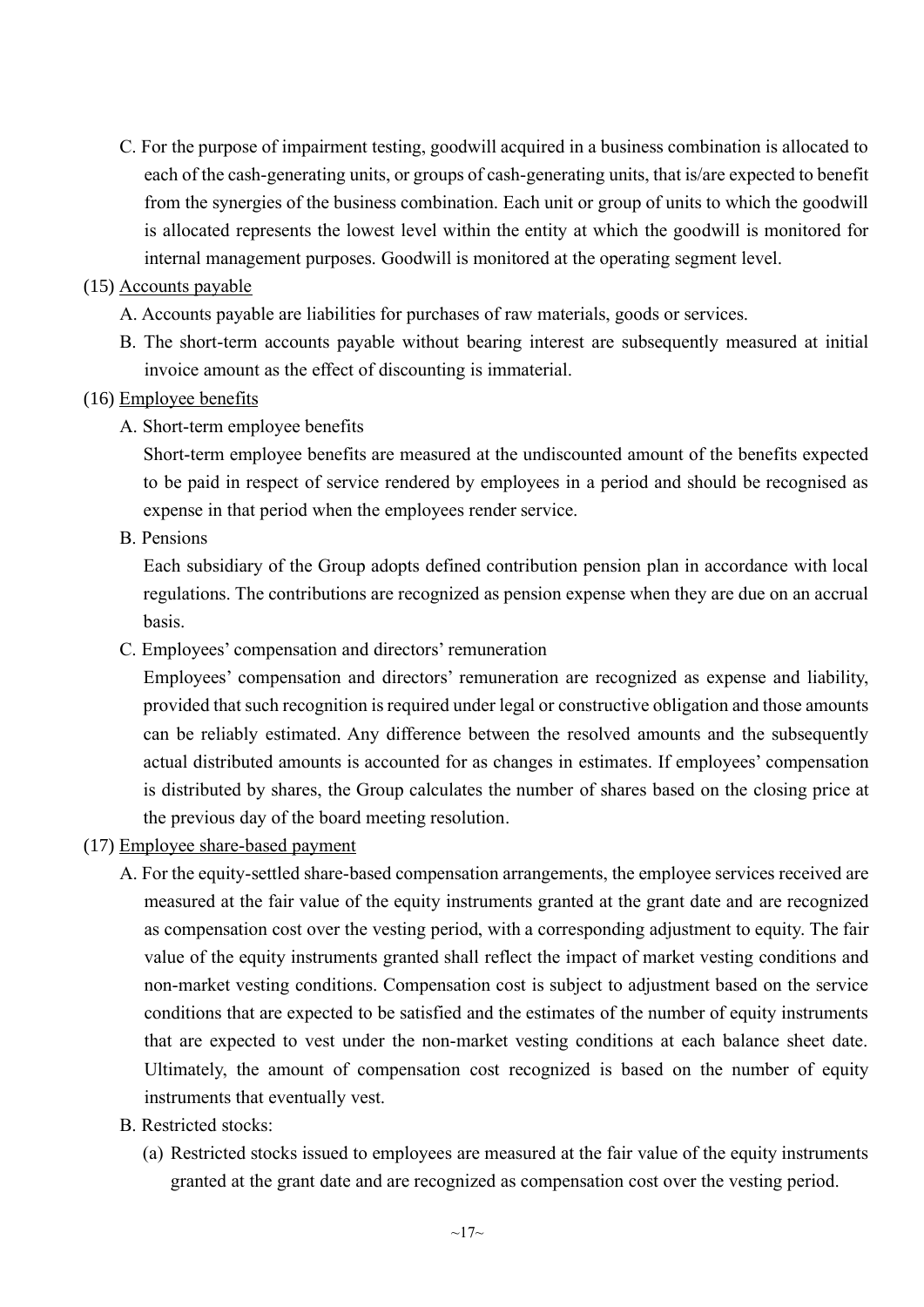- (b) For restricted stocks where those stocks do not restrict distribution of dividends to employees. However, employees must return the dividends received if they resign before the vesting conditions are fully satisfied. When receiving dividend, the Group credits related amounts that were previously debited from retained earnings, legal reserve or capital reserve at the date of dividends declaration.
- (c) For restricted stocks where employees do not need to pay to acquire those stocks. However, when employees resign before the vesting conditions are fully satisfied, the Group will redeem the restricted stocks without consideration and then retire them. After the restricted stocks were retired, the Group decreased 'Ordinary shares' and increased 'Capital reserve from restricted stocks'.

#### (18) Income tax

- A. The tax expense for the year comprises current and deferred tax. Tax is recognized in profit or loss, except to the extent that it relates to items recognized in other comprehensive income or items recognized directly in equity, in which cases the tax is recognized in other comprehensive income or equity.
- B. The current income tax expense is calculated on the basis of the tax laws enacted or substantively enacted at the balance sheet date in the countries where the Company and its subsidiaries operate and generate taxable income. Management periodically evaluates positions taken in tax returns with respect to situations in accordance with applicable tax regulations. It establishes provisions where appropriate based on the amounts expected to be paid to the tax authorities.
- C. Deferred income tax is recognized, using the balance sheet liability method, on temporary differences arising between the tax bases of assets and liabilities and their carrying amounts in the consolidated balance sheet. However, the deferred income tax is not accounted for if it arises from initial recognition of goodwill or of an asset or liability in a transaction other than a business combination that at the time of the transaction affects neither accounting nor taxable profit or loss. Deferred income tax is determined using tax rates (and laws) that have been enacted or substantially enacted by the balance sheet date and are expected to apply when the related deferred income tax asset is realized, or the deferred income tax liability is settled.
- D. Deferred income tax assets are recognized only to the extent that it is probable that future taxable profit will be available against which the temporary differences can be utilized. At each balance sheet date, unrecognized and recognized deferred income tax assets are reassessed.
- E. Current income tax assets and liabilities are offset and the net amount reported in the balance sheet when there is a legally enforceable right to offset the recognized amounts and there is an intention to settle on a net basis or realize the asset and settle the liability simultaneously. Deferred income tax assets and liabilities are offset on the balance sheet when the entity has the legally enforceable right to offset current tax assets against current tax liabilities and they are levied by the same taxation authority on either the same entity or different entities that intend to settle on a net basis or realize the asset and settle the liability simultaneously.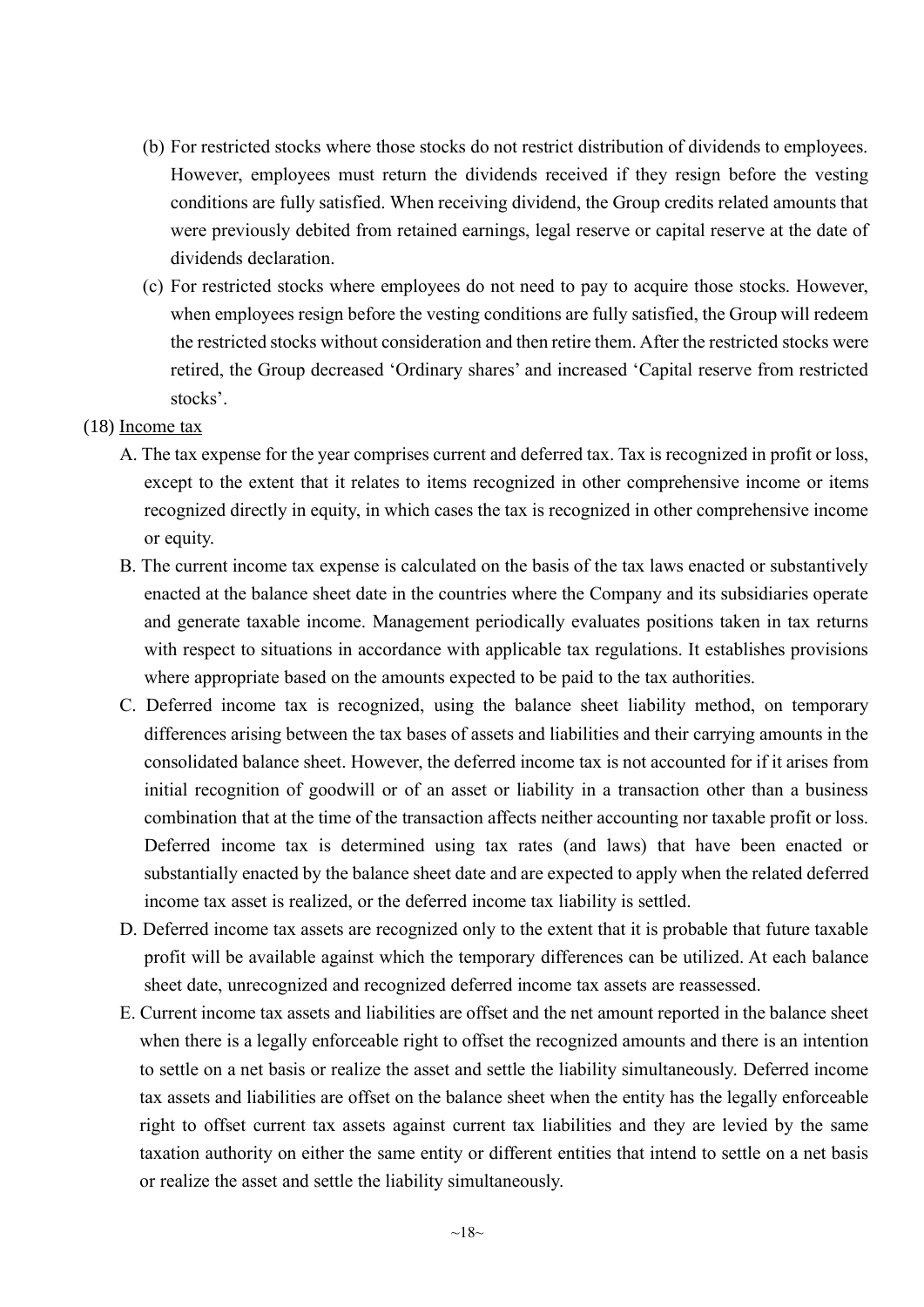- F. A deferred tax asset shall be recognized for the carryforward of unused tax credits resulting from research and development expenditures to the extent that it is possible that future taxable profit will be available against which the unused tax credits can be utilized.
- G. The interim period income tax expense is recognised based on the estimated average annual effective income tax rate expected for the full financial year applied to the pretax income of the interim period, and the related information is disclosed accordingly.
- H. If a change in tax rate is enacted or substantively enacted in an interim period, the Group recognizes the effect of the change immediately in the interim period in which the change occurs. The effect of the change on items recognised outside profit or loss is recognised in other comprehensive income or equity while the effect of the change on items recognised in profit or loss is recognized in profit or loss.

#### (19) Share capital

- A. Ordinary shares are classified as equity. Incremental costs directly attributable to the issue of new shares or stock options are shown in equity as a deduction, net of tax, from the proceeds.
- B. Where the Company repurchases the Company's equity share capital that has been issued, the consideration paid, including any directly attributable incremental costs (net of income taxes) is deducted from equity attributable to the Company's equity holders. Where such shares are subsequently reissued, the difference between their book value and any consideration received, net of any directly attributable incremental transaction costs and the related income tax effects, is included in equity attributable to the Company's equity holders.

#### (20) Dividends

Cash dividends are recorded as liabilities in the Company's financial statements in the period in which they are resolved by the Board of Directors. Stock dividends are recorded as stock dividends to be distributed in the Company's financial statements in the period in which they are resolved by the Company's shareholders and are reclassified to ordinary shares on the effective date of new shares issuance.

#### (21) Revenue recognition

- A. The Group designs and sells high-speed interfacing chips, touch and serial products of DisplayPort. Sales are recognised when control of the products has transferred, being when the products are delivered to the customer, and there is no unfulfilled obligation that could affect the customer's acceptance of the products. The risks of obsolescence and loss have been transferred to the customer, and either the customer has accepted the products in accordance with the sales contract, or the Group has objective evidence that all criteria for acceptance have been satisfied.
- B. Revenue from these sales is recognised based on the price specified in the contract. Other current liability is recognised for expected price rebate payable to customers in relation to sales made until the end of the reporting period. The sales usually are made with a credit term of 30 to 60 days. As the time interval between the transfer of committed goods or service and the payment of customer does not exceed one year, the Group does not adjust the transaction price to reflect the time value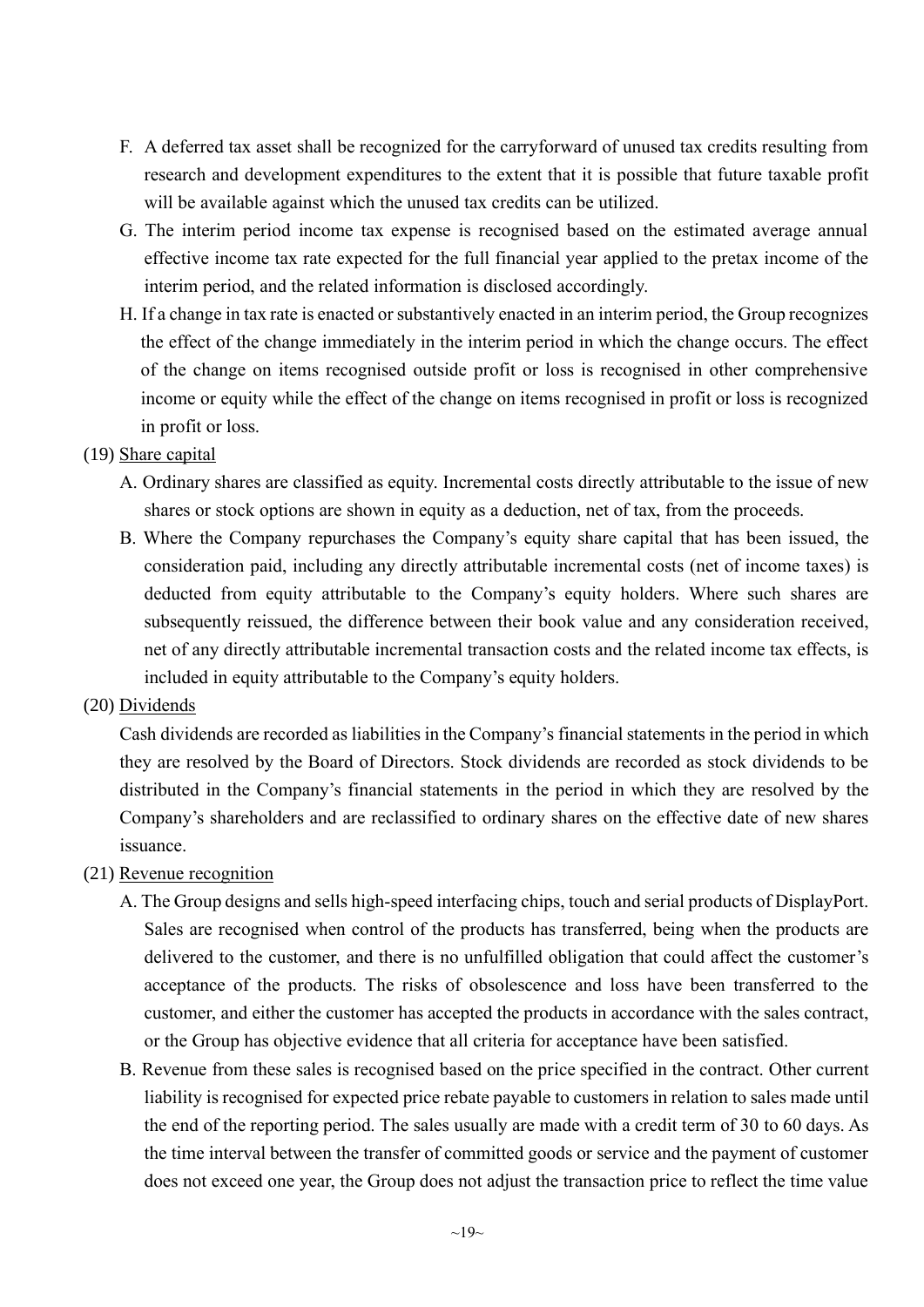of money.

C. A receivable is recognised when the goods are delivered as this is the point in time that the consideration is unconditional because only the passage of time is required before the payment is due.

#### (22) Business combinations

- A. The Group uses the acquisition method to account for business combinations. The consideration transferred for an acquisition is measured as the fair value of the assets transferred, liabilities incurred or assumed, and equity instruments issued at the acquisition date, plus the fair value of any assets and liabilities resulting from a contingent consideration arrangement. All acquisitionrelated costs are expensed as incurred. Identifiable assets acquired and liabilities and contingent liabilities assumed in a business combination are measured initially at their fair values at the acquisition date. For each business combination, the Group measures at the acquisition date components of non-controlling interests in the acquiree that are present ownership interests and entitle their holders to the proportionate share of the entity's net assets in the event of liquidation at either fair value or the present ownership instruments' proportionate share in the recognized amounts of the acquiree's identifiable net assets. All other non-controlling interests should be measured at the acquisition-date fair value.
- B. The excess of the consideration transferred, the amount of any non-controlling interest in the acquiree and the fair value of any previous equity interest in the acquiree over the fair value of the identifiable assets acquired and the liabilities assumed is recorded as goodwill at the acquisition date. If the total of consideration transferred, non-controlling interest in the acquiree recognized and the fair value of previously held equity interest in the acquiree is less than the fair value of the identifiable assets acquired and the liabilities assumed, the difference is recognized directly in profit or loss on the acquisition date.
- (23) Operating segments

Operating segments are reported in a manner consistent with the internal reporting provided to the Chief Operating Decision-Maker. The Group's Chief Operating Decision-Maker, who is responsible for allocating resources and assessing performance of the operating segments, has been identified as the Board of Directors that makes strategic decisions.

## 5. CRITICAL ACCOUNTING JUDGEMENTS, ESTIMATES AND KEY SOURCES OF ASSUMPTION UNCERTAINTY

The preparation of these consolidated financial statements requires management to make critical judgements in applying the Group's accounting policies and make critical assumptions and estimates concerning future events. Assumptions and estimates may differ from the actual results and are continually evaluated and adjusted based on historical experience and other factors. Such assumptions and estimates have a significant risk of causing a material adjustment to the carrying amounts of assets and liabilities within the next financial year; and the related information is addressed below: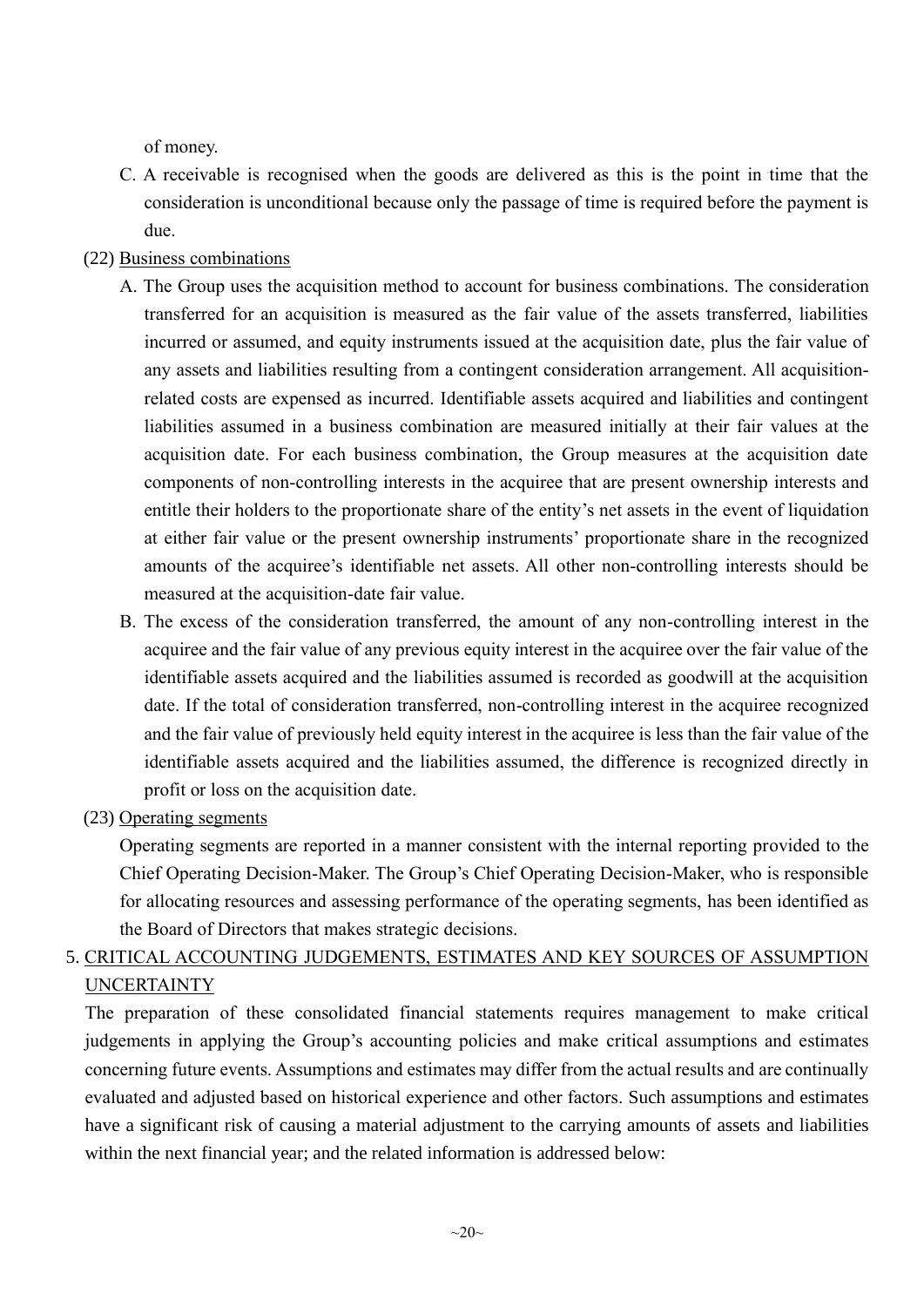- (1) Critical judgements in applying the Group's accounting policies None.
- (2) Critical accounting estimates and assumptions
	- A. Impairment assessment of goodwill

The impairment assessment of goodwill relies on the Group's subjective judgement, including identifying cash-generating units, allocating assets and liabilities as well as goodwill to related cashgenerating units, and determining the recoverable amounts of related cash-generating units.

- As of March 31, 2022, the Group recognized goodwill amounting to \$2,173,862.
- B. Evaluation of inventories

As inventories are stated at the lower of cost and net realizable value, the Group must determine the net realizable value of inventories on balance sheet date using judgements and estimates. Due to the rapid technological innovation, the Group evaluates the amounts of normal inventory consumption, obsolete inventories or inventories without market selling value on balance sheet date and writes down the cost of inventories to the net realizable value. Such an evaluation of inventories is principally based on the demand for the products within the specified period in the future. Therefore, there might be material changes to the evaluation.

As of March 31, 2022, the carrying amount of inventories was \$2,687,412.

## 6. DETAILS OF SIGNIFICANT ACCOUNTS

(1) Cash and cash equivalents

|                                     |     | March 31, 2022 | December 31, 2021 | March 31, 2021 |           |
|-------------------------------------|-----|----------------|-------------------|----------------|-----------|
| Cash on hand                        | \$. | 73             |                   |                | 68        |
| Checking accounts and bank deposits |     | 6,834,439      | 5,825,001         |                | 4,815,164 |
|                                     |     | 6,834,512      | 5,825,072         |                | 4,815,232 |
| Cash equivalents                    |     |                |                   |                |           |
| Treasury bills                      |     | 2,917,794      | 3,376,671         |                | 3,310,592 |
|                                     | S   | 9,752,306      | 9,201,743         |                | 8,125,824 |

A. The Group transacts with a variety of financial institutions all with high credit quality to disperse credit risk, so it expects that the probability of counterparty default is remote.

B. The Group has no cash and cash equivalents pledged to others.

#### (2) Accounts receivable

|                                                                 | March 31, 2022 | December 31, 2021                     | March 31, 2021 |
|-----------------------------------------------------------------|----------------|---------------------------------------|----------------|
| Accounts receivable<br>Less: Allowance for<br>doubtful accounts | $1,603,903$ \$ | 1,394,595<br>$\overline{\phantom{0}}$ | 1,629,283      |
|                                                                 | 1,603,903      | 1,394,595                             | 1,629,283      |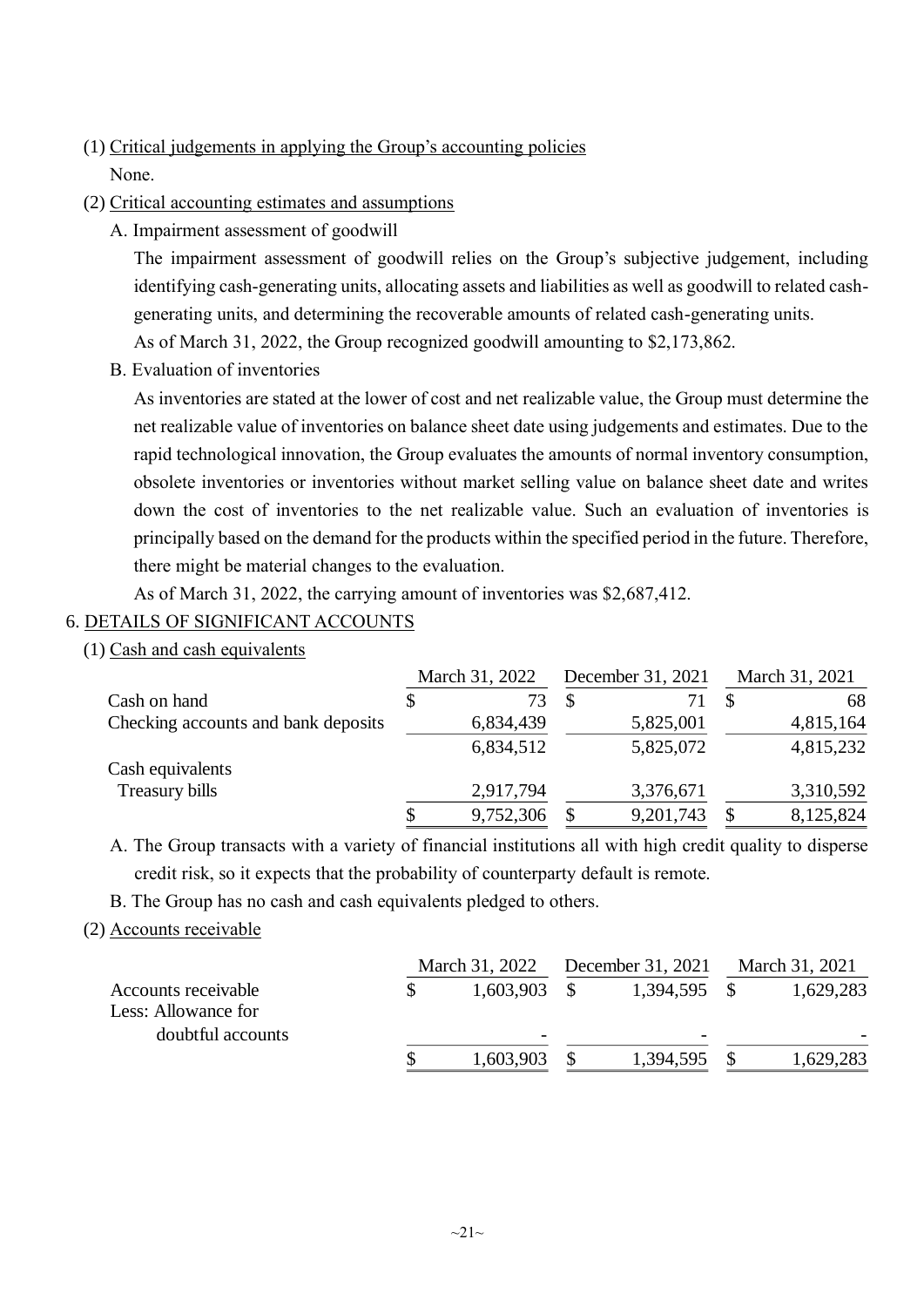A. The ageing analysis of accounts receivable that were past due but not impaired is as follows:

|               | March 31, 2022  |               | December 31, 2021 | March 31, 2021 |
|---------------|-----------------|---------------|-------------------|----------------|
| Not past due  | \$<br>1,480,343 | $\mathcal{S}$ | 1,329,216         | 1,452,996      |
| 60 days       | 123,560         |               | 65,379            | 176,287        |
| 90 days       |                 |               |                   |                |
| 91-180 days   |                 |               |                   |                |
| 181-360 days  |                 |               |                   |                |
| over 360 days |                 |               |                   |                |
|               | 1,603,903       | \$            | 1,394,595         | 1,629,283      |

The above ageing analysis was based on past due date.

- B. As of March 31, 2022, December 31, 2021 and March 31, 2021, accounts receivable was all from contracts with customers. And as of January 1, 2021, the balance of receivables from contracts with customers amounted to \$1,578,725.
- C. As at March 31, 2022, December 31, 2021 and March 31, 2021, without taking into account any collateral held or other credit enhancements, the maximum exposure to credit risk in respect of the amount that best represents the Group's accounts receivable was \$1,603,903, \$1,394,595 and \$1,629,283, respectively.
- D. Information relating to credit risk of accounts receivable is provided in Note 12(3).
- (3) Inventories

|                 |               |           |        | March 31, 2022    |               |            |  |
|-----------------|---------------|-----------|--------|-------------------|---------------|------------|--|
|                 |               | Cost      |        | Allowance         | Book value    |            |  |
| Raw materials   | \$            | 743,341   | (      | 148,698)          | $\mathcal{S}$ | 594,643    |  |
| Work-in-process |               | 822,568   |        | 41,764)           |               | 780,804    |  |
| Finished goods  |               | 1,393,556 |        | 81,591)           |               | 1,311,965  |  |
|                 | \$            | 2,959,465 | $($ \$ | 272,053)          | \$            | 2,687,412  |  |
|                 |               |           |        | December 31, 2021 |               |            |  |
|                 |               | Cost      |        | Allowance         |               | Book value |  |
| Raw materials   | \$            | 703,317   | (      | $117,610$ \$      |               | 585,707    |  |
| Work-in-process |               | 512,317   |        | 49,124)           |               | 463,193    |  |
| Finished goods  |               | 1,111,730 |        | 63,076)           |               | 1,048,654  |  |
|                 | $\mathcal{S}$ | 2,327,364 | (      | 229,810)          | \$            | 2,097,554  |  |
|                 |               |           |        | March 31, 2021    |               |            |  |
|                 |               | Cost      |        | Allowance         |               | Book value |  |
| Raw materials   | \$            | 354,032   | (      | 117,085) \$       |               | 236,947    |  |
| Work-in-process |               | 820,969   |        | 40,992)           |               | 779,977    |  |
| Finished goods  |               | 762,109   |        | 62,555            |               | 699,554    |  |
|                 | \$            | 1,937,110 | $($ \$ | 220,632)          | \$            | 1,716,478  |  |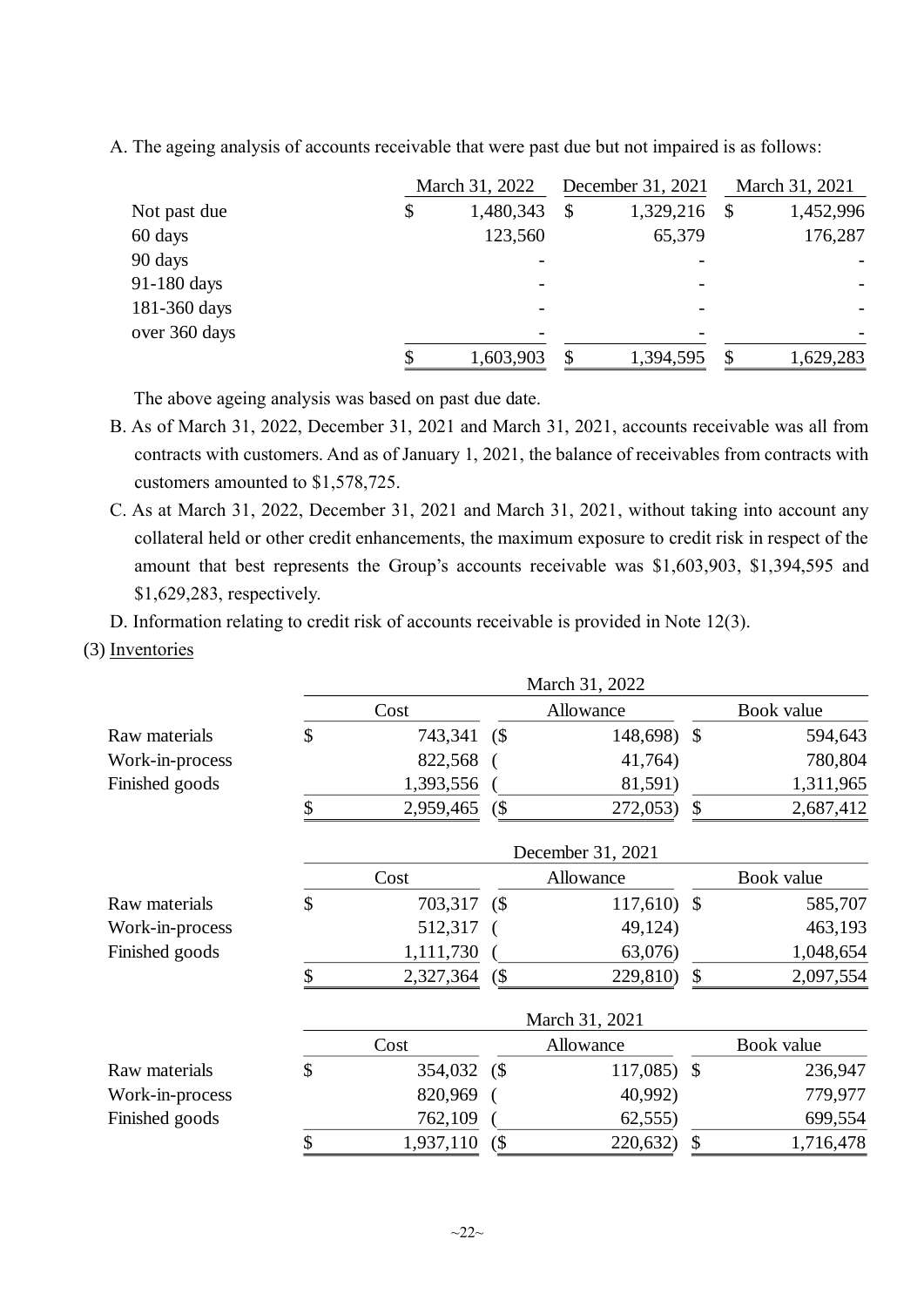The cost of inventories recognised as expense for the period:

|                                 | For the three months ended March 31, |           |      |           |  |  |  |  |
|---------------------------------|--------------------------------------|-----------|------|-----------|--|--|--|--|
| Cost of goods sold              |                                      | 2022      | 2021 |           |  |  |  |  |
|                                 |                                      | 2,980,128 |      | 2,332,202 |  |  |  |  |
| Loss on decline in market value |                                      | 33,588    |      |           |  |  |  |  |
| Others                          |                                      | 63,735    |      | 54,033    |  |  |  |  |
|                                 |                                      | 3,077,451 |      | 2,386,235 |  |  |  |  |

## (4) Property, plant and equipment

The Group had no property and plant as of March 31, 2022, December 31, 2021 and March 31, 2021.

|                                   | Machinery             | Office     |                           | Leasehold    |               |           |
|-----------------------------------|-----------------------|------------|---------------------------|--------------|---------------|-----------|
|                                   | and equipment         | equipment  |                           | improvements |               | Total     |
| At January 1, 2022                |                       |            |                           |              |               |           |
| Cost                              | \$<br>1,037,179<br>\$ | 69,586     | \$                        | 141,521      | \$            | 1,248,286 |
| Accumulated depreciation          | 627,287)              | 52,720)    |                           | 80,411)      |               | 760,418)  |
|                                   | \$<br>\$<br>409,892   | 16,866     | \$                        | 61,110       | \$            | 487,868   |
| Three months ended March 31, 2022 |                       |            |                           |              |               |           |
| Opening net book amount           | \$<br>\$<br>409,892   | 16,866     | \$                        | 61,110       | \$            | 487,868   |
| <b>Additions</b>                  | 49,884                | 1,532      |                           | 74           |               | 51,490    |
| Disposals                         | $\left($              | 33)        |                           |              | $\left($      | 33)       |
| Depreciation charge               | $38,483$ (            | $1,930)$ ( |                           | $4,740$ ) (  |               | 45,153)   |
| Net exchange differences          | 13,837                | 281        |                           | 1,318        |               | 15,436    |
| Closing net book amount           | \$<br>435,130<br>\$   | 16,716     | $\$$                      | 57,762       | \$            | 509,608   |
| At March 31, 2022                 |                       |            |                           |              |               |           |
| Cost                              | \$<br>\$<br>1,122,467 | 71,853     | \$                        | 145,616      | \$            | 1,339,936 |
| Accumulated depreciation          | 687,337)              | 55,137)    |                           | 87,854)      |               | 830,328)  |
|                                   | \$<br>\$<br>435,130   | 16,716     | \$                        | 57,762       | \$            | 509,608   |
|                                   |                       |            |                           |              |               |           |
|                                   | Machinery             | Office     |                           | Leasehold    |               |           |
|                                   | and equipment         | equipment  |                           | improvements |               | Total     |
| At January 1, 2021                |                       |            |                           |              |               |           |
| Cost                              | \$<br>817,274<br>\$   | 59,453     | \$                        | 117,522      | \$            | 994,249   |
| Accumulated depreciation          | 506,863)              | 47,970)    |                           | 72,768)      |               | 627,601)  |
|                                   | \$<br>\$<br>310,411   | 11,483     | $\boldsymbol{\mathsf{S}}$ | 44,754       | \$            | 366,648   |
| Three months ended March 31, 2021 |                       |            |                           |              |               |           |
| Opening net book amount           | \$<br>\$<br>310,411   | 11,483     | \$                        | 44,754       | \$            | 366,648   |
| Additions                         | 92,546                | 6,925      |                           | 29,438       |               | 128,909   |
| Disposals                         |                       |            | (                         | $1,736$ ) (  |               | 1,736)    |
| Depreciation charge               | $31,260$ (            | $1,790)$ ( |                           | $4,043$ (    |               | 37,093)   |
| Net exchange differences          | 577                   | (24)       |                           | 80           |               | 633       |
| Closing net book amount           | \$<br>372,274<br>\$   | 16,594     | \$                        | 68,493       | $\mathcal{S}$ | 457,361   |
| At March 31, 2021                 |                       |            |                           |              |               |           |
| Cost                              | \$<br>\$<br>910,524   | 65,507     | \$                        | 136,792      | \$            | 1,112,823 |
|                                   |                       |            |                           |              |               |           |
| Accumulated depreciation          | 538,250)              | 48,913)    |                           | 68,299)      |               | 655,462)  |

The above equipment is for self-use.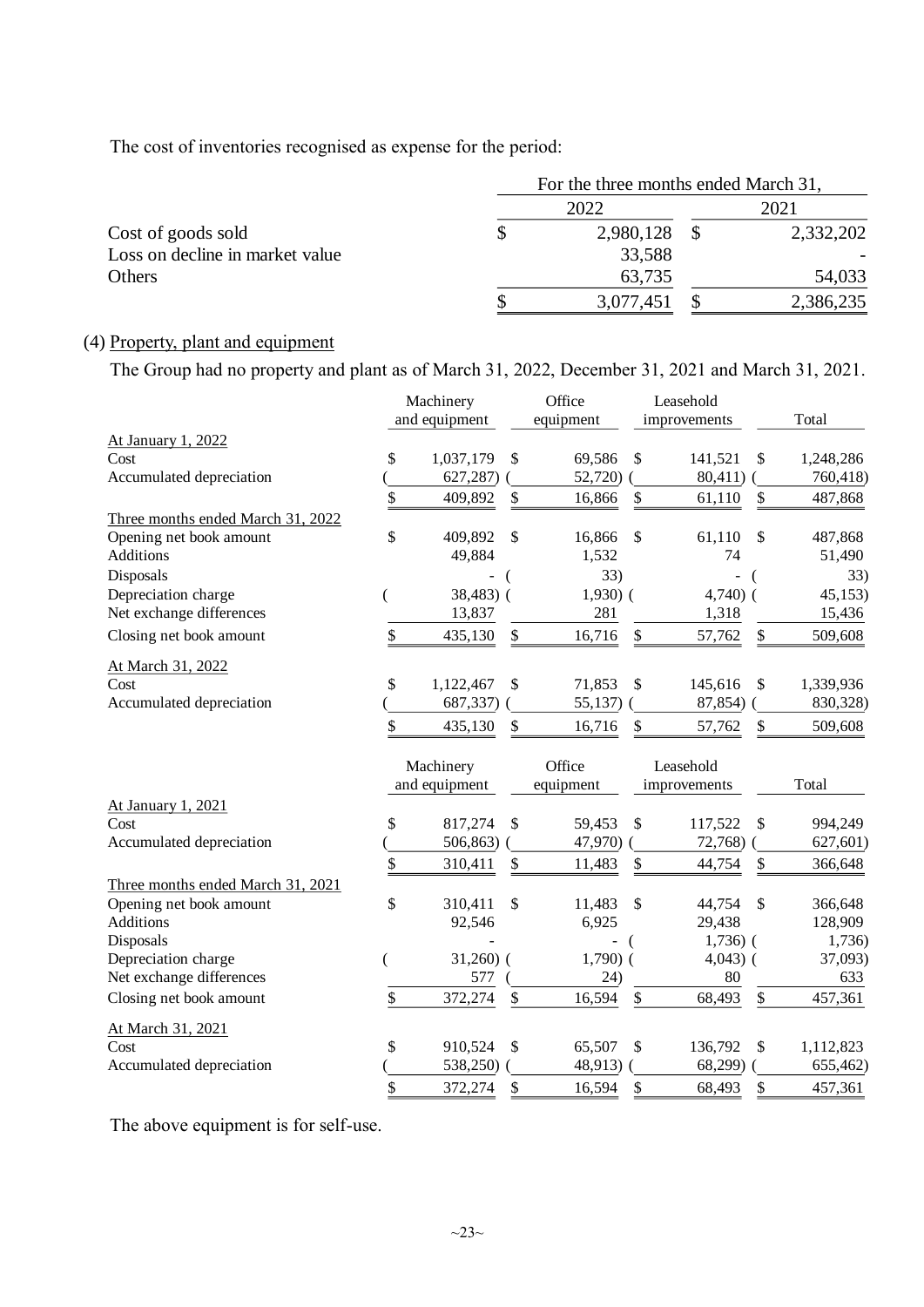#### (5) Leasing arrangements  $-$  lessee

- A. The Group leases offices. Rental contracts are typically made for periods of 1 to 5 years. Lease terms are negotiated on an individual basis and contain a wide range of different terms and conditions. The lease agreements do not impose covenants, but leased assets may not be used as security for borrowing purposes.
- B. The carrying amount of right-of-use assets and the depreciation charge are as follows:

|                | March 31, 2022  | December 31, 2021                    | March 31, 2021 |                 |  |
|----------------|-----------------|--------------------------------------|----------------|-----------------|--|
|                | Carrying amount | Carrying amount                      |                | Carrying amount |  |
| <b>Offices</b> | 232,999         | 234,571                              |                | 282,617         |  |
|                |                 | For the three months ended March 31, |                |                 |  |
|                |                 | 2022                                 | 2021           |                 |  |
|                |                 | Depreciation                         |                | Depreciation    |  |
| Offices        |                 | 22,149                               |                | 22,004          |  |

C. For the three months ended March 31, 2022 and 2021, the additions to right-of-use assets were \$16,145 and \$55,854, respectively.

D. The information on profit and loss accounts relating to lease contracts is as follows:

|                                       | For the three months ended March 31, |      |      |       |  |  |  |  |
|---------------------------------------|--------------------------------------|------|------|-------|--|--|--|--|
| Items affecting profit or loss        |                                      | 2022 | 2021 |       |  |  |  |  |
| Expense on short-term lease contracts |                                      | 663  |      | 1,167 |  |  |  |  |

E. For the three months ended March 31, 2022 and 2021, the Group's total cash outflow for leases were \$22,812 and \$23,171, respectively.

Patent

#### (6) Intangible assets

|                                   |    |          |    |           |     |             |    | Patent       |    |            |
|-----------------------------------|----|----------|----|-----------|-----|-------------|----|--------------|----|------------|
|                                   |    | Software |    | Goodwill  |     | Mask        |    | and others   |    | Total      |
| <u>At January 1, 2022</u>         |    |          |    |           |     |             |    |              |    |            |
| Cost                              | \$ | 75,445   | S. | 2,101,729 | \$. | 947,596     | S  | 1,566,688    | S  | 4,691,458  |
| Accumulated amortization          |    | 43,961)  |    |           |     | 705,420)    |    | 897,870)     |    | 1,647,251) |
|                                   |    | 31,484   | S. | 2,101,729 |     | 242,176     |    | 668,818      | S. | 3,044,207  |
| Three months ended March 31, 2022 |    |          |    |           |     |             |    |              |    |            |
| Opening net book amount           | \$ | 31,484   | S  | 2,101,729 | S.  | 242,176     | \$ | 668,818      | \$ | 3,044,207  |
| Inward transfer                   |    |          |    |           |     | 33,137      |    |              |    | 33,137     |
| Additions - acquired separately   |    | 135      |    |           |     | 59          |    |              |    | 194        |
| Reclassifications                 |    |          |    |           |     |             |    |              |    |            |
| Amortization charge               |    | 3,029    |    | -         |     | $38,132)$ ( |    | $41,435$ ) ( |    | 82,596)    |
| Net exchange differences          |    | 1,009    |    | 72,133    |     | 8,198       |    | 22,007       |    | 103,347    |
| Closing net book amount           |    | 29,599   | \$ | 2,173,862 |     | 245,438     | S  | 649,390      | \$ | 3,098,289  |
| At March 31, 2022                 |    |          |    |           |     |             |    |              |    |            |
| Cost                              | \$ | 78,158   | \$ | 2,173,862 | S.  | 1,014,072   | S  | 1,620,458    | \$ | 4,886,550  |
| Accumulated amortization          |    | 48,559)  |    |           |     | 768,634)    |    | 971,068)     |    | 1,788,261) |
|                                   | S  | 29,599   | S  | 2,173,862 |     | 245,438     |    | 649,390      | S  | 3,098,289  |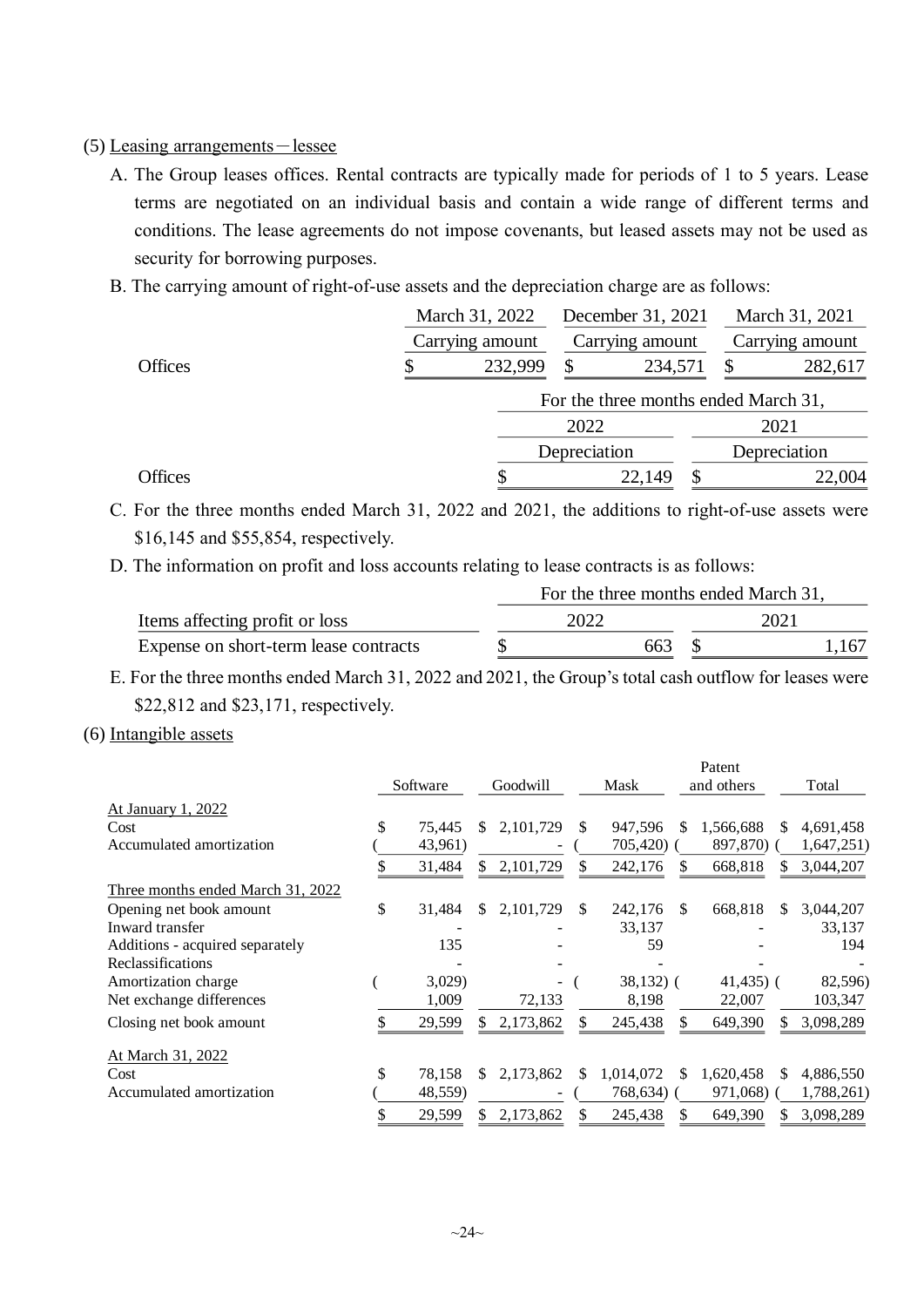|                                   |              |    |                          |     |            |               | Patent      |    |            |
|-----------------------------------|--------------|----|--------------------------|-----|------------|---------------|-------------|----|------------|
|                                   | Software     |    | Goodwill                 |     | Mask       |               | and others  |    | Total      |
| At January 1, 2021                |              |    |                          |     |            |               |             |    |            |
| Cost                              | \$<br>66,254 | S  | 2,100,595                | S   | 681,602    | S             | 1,626,208   | S  | 4,474,659  |
| Accumulated amortization          | 34,241)      |    |                          |     | 473,187)   |               | 756,008)    |    | 1,263,436) |
|                                   | 32,013       | S. | 2,100,595                |     | 208,415    |               | 870,200     | S. | 3,211,223  |
| Three months ended March 31, 2021 |              |    |                          |     |            |               |             |    |            |
| Opening net book amount           | \$<br>32,013 | S. | 2,100,595                | S   | 208,415    | <sup>\$</sup> | 870,200     | \$ | 3,211,223  |
| Inward transfer                   |              |    |                          |     | 67,370     |               |             |    | 67,370     |
| Additions - acquired separately   | 989          |    |                          |     |            |               |             |    | 989        |
| Amortization charge               | 2,553)       |    | $\overline{\phantom{a}}$ |     | $30,396$ ( |               | $42,352)$ ( |    | 75,301)    |
| Net exchange differences          | 48           |    | 4,426                    |     | 661        |               | 1,579       |    | 6,714      |
| Closing net book amount           | 30,497       | S. | 2,105,021                |     | 246,050    |               | 829,427     | S  | 3,210,995  |
| At March 31, 2021                 |              |    |                          |     |            |               |             |    |            |
| Cost                              | \$<br>67,355 | S  | 2,105,021                | \$. | 750,812    | S             | 1,629,634   | \$ | 4,552,822  |
| Accumulated amortization          | 36,858)      |    |                          |     | 504,762)   |               | 800, 207)   |    | 1,341,827) |
|                                   | \$<br>30,497 |    | 2,105,021                |     | 246,050    |               | 829,427     | S  | 3,210,995  |

A. Details of amortization of intangible assets are as follows:

|                                   |        | For the three months ended March 31, |        |  |  |
|-----------------------------------|--------|--------------------------------------|--------|--|--|
|                                   | 2022   |                                      | 2021   |  |  |
| Research and development expenses | 44,328 |                                      | 44,865 |  |  |
| Operating costs                   | 38,136 |                                      | 30,396 |  |  |
| Administrative expenses           | 67     |                                      | 39     |  |  |
| Selling expenses                  | 65     |                                      |        |  |  |
|                                   | 82.596 |                                      | 75,301 |  |  |

B. Goodwill is allocated to the Group's cash-generating units identified according to operating segment. The Group is identified as one cash-generating unit. The recoverable amount of all cashgenerating units has been determined based on value-in-use calculations. These calculations use pre-tax cash flow projections based on financial budgets approved by the management covering a five-year period.

The recoverable amount of the cash-generating unit calculated using the value-in-use exceeded their carrying amount, so goodwill was not impaired. The key assumptions used for value-in-use calculations are budgeted gross margin, weighted average growth rates, and discount rates.

Management determined budgeted gross margin based on past performance and its expectations of market development. The weighted average growth rates used are consistent with the forecasts included in industry reports. The discount rates used are pre-tax and reflect specific risks relating to the relevant operating segments.

(7) Other non-current assets

|                     | March 31, 2022 | December 31, 2021 | March 31, 2021 |         |  |
|---------------------|----------------|-------------------|----------------|---------|--|
| Refundable deposits | 1,930,600      | 1,867,209         |                | 30,349  |  |
| Prepaid mask        | 264,362        | 226,400           |                | 260,392 |  |
|                     | 2,194,962      | 2,093,609         |                | 290,741 |  |

The refundable deposits resulted from a Letter of Intent with its key supplier. The Company has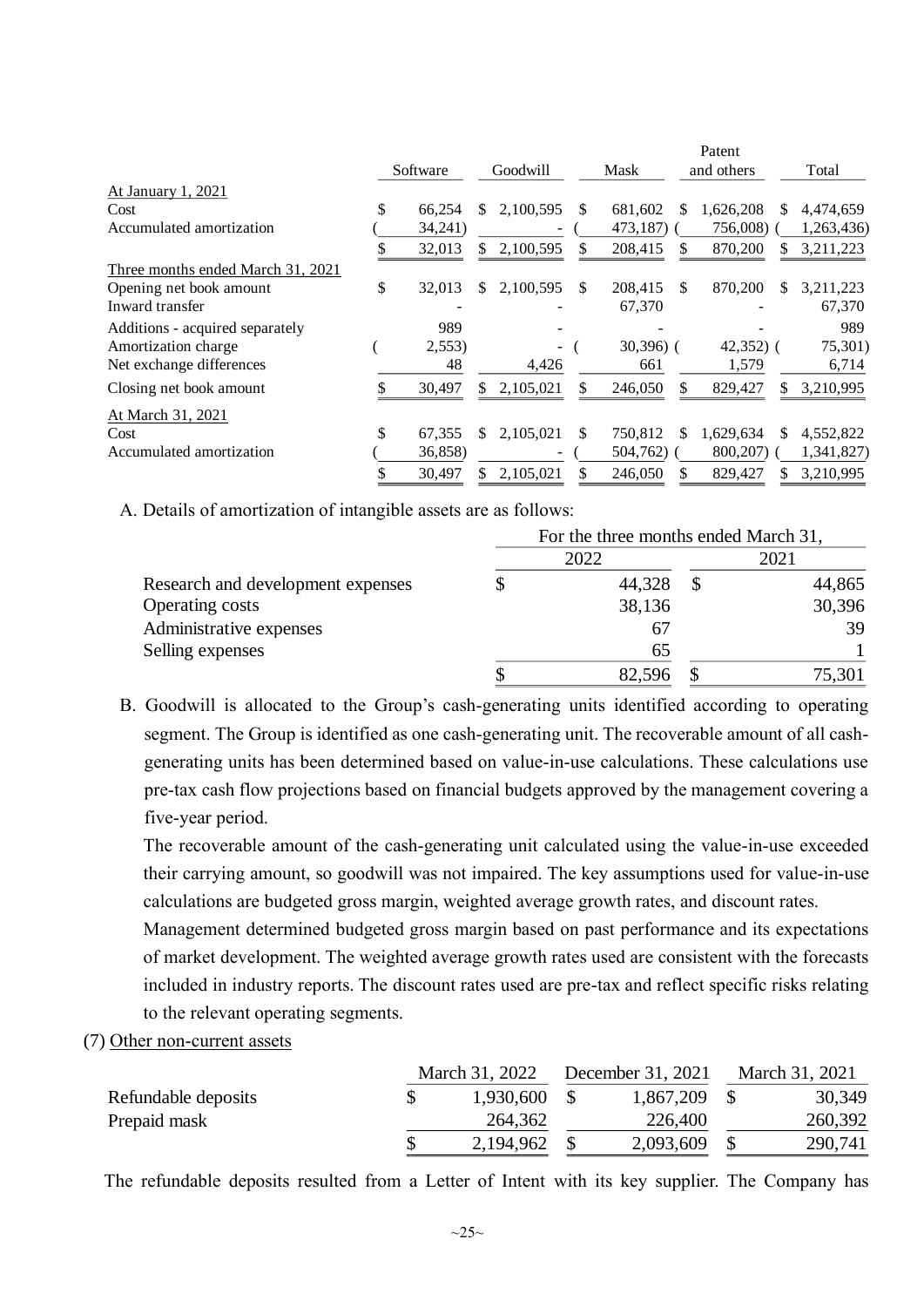strengthened its cooperative relationship with the key supplier and obtained capacity support to meet the Company's future operating needs.

## (8) Other payables

|                                     | March 31, 2022  |               | December 31, 2021 | March 31, 2021 |         |  |
|-------------------------------------|-----------------|---------------|-------------------|----------------|---------|--|
| Employees' compensation and         |                 |               |                   |                |         |  |
| directors' remuneration             | \$<br>623,840   | <sup>\$</sup> | 463,856           |                | 378,359 |  |
| Payroll, bonus and accrued vacation | 346,783         |               | 668,689           |                | 274,927 |  |
| Commissions                         | 82,791          |               | 80,904            |                | 54,369  |  |
| Legal and professional fees         | 27,504          |               | 31,293            |                | 33,291  |  |
| Engineering expenses                | 24,251          |               | 52,616            |                | 31,254  |  |
| Dividends payable                   |                 |               | 1,147,980         |                |         |  |
| Others                              | 64,207          |               | 73,911            |                | 63,017  |  |
|                                     | \$<br>1,169,376 |               | 2,519,249         |                | 835,217 |  |

#### (9) Pensions

Each subsidiary adopts a funded defined contribution pension plan in accordance with local regulations. Under the pension plan, subsidiaries contribute monthly an amount to an independent fund. Other than the monthly contributions, the Group has no further obligations. The pension costs under the defined contribution pension plans of the Group for the three months ended March 31, 2022 and 2021 were \$39,470 and \$30,832, respectively.

#### (10) Share-based payment

- A. The Board of Directors approved the stock compensation plan during 2006. The plan originally calls for issuing 3 million shares of employee stock options, which subsequently increased to 11,696 thousand shares, 11,396 thousand shares, 6,897 thousand shares, and 5,697 thousand shares with the approval of the Board of Directors in 2011, 2010, 2008, and 2007, respectively. Each share can purchase one share of the Company's Ordinary Share. The beneficiaries include the employees, the directors, and the contracted consultants of the Company. The employee stock options are valid for 10 years from the issuance. The owners can exercise 25% of their options after first year of issuance, and they can exercise one-sixteenth of the original amount each quarter. The exercise price will be based on the market price of the Ordinary Share.
- B. In March 2012, the Board of Directors of the Company approved the 2012 employee stock option plan and resolved to issue 940 units of employee stock options to the employees of the Company. Each unit can purchase 1,000 shares of the Company's common stock. The employee stock options are valid for 10 years from the issuance. The holders may exercise the stock options in installments two years after the issuance. The exercise price under the plan shall not be less than the closing price of the Company's common stock at the issuance. The issuance of the employee stock options was submitted to the FSC and became effective in April 2012.
- C. For the three months ended March 31, 2022 and 2021, the Group's share-based payment arrangements were as follows: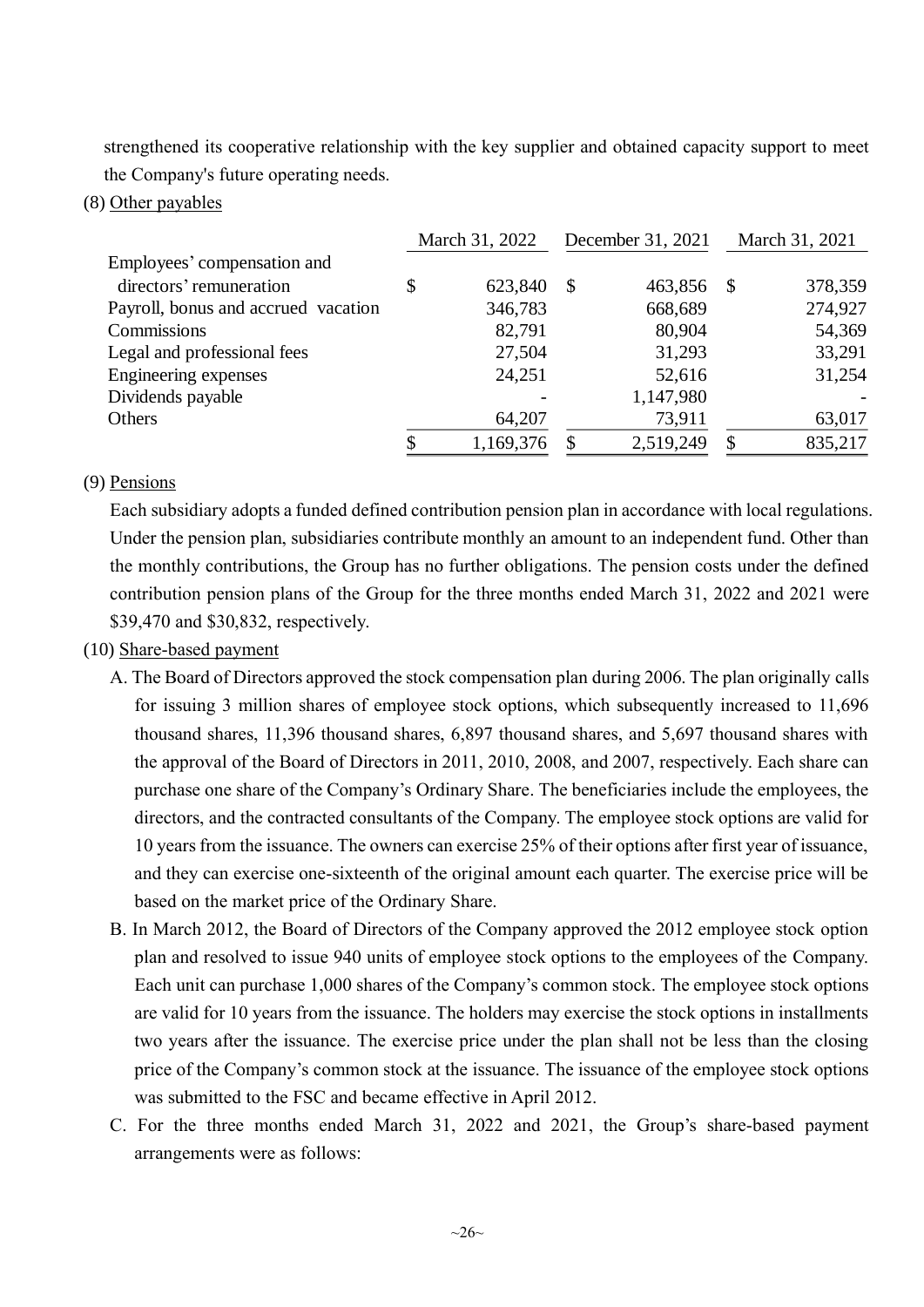|                                                                            |               | Quantity       |          |                          |
|----------------------------------------------------------------------------|---------------|----------------|----------|--------------------------|
|                                                                            |               | granted        | Contract | Vesting                  |
| Type of arrangement                                                        | Grant date    | (in thousands) | period   | conditions               |
| Employee stock options                                                     | Jan. 20, 2011 | 1,090          | 10 years | $1 \sim 5$ years service |
| Employee stock options                                                     | Mar. 9, 2011  | 110            | 10 years | $1 \sim 5$ years service |
| Employee stock options                                                     | Apr. 28, 2011 | 22             | 10 years | $1 \sim 5$ years service |
| Employee stock options                                                     | Jun. 13, 2011 | 521            | 10 years | $1 \sim 5$ years service |
| Employee stock options                                                     | Jul. 26, 2012 | 940            | 10 years | $2 \sim 4$ years service |
| Treasury stock transferred to<br>employees                                 | Jul. 29, 2020 | 250            | 1 year   | 1 year service           |
| Treasury stock transferred to<br>employees                                 | Apr. 28, 2021 | 200            | 1 year   | 1 year service           |
| Treasury stock transferred to<br>employees                                 | Apr. 28, 2021 | 58             |          | Vested immediately       |
| Treasury stock transferred to<br>employees                                 | Feb. 9, 2022  | 79             | 1 year   | 1 year service           |
| Treasury stock transferred to<br>employees                                 | Feb. 9, 2022  | 82             |          | Vested immediately       |
| Restricted stocks to employees<br>(Note)                                   | Aug. 1, 2017  | 896            | 4 years  | 4 years service          |
| Restricted stocks to employees<br>(Note)                                   | Dec. 8, 2017  | 15             | 4 years  | 4 years service          |
| Restricted stocks to employees<br>(Note)                                   | Feb. 7, 2018  | 7              | 4 years  | 4 years service          |
| Restricted stocks to employees<br>(Note)                                   | Apr. 26, 2018 | 5              | 4 years  | 4 years service          |
| Restricted stocks to employees<br>(Note)<br>Restricted stocks to employees | Jun. 28, 2018 | 77             | 4 years  | 4 years service          |
| (Note)<br>Restricted stocks to employees                                   | Aug. 1, 2018  | 490            | 4 years  | 4 years service          |
| (Note)                                                                     | Oct. 31, 2018 | $\overline{4}$ | 4 years  | 4 years service          |
| Restricted stocks to employees<br>(Note)                                   | Feb. 13, 2019 | 6              | 4 years  | 4 years service          |
| Restricted stocks to employees<br>(Note)                                   | Apr. 30, 2019 | 100            | 4 years  | 4 years service          |
| Restricted stocks to employees<br>(Note)                                   | Jul. 31, 2019 | 682            | 4 years  | 4 years service          |
| Restricted stocks to employees<br>(Note)                                   | Oct. 30, 2019 | 14             | 4 years  | 4 years service          |
| Restricted stocks to employees<br>(Note)                                   | Feb. 12, 2020 | 9              | 4 years  | 4 years service          |
| Restricted stocks to employees<br>(Note)                                   | Apr. 29, 2020 | 45             | 4 years  | 4 years service          |
| Restricted stocks to employees<br>(Note)                                   | Jul. 29, 2020 | 709            | 4 years  | 4 years service          |
| Restricted stocks to employees<br>(Note)                                   | Oct. 28, 2020 | 5              | 4 years  | 4 years service          |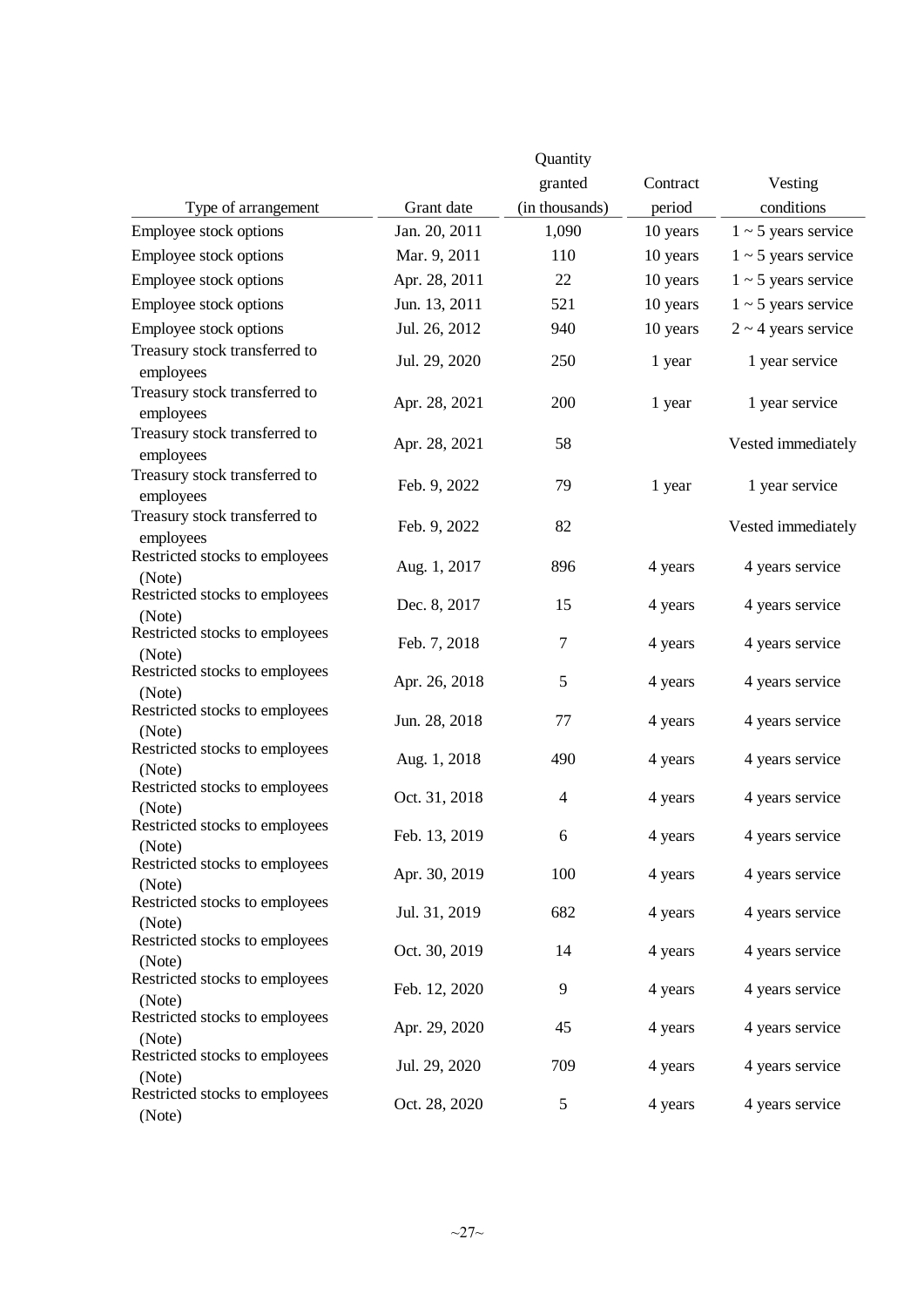|                                          |               | Quantity       |          |                 |
|------------------------------------------|---------------|----------------|----------|-----------------|
|                                          |               | granted        | Contract | Vesting         |
| Type of arrangement                      | Grant date    | (in thousands) | period   | conditions      |
| Restricted stocks to employees<br>(Note) | Feb. 03,2021  | 8              | 4 years  | 4 years service |
| Restricted stocks to employees<br>(Note) | Apr. 28, 2021 | 78             | 4 years  | 4 years service |

Note: Restrictions before the vesting conditions are fully satisfied are as follows:

- (a) The grantee employee shall not sell, transfer, make gift of, create other rights or encumbrances on the restricted stocks awards (the "RSAs"), or otherwise dispose of the RSAs in any other manner.
- (b) All the proposal rights, motion rights, speech rights, voting rights and any other shareholder rights shall be exercised by the trustee or the custodian.
- (c) The restrictions (including but not limited to transfer restrictions and vesting conditions) applicable to any and all unvested RSAs (and any share derived from such RSAs for whatever reason, including share dividend, retained earnings capitalization, recapitalization, reserve capitalization and any cash distributed based on such RSAs for whatever reason, including cash dividend and distribution of capital reserve in the form of cash) shall equally apply to any share derived, directly or indirectly, from and cash distributed based on such unvested RSAs for whatever reason, including share dividend, retained earnings capitalization, recapitalization, reserve capitalization, cash dividend and distribution of capital reserve in the form of cash, and any interests.
- D. Details of the employee stock options are as follows:

|                        | For the three months ended March 31, |      |                  |                |              |                  |  |  |
|------------------------|--------------------------------------|------|------------------|----------------|--------------|------------------|--|--|
|                        |                                      | 2022 |                  | 2021           |              |                  |  |  |
|                        |                                      |      | Weighted-average |                |              | Weighted-average |  |  |
|                        | No. of shares                        |      | exercise price   | No. of shares  |              | exercise price   |  |  |
|                        | (in thousands)                       |      | (in US dollars)  | (in thousands) |              | (in US dollars)  |  |  |
| Options outstanding at |                                      |      |                  |                |              |                  |  |  |
| beginning of period    | 357                                  | \$   | 6.85             | 410            | $\mathbb{S}$ | 6.63             |  |  |
| Options exercised      | 346)                                 |      | 6.85             | 32)            |              | 4.07             |  |  |
| Options outstanding at |                                      |      |                  |                |              |                  |  |  |
| end of period          | 11                                   |      | 6.85             | 378            |              | 6.85             |  |  |
| Options exercisable at |                                      |      |                  |                |              |                  |  |  |
| end of period          | 11                                   |      |                  | 378            |              |                  |  |  |
|                        |                                      |      |                  |                |              |                  |  |  |

E. The weighted-average stock price of stock options at exercise dates for the three months ended March 31, 2022 and 2021 was \$1,915.35 and \$1,254.44 (in dollars), respectively.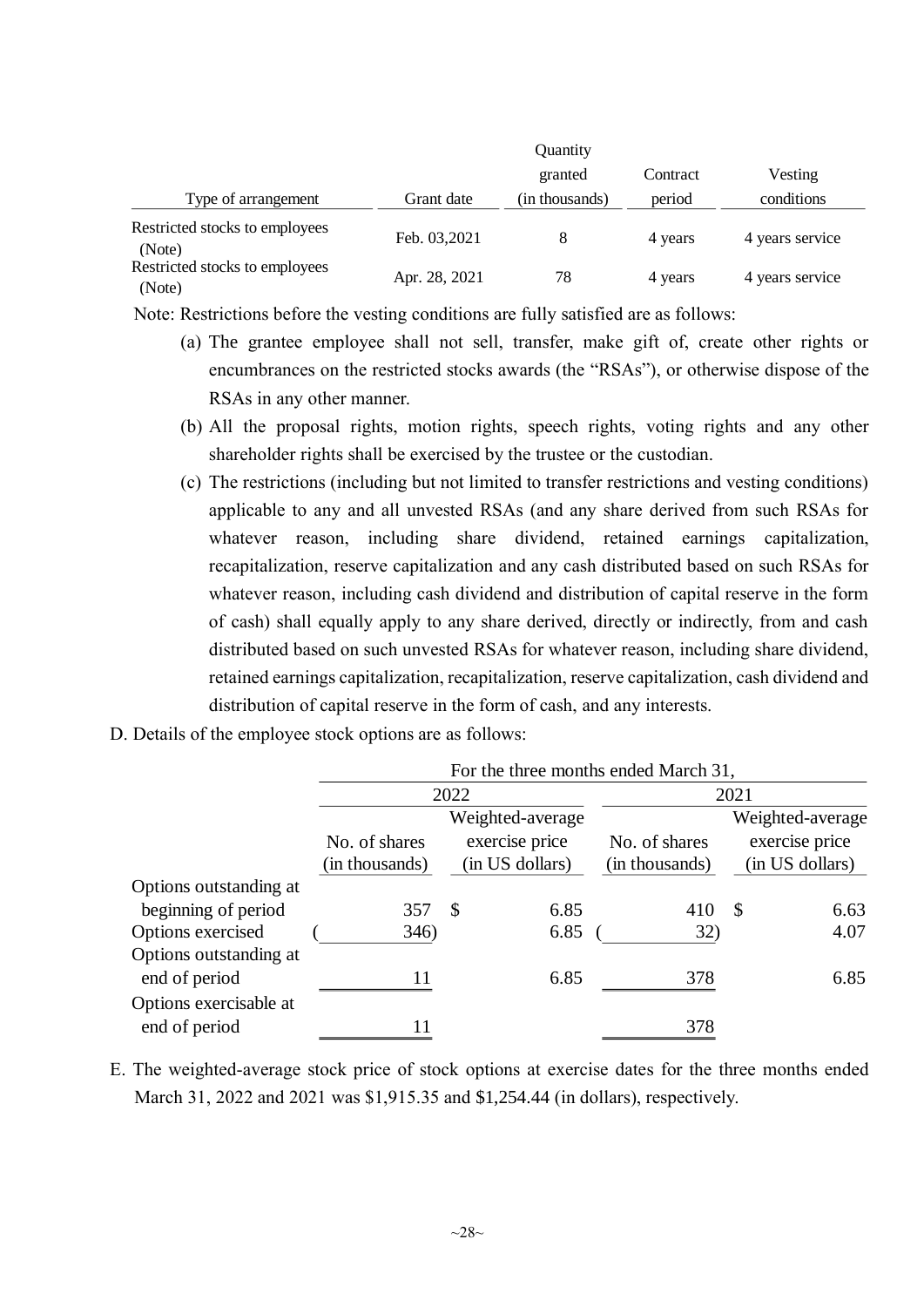|                             |               |                | March 31, 2022  |                | March 31, 2021  |
|-----------------------------|---------------|----------------|-----------------|----------------|-----------------|
| Issue date                  |               | No. of shares  | Exercise price  | No. of shares  | Exercise price  |
| approved                    | Expiry date   | (in thousands) | (in US dollars) | (in thousands) | (in US dollars) |
| Jan. 20, 2011               | Jan. 20, 2021 |                |                 |                |                 |
| Mar. 9, 2011                | Mar. 9, 2021  |                |                 |                |                 |
| Apr. 28, 2011 Apr. 28, 2021 |               |                |                 |                |                 |
| Jun. 13, 2011               | Jun. 13, 2021 |                |                 |                |                 |
| Jul. 26, 2012               | Jul. 26, 2022 |                | 6.852           | 378            | 6.852           |

F. The expiry date and exercise price of stock options outstanding at balance sheet date are as follows:

G. The fair value of stock options granted is measured using the Black-Scholes option-pricing model. Relevant information is as follows:

|                           |               |                          |                  |            | Expected   |                          |           |                  |
|---------------------------|---------------|--------------------------|------------------|------------|------------|--------------------------|-----------|------------------|
|                           |               |                          | Exercise         | Expected   | option     |                          | Risk-free | Fair value       |
| Type of                   |               | <b>Stock</b>             | price            | price      | life       | Expected                 | interest  | per unit         |
| arrangement               | Grant date    | price                    | (in dollars)     | volatility | (in years) | dividend                 | rate      | (in dollars)     |
| Employee<br>stock options | Jan. 20, 2011 | $\overline{\phantom{a}}$ | <b>US\$1.220</b> | 70%        | 6.25       | $\overline{a}$           | 2.78%     | <b>US\$1.220</b> |
| Employee<br>stock options | Mar. 9, 2011  |                          | US\$1.220        | 70%        | 6.25       | $\overline{\phantom{a}}$ | 2.78%     | <b>US\$1.220</b> |
| Employee<br>stock options | Apr. 28, 2011 |                          | <b>US\$1.220</b> | 70%        | 6.25       |                          | 2.23%     | <b>US\$1.220</b> |
| Employee<br>stock options | Jun. 13, 2011 |                          | <b>US\$2.010</b> | 70%        | 6.25       | $\overline{a}$           | 2.23%     | <b>US\$2.010</b> |
| Employee<br>stock options | Jul. 26, 2012 | NT\$338.5                | NT\$338.5        | 48%        | 6.375      | $\overline{\phantom{a}}$ | 1.06%     | NT\$159.84       |

- H. Please see Note 6(11) for the related information about the fair value of restricted stocks to employees issued by the Company.
- I. The Company reissued 250 thousand treasury shares with repurchase price amounting to \$101,725 to its employees with the effective date set on July 31, 2019 in accordance with the Share Repurchase and Employee Incentive Plan. The subscription price of \$406.90 (in dollars) per share equals the average repurchase price per share. The fair value of the treasury shares reissued was measured based on the market price at the grant date.
- J. The Company reissued 250 thousand treasury shares with repurchase price amounting to \$101,725 to its employees with the effective date set on July 29, 2020 in accordance with the Share Repurchase and Employee Incentive Plan. The subscription price of \$406.90 (in dollars) per share equals the average repurchase price per share. The fair value of the treasury shares reissued was measured based on the market price at the grant date.
- K. The Company reissued 258 thousand treasury shares with repurchase price amounting to \$310,416 to its employees with the effective date set on April 28, 2021 in accordance with the Share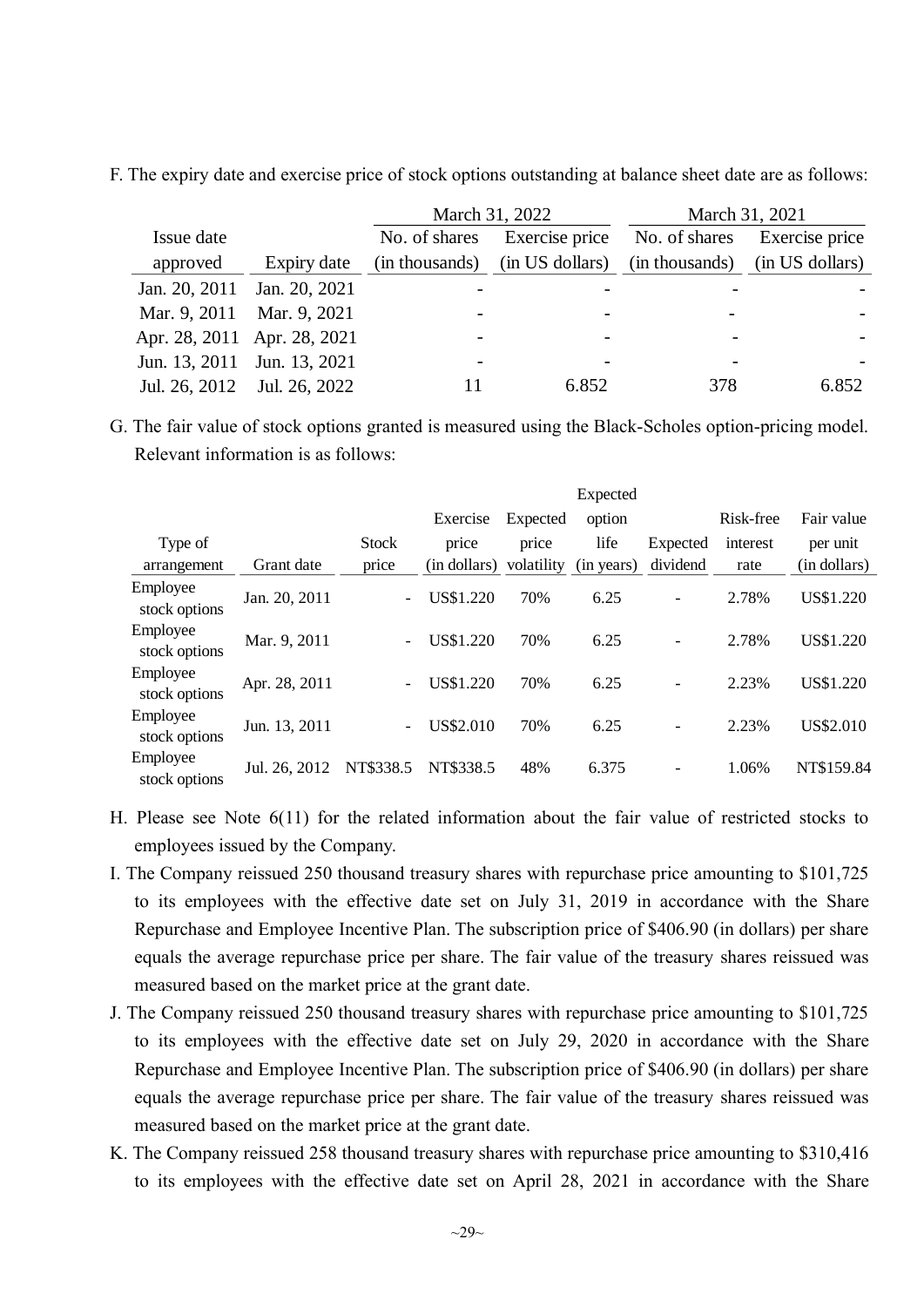Repurchase and Employee Incentive Plan. The subscription price of \$1,202.11 (in dollars) per share equals the average repurchase price per share. The fair value of the treasury shares reissued was measured based on the market price at the grant date.

- L. The Company reissued 161 thousand treasury shares with repurchase price amounting to \$327,175 to its employees with the effective date set on February 9, 2022 in accordance with the Share Repurchase and Employee Incentive Plan. The subscription price of \$2,037.28 (in dollars) per share equals the average repurchase price per share. The fair value of the treasury shares reissued was measured based on the market price at the grant date.
- M. Expenses incurred on share-based payment transactions are shown below:

|                | For the three months ended March 31, |        |  |         |  |
|----------------|--------------------------------------|--------|--|---------|--|
|                |                                      |        |  |         |  |
| Equity-settled |                                      | 93,079 |  | 110,654 |  |

(11) Share capital/ Treasury shares

A. As of March 31, 2022, the Company's authorized capital was \$1,500,000, consisting of 150 million shares of ordinary stock, and the paid-in capital was \$811,956 with a par value of \$10 (in dollars) per share. All proceeds from shares issued have been collected.

Movements in the number of the Company's ordinary shares outstanding are as follows (in thousands of shares, and excluding treasury shares):

|                                      | For the three months ended March 31, 2022 |            |                 |        |  |  |  |
|--------------------------------------|-------------------------------------------|------------|-----------------|--------|--|--|--|
|                                      | Unrestricted                              | Restricted |                 |        |  |  |  |
|                                      | shares                                    | shares     | Treasury shares | Total  |  |  |  |
| At January 1                         | 79,728                                    | 1,136      | 816)            | 80,048 |  |  |  |
| Exercise of employee stock options   | 346                                       |            |                 | 346    |  |  |  |
| Issuance of restricted stocks        |                                           |            |                 |        |  |  |  |
| Vesting of restricted stocks         | 6                                         | $\Theta$   |                 |        |  |  |  |
| Cancellation of restricted stocks    |                                           |            |                 |        |  |  |  |
| ordinary shares                      |                                           | 14)        |                 | 14)    |  |  |  |
| Purchase of treasury shares          |                                           |            |                 |        |  |  |  |
| Treasury stock reissued to employees |                                           |            | 161             | 161    |  |  |  |
| At March 31                          | 80,080                                    | 1,116      | 655)            | 80,541 |  |  |  |

|                                                                   | For the three months ended March 31, 2021 |            |          |        |  |  |
|-------------------------------------------------------------------|-------------------------------------------|------------|----------|--------|--|--|
|                                                                   | Unrestricted                              | Restricted | Treasury |        |  |  |
|                                                                   | shares                                    | shares     | shares   | Total  |  |  |
| At January 1                                                      | 78,969                                    | 1,812      | 156)     | 80,625 |  |  |
| Exercise of employee stock options                                | 32                                        |            |          | 32     |  |  |
| Issuance of restricted stocks                                     |                                           | 8          |          | 8      |  |  |
| Vesting of restricted stocks<br>Cancellation of restricted stocks | 4                                         | 4)         |          |        |  |  |
| ordinary shares                                                   | $\sim$                                    | 8)         | $\sim$   | 8)     |  |  |
| Purchase of treasury shares                                       |                                           |            | 218)     | 218)   |  |  |
| At March 31                                                       | 79,005                                    | 1,808      | 374)     | 80,439 |  |  |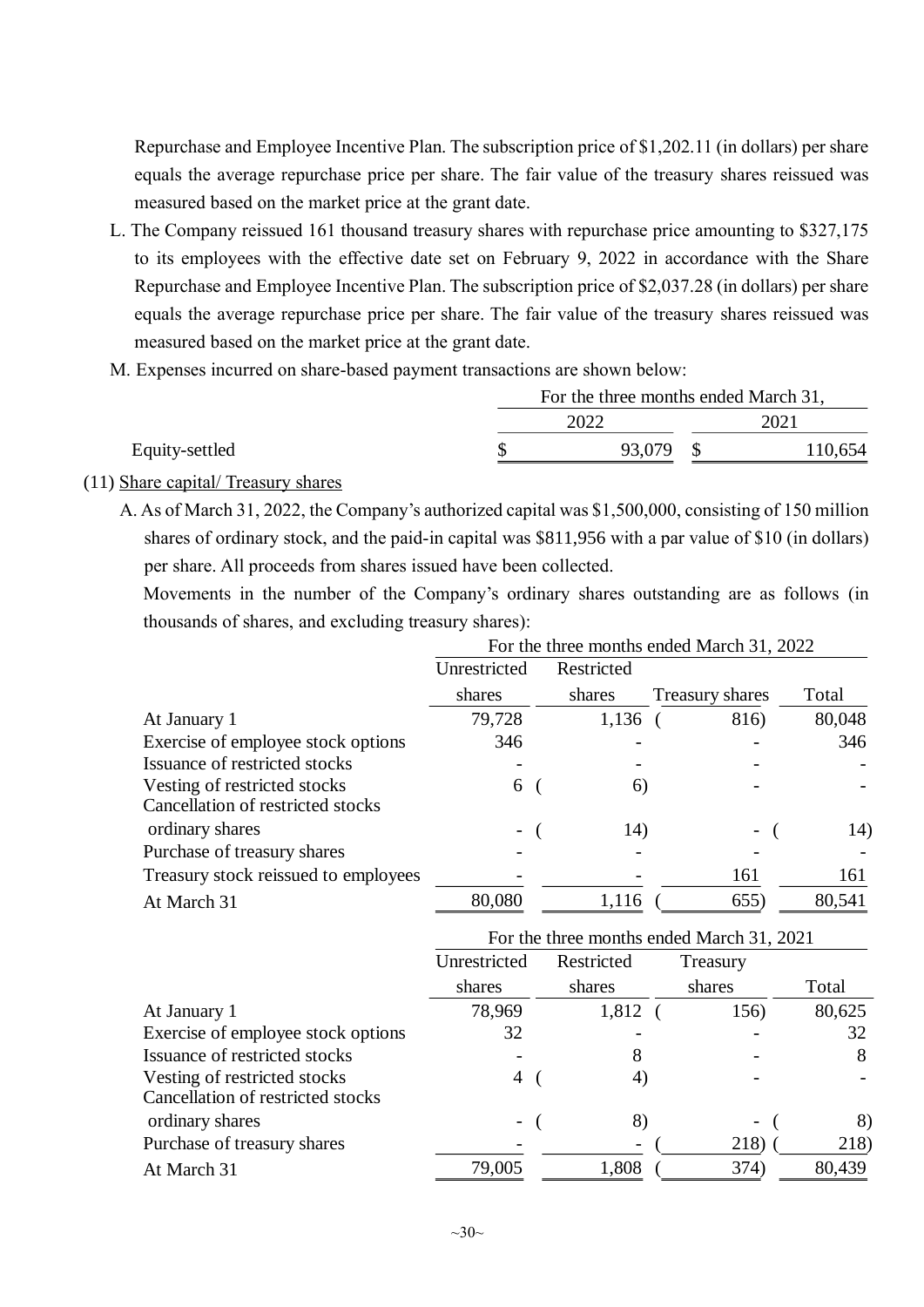- B. The Board of Directors during its meetings on July 29, 2020, October 28, 2020, February 3, 2021 and April 28, 2021 adopted a resolution to issue employee restricted ordinary shares (see Note 6(10)) with the effective date set on July 29, 2020, October 28, 2020, February 3, 2021 and April 28, 2021. Each share will be issued without consideration. The decision on the fair value was based on the closing prices of \$1,095, \$1,130, \$1,270 and \$1,260 (in dollars), respectively, at the grant date. The employee restricted ordinary shares issued are subject to stockholders' right restrictions, please see Note 6(10) for details. Other than these restrictions, the rights and obligations of these shares issued are the same as other issued ordinary shares. Due to employee termination, reacquired share capital is \$323 as of March 31, 2022, including unretired share capital of \$36.
- C. The Board of Directors during its meetings on July 31, 2019, October 30, 2019, February 12, 2020 and April 29, 2020 adopted a resolution to issue employee restricted ordinary shares (see Note 6(10)) with the effective date set on July 31, 2019, October 30, 2019, February 12, 2020 and April 29, 2020, respectively. Each share will be issued without consideration. The decision on the fair value was based on the closing prices of \$517, \$598, \$691 and \$728 (in dollars), respectively, at the grant date. The employee restricted ordinary shares issued are subject to stockholders' right restrictions, please see Note 6(10) for details. Other than these restrictions, the rights and obligations of these shares issued are the same as other issued ordinary shares. Due to employee termination, reacquired share capital is \$496 as of March 31, 2022, including unretired share capital of \$17.
- D. The Board of Directors during its meetings on August 1, 2018, October 31, 2018, February 13, 2019 and April 30, 2019 adopted a resolution to issue employee restricted ordinary shares (see Note 6(10)) with the effective date set on August 1, 2018, October 31, 2018, February 13, 2019 and April 30, 2019, respectively. Each share will be issued without consideration. The decision on the fair value was based on the closing prices of \$469.5, \$410, \$531 and \$523 (in dollars), respectively, at the grant date. The employee restricted ordinary shares issued are subject to stockholders' right restrictions, please see Note 6(10) for details. Other than these restrictions, the rights and obligations of these shares issued are the same as other issued ordinary shares. Due to employee termination, reacquired share capital is \$574 as of March 31, 2022, including unretired share capital of \$9.
- E. The Board of Directors during its meetings on August 1, 2017, December 8, 2017, February 7, 2018, April 26, 2018 and June 28, 2018 adopted a resolution to issue employee restricted ordinary shares (see Note 6(10)) with the effective date set on August 1, 2017, December 8, 2017, February 7, 2018, April 26, 2018 and June 28, 2018, respectively. Each share will be issued without consideration. The decision on the fair value was based on the closing prices of \$437, \$548, \$552, \$437 and \$494 (in dollars), respectively, at the grant date. The employee restricted ordinary shares issued are subject to stockholders' right restrictions, please see Note 6(10) for details. Other than these restrictions, the rights and obligations of these shares issued are the same as other issued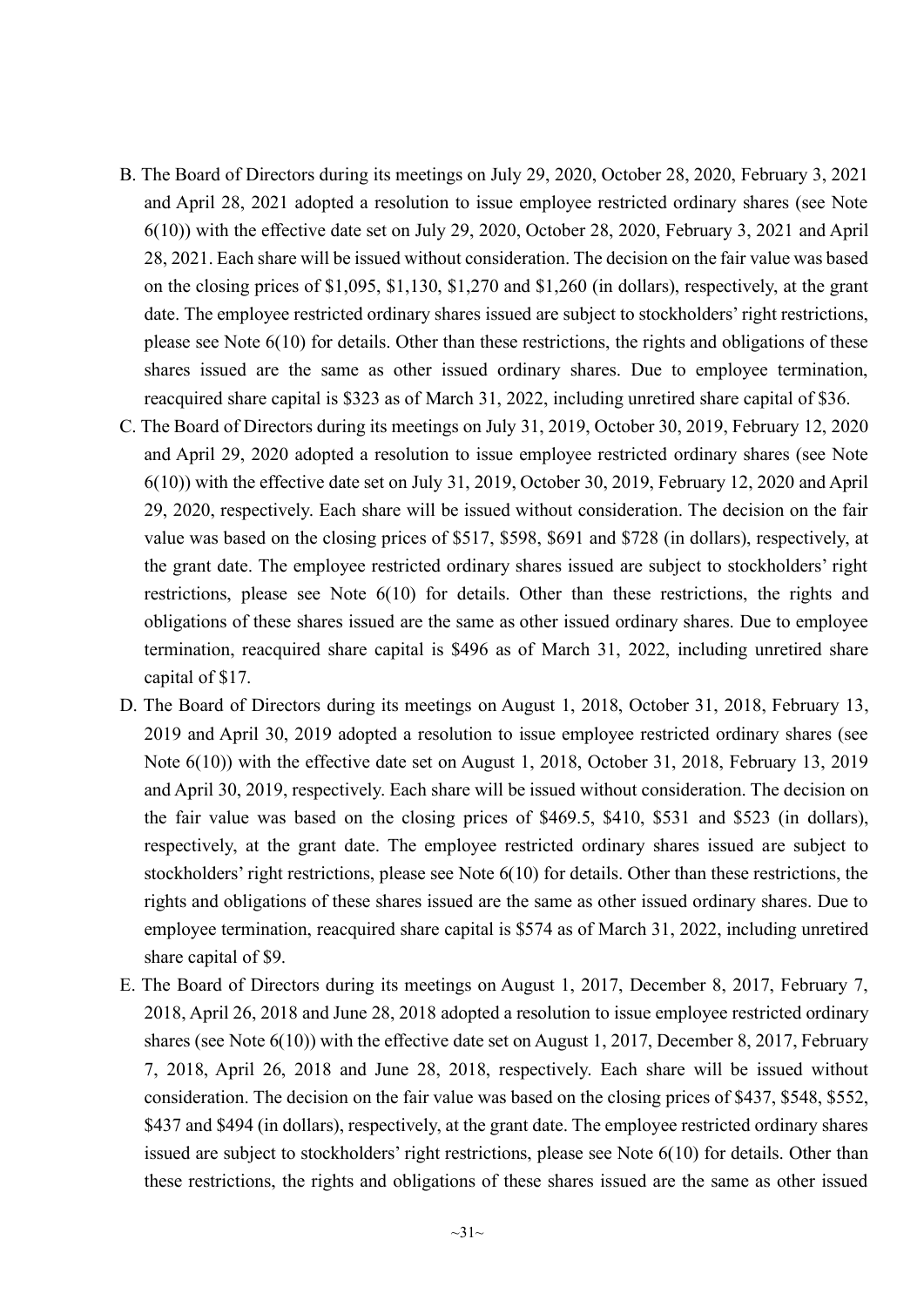ordinary shares. Due to employee termination, reacquired share capital is \$835 as of March 31, 2022, including unretired share capital of \$4.

- F. Treasury shares
	- (a) Reason for share reacquisition and movements in the number of the Company's treasury shares are as follows:

|                    |                             | March 31, 2022    |                 |
|--------------------|-----------------------------|-------------------|-----------------|
| Name of company    |                             | Number of shares  |                 |
| holding the shares | Reason for reacquisition    | (in thousands)    | Carrying amount |
| The Company        | To be reissued to employees | 655               | 1,238,094       |
|                    |                             | December 31, 2021 |                 |
| Name of company    |                             | Number of shares  |                 |
| holding the shares | Reason for reacquisition    | (in thousands)    | Carrying amount |
| The Company        | To be reissued to employees | 816               | 1,565,269<br>S  |
|                    |                             | March 31, 2021    |                 |
| Name of company    |                             | Number of shares  |                 |
| holding the shares | Reason for reacquisition    | (in thousands)    | Carrying amount |
| The Company        | To be reissued to employees | 374               | 449,589<br>S    |

- (b) Pursuant to the R.O.C. Securities and Exchange Act, the number of shares bought back as treasury share should not exceed 10% of the number of the Company's issued and outstanding shares and the amount bought back should not exceed the sum of retained earnings, paid-in capital in excess of par value and realised capital surplus.
- (c) Pursuant to the R.O.C. Securities and Exchange Act, treasury shares should not be pledged as collateral and is not entitled to dividends before it is reissued.
- (d) Pursuant to the R.O.C. Securities and Exchange Act, treasury shares should be reissued to the employees within five years from the reacquisition date and shares not reissued within the fiveyear period are to be retired. Treasury shares to enhance the Company's credit rating and the stockholders' equity should be retired within six months of acquisition.

#### (12) Capital reserves

In accordance with the provisions of the Articles of Association and with the approval of the shareholders at the Annual General Meeting, the Board of Directors may capitalize any amount within the capital reserve account, including capital reserve - additional paid-in capital and capital redemption reserve. Further, the R.O.C. Securities and Exchange Act requires that the amount of capital reserve to be capitalized mentioned above should not exceed 10% of the paid-in capital each year. Capital reserve should not be used to cover accumulated deficit unless the legal reserve is insufficient.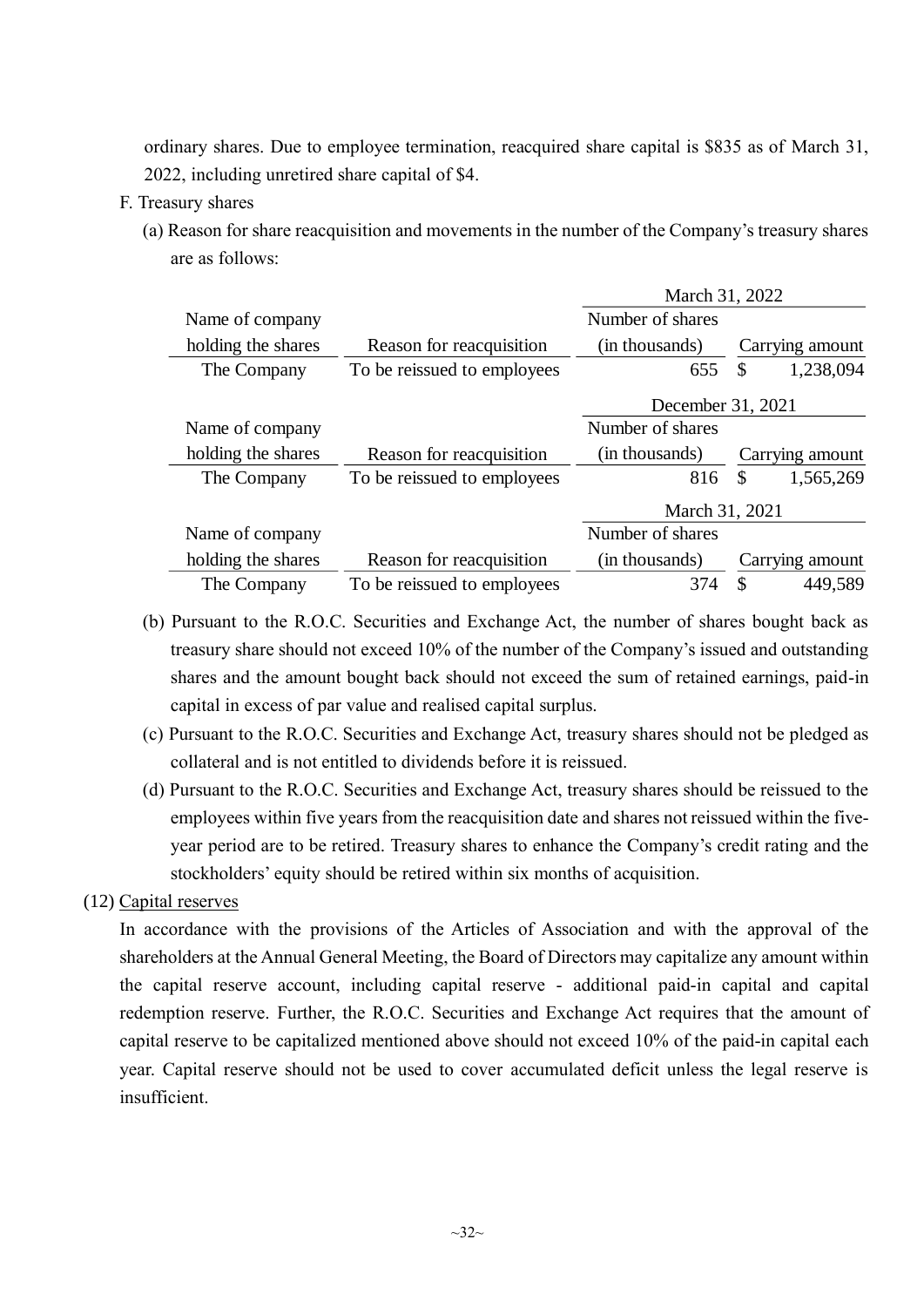#### (13) Retained earnings

- A. The Company passed the amendments to the Articles of Association by resolution of the shareholders' meeting held on June 15, 2020. At the close of each of the half fiscal year, the Board may resolve to distribute profits or allocate losses; provided, however, that any distribution of profits by way of capitalization of distributable dividends shall be subject to the Supermajority Resolution.
- B. In accordance with the provisions of the Articles of Association, if there are profits after the final settlement of account of a year, the Company after its losses have been offset and at the time of allocating surplus profits, may first set aside 10% of the annual profits as statutory reserve until the statutory reserve amounts to the authorized capital, and may appropriate a portion of the annual profits as special reserve required by Applicable Public Company Rules or government authorities. Thereafter, having considered the financial, business and operational factors, the Board may propose and specify no less than 10% of any remaining annual profits after the above plus, at the Board's sole discretion, a certain percent of accumulated retained earnings to be distributed as dividends. Cash dividend shall not be less than 10% of the total dividends declared. The Company may distribute to the Members, in the form of cash, all or a portion of its Dividend and/or statutory reserve by a majority of the Directors at a meeting attended by two-thirds or more of the total number of the Directors, and shall subsequently report such distribution to the Members at the general meeting.
- C. Except for covering accumulated deficit or issuing new stocks or cash to shareholders in proportion to their share ownership, the legal reserve shall not be used for any other purpose. The use of legal reserve for the issuance of stocks or cash to shareholders in proportion to their share ownership is permitted, provided that the distribution of the reserve is limited to the portion in excess of 25% of the Company's paid-in capital.
- D. In accordance with the regulations, the Company shall set aside special reserve from the debit balance on other equity items at the balance sheet date before distributing earnings. When the debit balance on other equity items is reversed subsequently, the reversed amount could be included in the distributable earnings.
- E. (a) The Company recognized dividends distributed to owners for the first and second half year of 2020. The appropriation of the first and second half year of 2020 earnings had been approved by the Board of Directors on October 28, 2020 and April 28, 2021, respectively.

|                 | First half year of 2020 |  |                                     | Second half year of 2020 |  |                                     |
|-----------------|-------------------------|--|-------------------------------------|--------------------------|--|-------------------------------------|
|                 | Amount                  |  | Dividends per share<br>(in dollars) | Amount                   |  | Dividends per share<br>(in dollars) |
| Legal reserve   |                         |  |                                     | 203,934                  |  |                                     |
| Special reserve | 157,004                 |  |                                     | 343,696                  |  |                                     |
| Cash dividends  | 733,641                 |  | 9.12                                | 1,019,067                |  | 12.61                               |

The appropriation of 2020 earnings had been approved by the shareholders on August 20, 2021.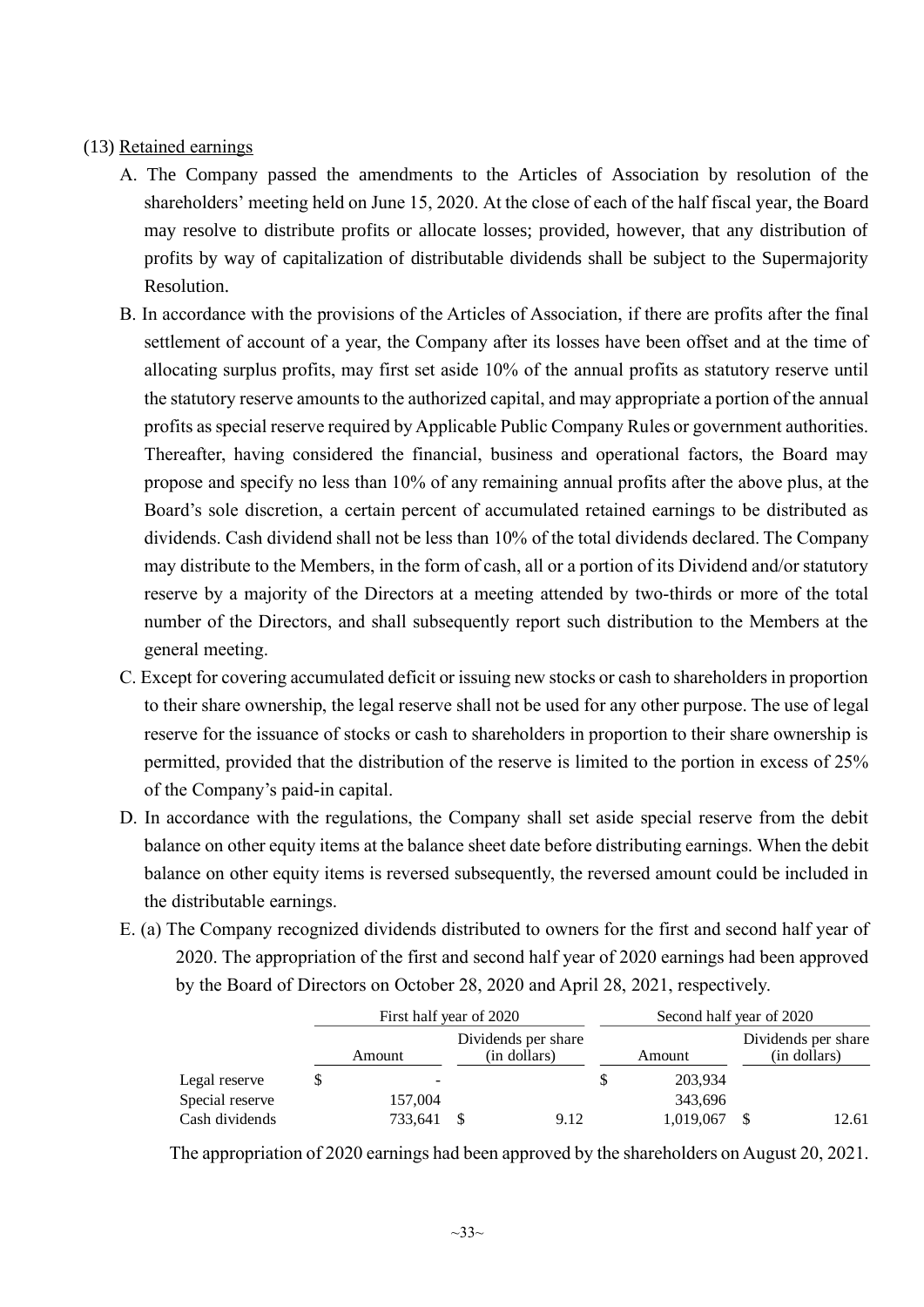(b) The Company recognized dividends distributed to owners for the first half year of 2021. The appropriation of the first half year of 2021 earnings had been approved by the Board of Directors on October 27, 2021.

|                 |           | First half year of 2021 |                                     |  |
|-----------------|-----------|-------------------------|-------------------------------------|--|
|                 |           |                         | Dividends per share<br>(in dollars) |  |
|                 | Amount    |                         |                                     |  |
| Legal reserve   | \$<br>-   |                         |                                     |  |
| Special reserve | 455,621   |                         |                                     |  |
| Cash dividends  | 1,147,980 | -S                      | 14.25                               |  |

(c) The Company recognized dividends distributed to owners for the second half year of 2021. The appropriation of the second half year of 2021 earnings had been approved by the Board of Directors on April 27, 2022. The abovementioned 2021 earnings appropriation had not been approved by the shareholders.

|                 |           | Second half year of 2021 |                                     |  |
|-----------------|-----------|--------------------------|-------------------------------------|--|
|                 | Amount    |                          | Dividends per share<br>(in dollars) |  |
|                 |           |                          |                                     |  |
| Legal reserve   | \$        | -                        |                                     |  |
| Special reserve | 121,227   |                          |                                     |  |
| Cash dividends  | 1,474,147 | -S                       | 18.23                               |  |

For the information relating to the above distribution of earnings as approved by the Board of Directors or shareholders, please refer to the "Market Observation Post System" at the website of the Taiwan Stock Exchange Company.

#### (14) Operating revenue

Disaggregation of revenue from contracts with customers

The Group has only one reportable operating segment. The Group derives revenue from the following major product lines:

|                        | For the three months ended March 31, 2022 |                 |  |                                           |  |               |  |                 |  |           |
|------------------------|-------------------------------------------|-----------------|--|-------------------------------------------|--|---------------|--|-----------------|--|-----------|
|                        |                                           | Serial products |  | High-speed                                |  |               |  | Serial products |  |           |
|                        |                                           | of DisplayPort  |  | interfacing chips                         |  | Source Driver |  | of TrueTouch    |  | Total     |
| Revenue from contracts |                                           |                 |  |                                           |  |               |  |                 |  |           |
| with customers         |                                           | 2,238,520       |  | 1,677,887                                 |  | 1,737,986     |  | 243,750         |  | 5,898,143 |
|                        |                                           |                 |  | For the three months ended March 31, 2021 |  |               |  |                 |  |           |
|                        |                                           | Serial products |  | High-speed                                |  |               |  | Serial products |  |           |
|                        |                                           | of DisplayPort  |  | interfacing chips                         |  | Source Driver |  | of TrueTouch    |  | Total     |
| Revenue from contracts |                                           |                 |  |                                           |  |               |  |                 |  |           |
| with customers         |                                           | 1,861,293       |  | 1,623,367                                 |  | 620,300       |  | 238,693         |  | 4,343,653 |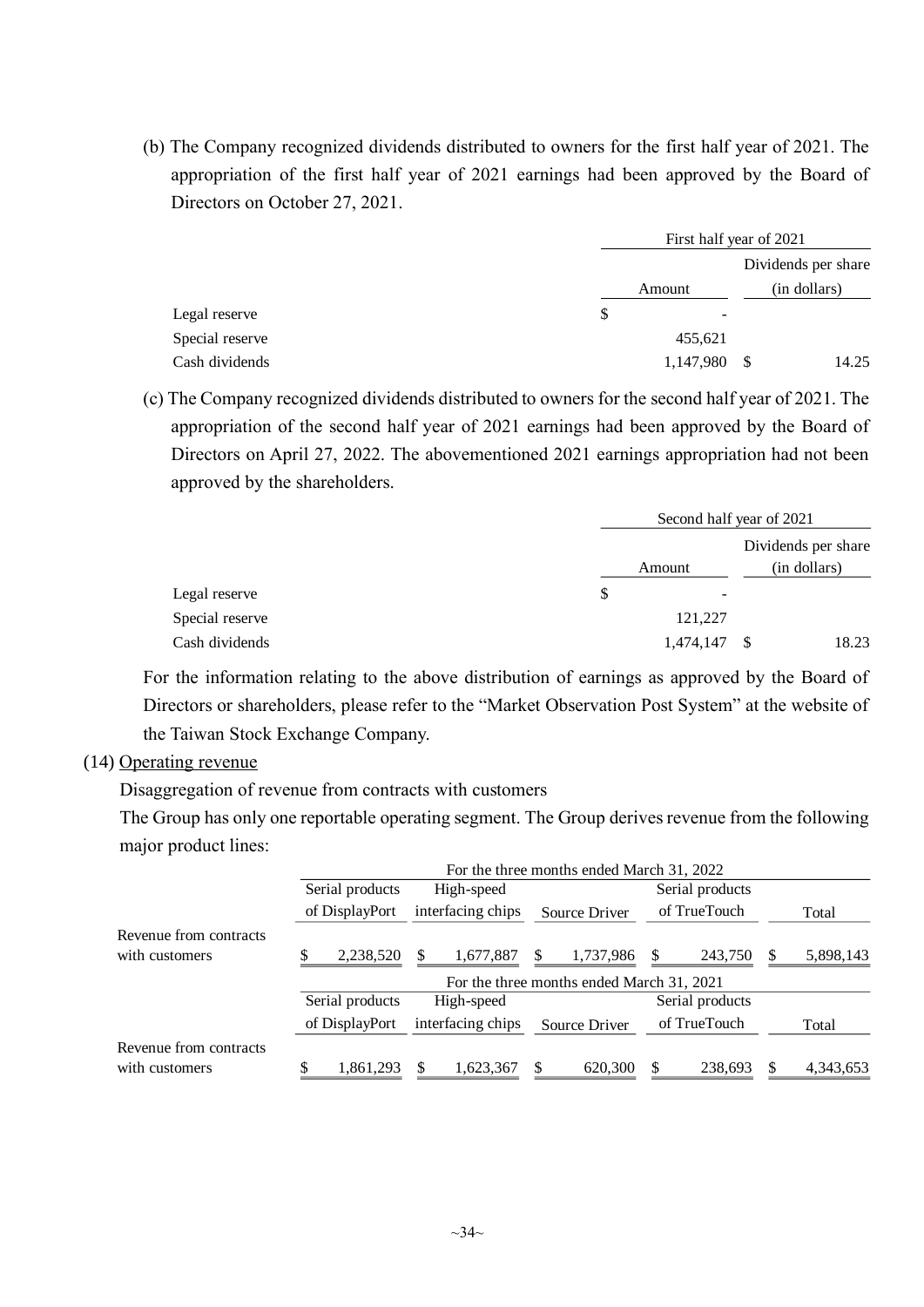#### (15) Expenses by nature

|                                            |    | For the three months ended March 31, |               |         |  |
|--------------------------------------------|----|--------------------------------------|---------------|---------|--|
|                                            |    | 2022                                 | 2021          |         |  |
| Employee benefit expenses                  | \$ | 849,230                              | $\mathcal{S}$ | 657,509 |  |
| Depreciation and amortization charges      |    |                                      |               |         |  |
| on equipment and intangible assets         |    | 149,898                              |               | 134,398 |  |
| Engineering expenses                       |    | 39,937                               |               | 62,110  |  |
| Commission expenses                        |    | 12,933                               |               | 12,691  |  |
| Legal and professional expenses            |    | 11,625                               |               | 12,331  |  |
| Expense on short-term lease contracts      |    | 663                                  |               | 1,167   |  |
| Other expenses                             |    | 18,058                               |               | 14,153  |  |
| Total manufacturing and operating expenses | ∩  | 1,082,344                            | \$            | 894,359 |  |

(16) Employee benefit expenses

|                             | For the three months ended March 31, |  |         |  |  |  |
|-----------------------------|--------------------------------------|--|---------|--|--|--|
|                             | 2022                                 |  | 2021    |  |  |  |
| Wages and salaries          | \$<br>661,284                        |  | 467,078 |  |  |  |
| Employee compensation costs | 93,079                               |  | 110,654 |  |  |  |
| Pension costs               | 39,470                               |  | 30,832  |  |  |  |
| Other personnel expenses    | 55,397                               |  | 48,945  |  |  |  |
|                             | \$<br>849,230                        |  | 657,509 |  |  |  |

- A. In accordance with the provisions of the amended Articles of Association approved by the shareholders, where the Company makes profits before tax for the annual financial year, the Company shall appropriate no less than 5% of such annual profits before tax as employees' compensation, which shall be distributed in accordance with the incentive programme approved by majority of the meeting of Board of Directors attended by two-thirds or more of all the Directors and may be distributed to employees of the Company and its subsidiaries and a maximum of 2% as additional directors' remuneration.
- B. For the three months ended March 31, 2022 and 2021, employees' compensation was accrued at \$101,721 and \$46,618, respectively; Directors' remuneration was accrued at \$39,123 and \$23,674, respectively. The aforementioned amounts were recognised in salary expenses.

For the three months ended March 31, 2022, the employees' compensation and Directors' remuneration were estimated and accrued based on the distributable profit of current year as of the end of reporting period, and the percentage of previous year payment.

For 2020, the employees' compensation and Directors' remuneration resolved at the meeting of Board of Directors amounted to \$230,744 and \$80,405, respectively. The employees' compensation will be distributed in the form of cash. The Directors' remuneration difference of \$151 between the amounts resolved at the Board meeting and the amounts recognised in the 2020 financial statements, mainly resulting from the difference between accrual amount and resolution amount by the Board of Directors.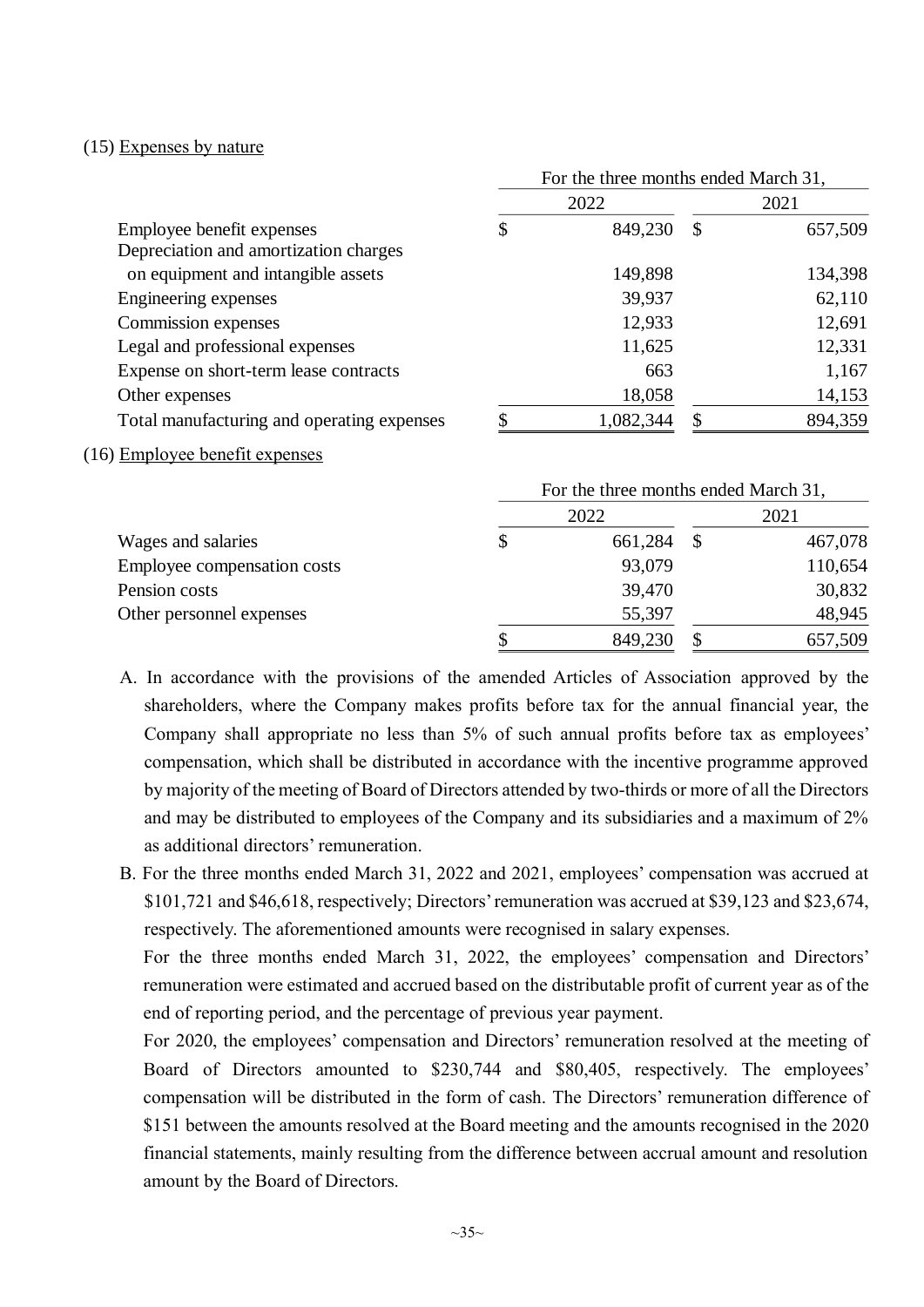Information about employees' compensation and Directors' remuneration of the Company as resolved at the meeting of Board of Directors will be posted in the "Market Observation Post System" at the website of the Taiwan Stock Exchange.

#### $(17)$  Income tax

Components of income tax expense:

|                                                   | For the three months ended March 31, |         |      |         |  |  |  |
|---------------------------------------------------|--------------------------------------|---------|------|---------|--|--|--|
|                                                   |                                      | 2022    | 2021 |         |  |  |  |
| Current tax:                                      |                                      |         |      |         |  |  |  |
| Current tax on profits for the period             | \$                                   | 191,021 | - \$ | 103,456 |  |  |  |
| Prior year income tax (overestimation)            |                                      |         |      |         |  |  |  |
| underestimation                                   |                                      |         |      |         |  |  |  |
| Total current tax                                 |                                      | 191,021 |      | 103,463 |  |  |  |
| Deferred tax:                                     |                                      |         |      |         |  |  |  |
| Origination and reversal of temporary differences |                                      | 32,332) |      | 25,200  |  |  |  |
| Income tax expense                                |                                      | 158,689 |      | 78,263  |  |  |  |

## (18) Earnings per share

|                                    | For the three months ended March 31, 2022 |                  |                      |                    |       |  |  |  |  |  |
|------------------------------------|-------------------------------------------|------------------|----------------------|--------------------|-------|--|--|--|--|--|
|                                    |                                           |                  | Weighted average     |                    |       |  |  |  |  |  |
|                                    |                                           |                  | number of ordinary   |                    |       |  |  |  |  |  |
|                                    |                                           |                  | shares outstanding   | Earnings per share |       |  |  |  |  |  |
|                                    |                                           | Amount after tax | (share in thousands) | (in NT dollars)    |       |  |  |  |  |  |
| <u>Basic earnings per share</u>    |                                           |                  |                      |                    |       |  |  |  |  |  |
| Profit attributable to ordinary    |                                           |                  |                      |                    |       |  |  |  |  |  |
| shareholders of the Company        | \$                                        | 1,656,635        | 79,212               | S                  | 20.91 |  |  |  |  |  |
| Diluted earnings per share         |                                           |                  |                      |                    |       |  |  |  |  |  |
| Profit attributable to ordinary    |                                           |                  |                      |                    |       |  |  |  |  |  |
| shareholders of the Company        | \$                                        | 1,656,635        | 79,212               |                    |       |  |  |  |  |  |
| Assumed conversion of all dilutive |                                           |                  |                      |                    |       |  |  |  |  |  |
| potential ordinary shares          |                                           |                  |                      |                    |       |  |  |  |  |  |
| Employee stock options             |                                           |                  | 114                  |                    |       |  |  |  |  |  |
| Employees' compensation            |                                           |                  | 265                  |                    |       |  |  |  |  |  |
| Restricted stocks to employees     |                                           |                  | 1,011                |                    |       |  |  |  |  |  |
| Profit attributable to ordinary    |                                           |                  |                      |                    |       |  |  |  |  |  |
| shareholders of the Company plus   |                                           |                  |                      |                    |       |  |  |  |  |  |
| assumed conversion of all dilutive |                                           |                  |                      |                    |       |  |  |  |  |  |
| potential ordinary shares          | \$                                        | 1,656,635        | 80,602               |                    | 20.55 |  |  |  |  |  |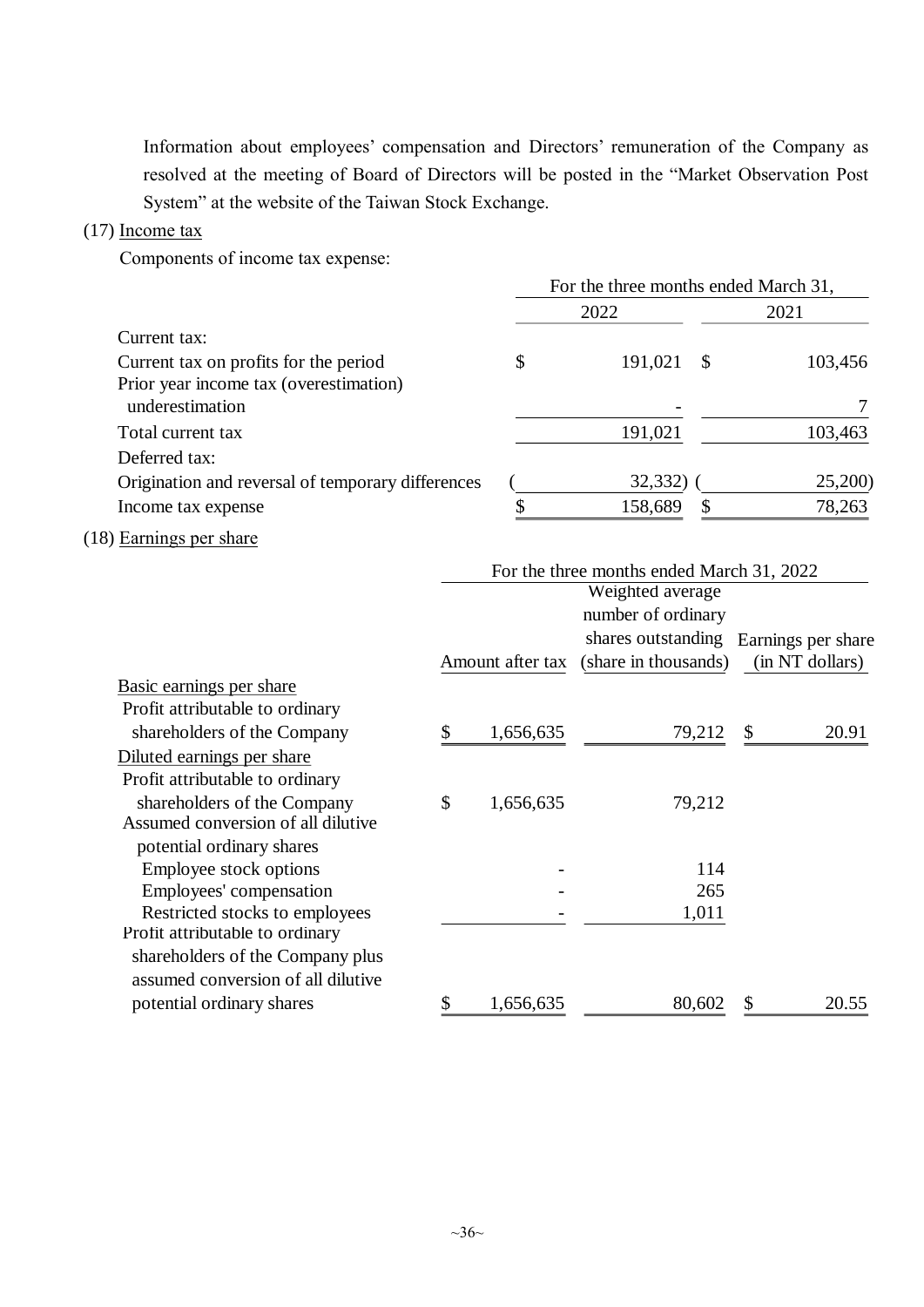|                                                                   |                  | For the three months ended March 31, 2021<br>Weighted average<br>number of ordinary |                 |
|-------------------------------------------------------------------|------------------|-------------------------------------------------------------------------------------|-----------------|
|                                                                   |                  | shares outstanding Earnings per share                                               |                 |
| Basic earnings per share                                          | Amount after tax | (share in thousands)                                                                | (in NT dollars) |
| Profit attributable to ordinary                                   |                  |                                                                                     |                 |
| shareholders of the Company                                       | 1,033,659        | 78,701                                                                              | \$<br>13.13     |
| Diluted earnings per share                                        |                  |                                                                                     |                 |
| Profit attributable to ordinary                                   |                  |                                                                                     |                 |
| shareholders of the Company<br>Assumed conversion of all dilutive | \$<br>1,033,659  | 78,701                                                                              |                 |
| potential ordinary shares                                         |                  |                                                                                     |                 |
| Employee stock options                                            |                  | 332                                                                                 |                 |
| Employees' compensation                                           |                  | 221                                                                                 |                 |
| Restricted stocks to employees<br>Profit attributable to ordinary |                  | 1,367                                                                               |                 |
| shareholders of the Company plus                                  |                  |                                                                                     |                 |
| assumed conversion of all dilutive                                |                  |                                                                                     |                 |
| potential ordinary shares                                         | \$<br>1,033,659  | 80,621                                                                              | 12.82<br>\$     |

#### (19) Changes in liabilities from financing activities

|                                                | 2022 |                   |  | 2021              |
|------------------------------------------------|------|-------------------|--|-------------------|
|                                                |      | Lease liabilities |  | Lease liabilities |
| At January 1                                   | \$   | 234,571           |  | 249,796           |
| Changes in cash flow from financing activities |      | $22,149$ (        |  | 22,004            |
| Impact of changes in foreign exchange rate     |      | 4,432             |  | 1,029             |
| Changes in other non-cash items                |      | 16,145            |  | 55,854            |
| At March 31                                    |      | 232,999           |  | 282,617           |

#### 7. RELATED PARTY TRANSACTIONS

(1) Significant transactions and balances with related parties None.

#### (2) Key management compensation

|                                                 | For the three months ended March 31, |         |     |         |  |  |
|-------------------------------------------------|--------------------------------------|---------|-----|---------|--|--|
|                                                 |                                      | 2022    |     | 2021    |  |  |
| Salaries and other short-term employee benefits |                                      | 144,589 | - S | 126,845 |  |  |
| Share-based compensation expenses               |                                      | 83,509  |     | 52,924  |  |  |
|                                                 |                                      | 228,098 |     | 179,769 |  |  |

- A. Salaries and bonuses include regular wages, special responsibility allowances, pensions, severance pay, various bonuses, employees' compensation, directors' remuneration, rewards and travel or transportation allowances, etc.
- B. Share-based compensation expenses represent the compensation costs accounted for under IFRS 2.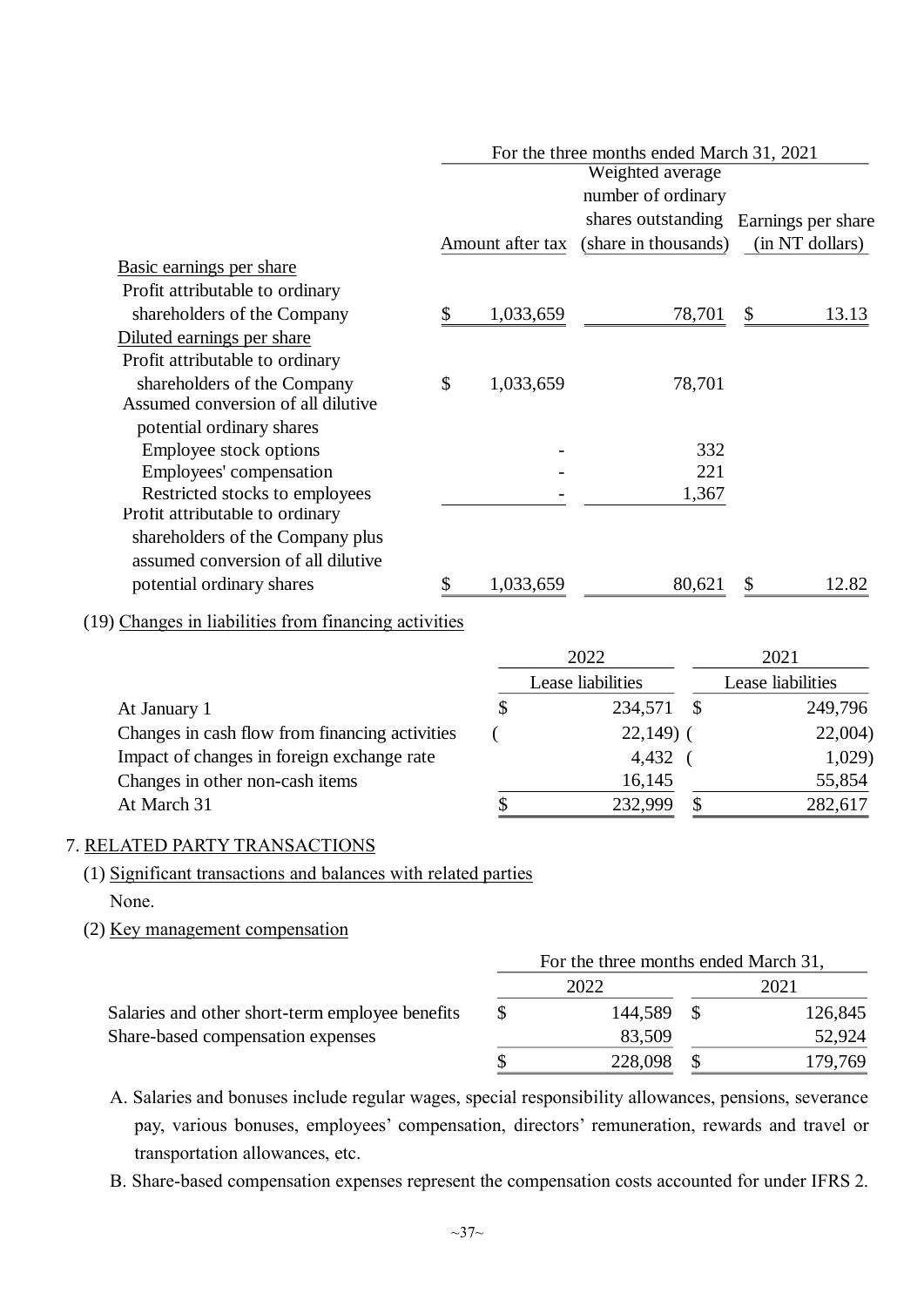## 8. PLEDGED ASSETS

None.

## 9. SIGNIFICANT CONTINGENT LIABILITIES AND UNRECOGNIZED CONTRACT COMMITMENTS

(1) Contingencies

None.

(2) Commitments

None.

10. SIGNIFICANT DISASTER LOSS

None.

## 11. SIGNIFICANT EVENTS AFTER THE BALANCE SHEET DATE

Please refer to Note 6(13) for the appropriation of the second half year of 2021 earnings.

- 12. OTHERS
	- (1) Consolidated balance sheets as of March 31, 2022, December 31, 2021 and March 31, 2021 and consolidated statements of comprehensive income for the three months ended March 31, 2022 and 2021 in functional currency

The Company prepares its consolidated financial statements in US Dollars. For the purpose of application for listing in the Taipei Exchange in R.O.C., the consolidated financial statements were translated into New Taiwan Dollars in accordance with Note 4. Since the functional currency is US Dollars, the supplementary disclosure of consolidated balance sheets and statements of comprehensive income in US Dollars are as follows: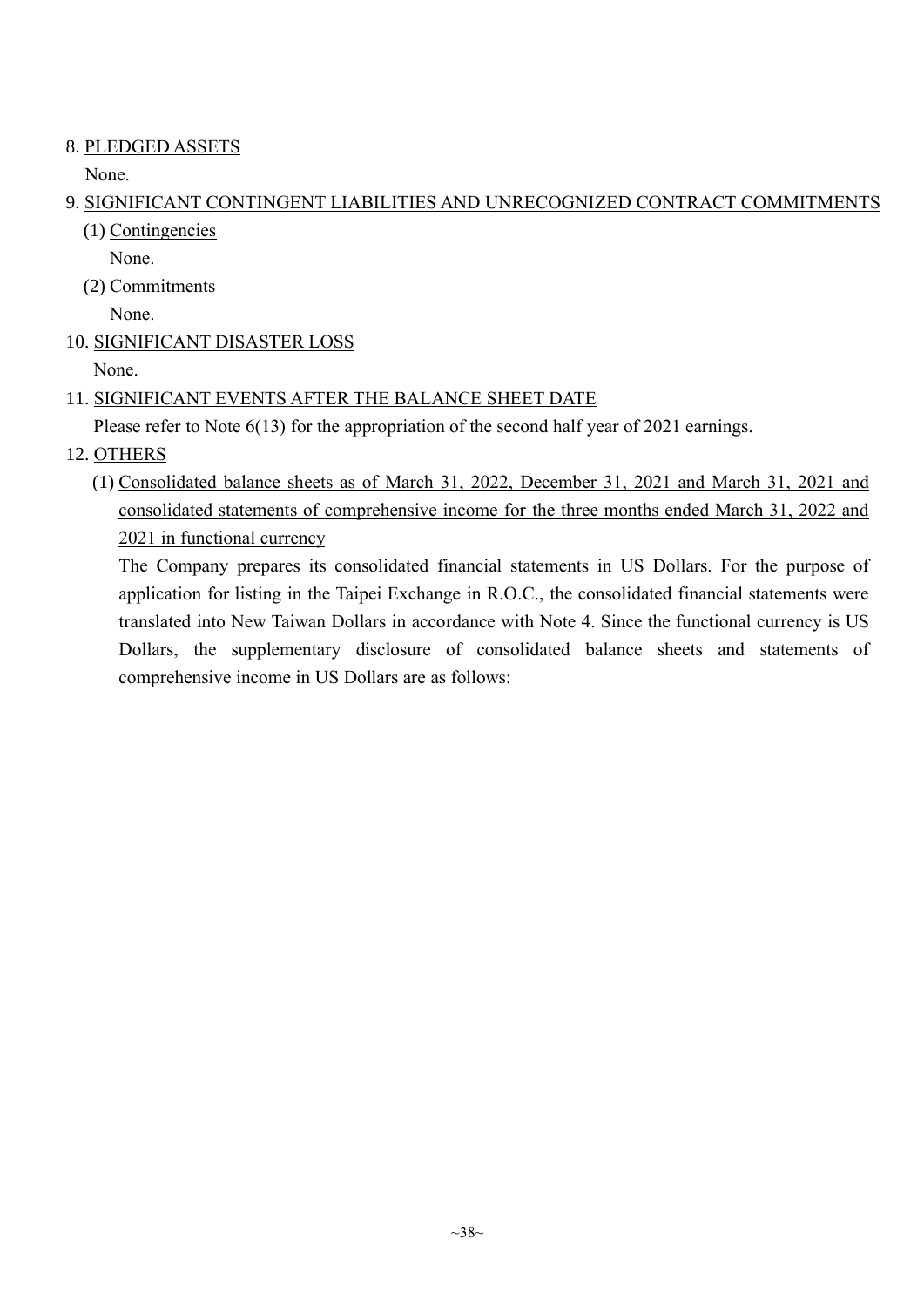#### PARADE TECHNOLOGIES, LTD. AND SUBSIDIARIES CONSOLIDATED BALANCE SHEETS (EXPRESSED IN THOUSANDS OF US DOLLARS) (THE CONSOLIDATED BALANCE SHEETS AS OF MARCH 31, 2022 AND 2021 ARE REVIEWED, NOT AUDITED)

|                                      | March 31, 2022 |              |              | December 31, 2021 |                | March 31, 2021 |                  |
|--------------------------------------|----------------|--------------|--------------|-------------------|----------------|----------------|------------------|
| <b>ASSETS</b>                        | Amount         | $\%$         |              | Amount            | %              | Amount         | %                |
| <b>Current assets</b>                |                |              |              |                   |                |                |                  |
| Cash and cash equivalents            | \$<br>340,632  | 47           | \$           | 332,433           | 48             | \$<br>284,717  | 50               |
| Accounts receivable, net             | 56,022         | 8            |              | 50,383            | 7              | 57,088         | 10               |
| Inventories, net                     | 93,867         | 13           |              | 75,779            | 11             | 60,143         | 11               |
| Other current assets                 | 16,992         | 2            |              | 12,407            | $\overline{c}$ | 12,495         | $\sqrt{2}$       |
| <b>Total current assets</b>          | 507,513        | 70           |              | 471,002           | 68             | 414,443        | 73               |
| <b>Non-current assets</b>            |                |              |              |                   |                |                |                  |
| Property, plant and equipment, net   | 17,800         | $\sqrt{2}$   |              | 17,625            | 3              | 16,025         | 3                |
| Right-of-use assets                  | 8,138          | 1            |              | 8,474             | 1              | 9,903          | 2                |
| Intangible assets                    | 108,218        | 15           |              | 109,979           | 16             | 112,509        | 19               |
| Deferred income tax assets           | 9,653          | 1            |              | 8,817             | 1              | 7,563          | 1                |
| Other non-current assets             | 76,667         | 11           |              | 75,636            | 11             | 10,187         | $\boldsymbol{2}$ |
| <b>Total non-current assets</b>      | 220,476        | 30           |              | 220,531           | 32             | 156,187        | 27               |
| <b>TOTAL ASSETS</b>                  | \$<br>727,989  | 100          | $\mathbb{S}$ | 691,533           | 100            | \$<br>570,630  | 100              |
| <b>LIABILITIES AND EQUITY</b>        |                |              |              |                   |                |                |                  |
| <b>Current liabilities</b>           |                |              |              |                   |                |                |                  |
| Accounts payable                     | \$<br>43,215   | 6            | \$           | 40,846            | 6              | \$<br>34,686   | 6                |
| Other payables                       | 40,844         | 6            |              | 90,291            | 13             | 29,265         | 5                |
| Current income tax liabilities       | 24,445         | 3            |              | 18,678            | 3              | 16,292         | 3                |
| Lease liabilities - current          | 3,487          |              |              | 3,574             |                | 3,406          |                  |
| Other current liabilities            | 10,716         | 1            |              | 10,044            | 1              | 4,150          | 1                |
| <b>Total current liabilities</b>     | 122,707        | 16           |              | 163,433           | 23             | 87,799         | 15               |
| <b>Non-current liabilities</b>       |                |              |              |                   |                |                |                  |
| Lease liabilities - non-current      | 4,652          | $\mathbf{1}$ |              | 4,900             | $\mathbf 1$    | 6,497          | 1                |
| <b>Total non-current liabilities</b> | 4,652          | $\mathbf{1}$ |              | 4,900             | $\mathbf{1}$   | 6,497          | $\,1\,$          |
| <b>Total liabilities</b>             | 127,359        | 17           |              | 168,333           | 24             | 94,296         | 16               |
|                                      |                |              |              |                   |                |                |                  |
| Equity attributable to owners of     |                |              |              |                   |                |                |                  |
| the Company                          |                |              |              |                   |                |                |                  |
| Share capital                        |                |              |              |                   |                |                |                  |
| Ordinary shares                      | 26,742         | 4            |              | 26,634            | 4              | 26,615         | 5                |
| <b>Capital reserves</b>              |                |              |              |                   |                |                |                  |
| Capital reserves                     | 146,220        | 20           |              | 143,754           | 21             | 138,106        | 24               |
| <b>Retained earnings</b>             |                |              |              |                   |                |                |                  |
| Legal reserve                        | 33,380         | $\sqrt{5}$   |              | 33,380            | 5              | 26,376         | $\sqrt{5}$       |
| Special reserve                      | 41,642         | 6            |              | 41,642            | 6              | 13,657         | $\overline{2}$   |
| Unappropriated earnings              | 417,725        | 57           |              | 358,046           | 51             | 319,587        | 56               |
| Other equity                         |                |              |              |                   |                |                |                  |
| Other equity                         | $20,527$ (     | $3)$ (       |              | $23,915$ (        | $3)$ (         | $31,999$ (     | 5)               |
| <b>Treasury shares</b>               | 44,552)        | 6)           |              | 56,341)           | 8)             | 16,008         | 3)               |
| Equity attributable to owners of     |                |              |              |                   |                |                |                  |
| the Company                          | 600,630        | 83           |              | 523,200           | 76             | 476,334        | 84               |
| <b>Total equity</b>                  | 600,630        | 83           |              | 523,200           | 76             | 476,334        | 84               |
| <b>TOTAL LIABILITIES AND EQUITY</b>  | \$<br>727,989  | 100          | \$           | 691,533           | 100            | \$<br>570,630  | 100              |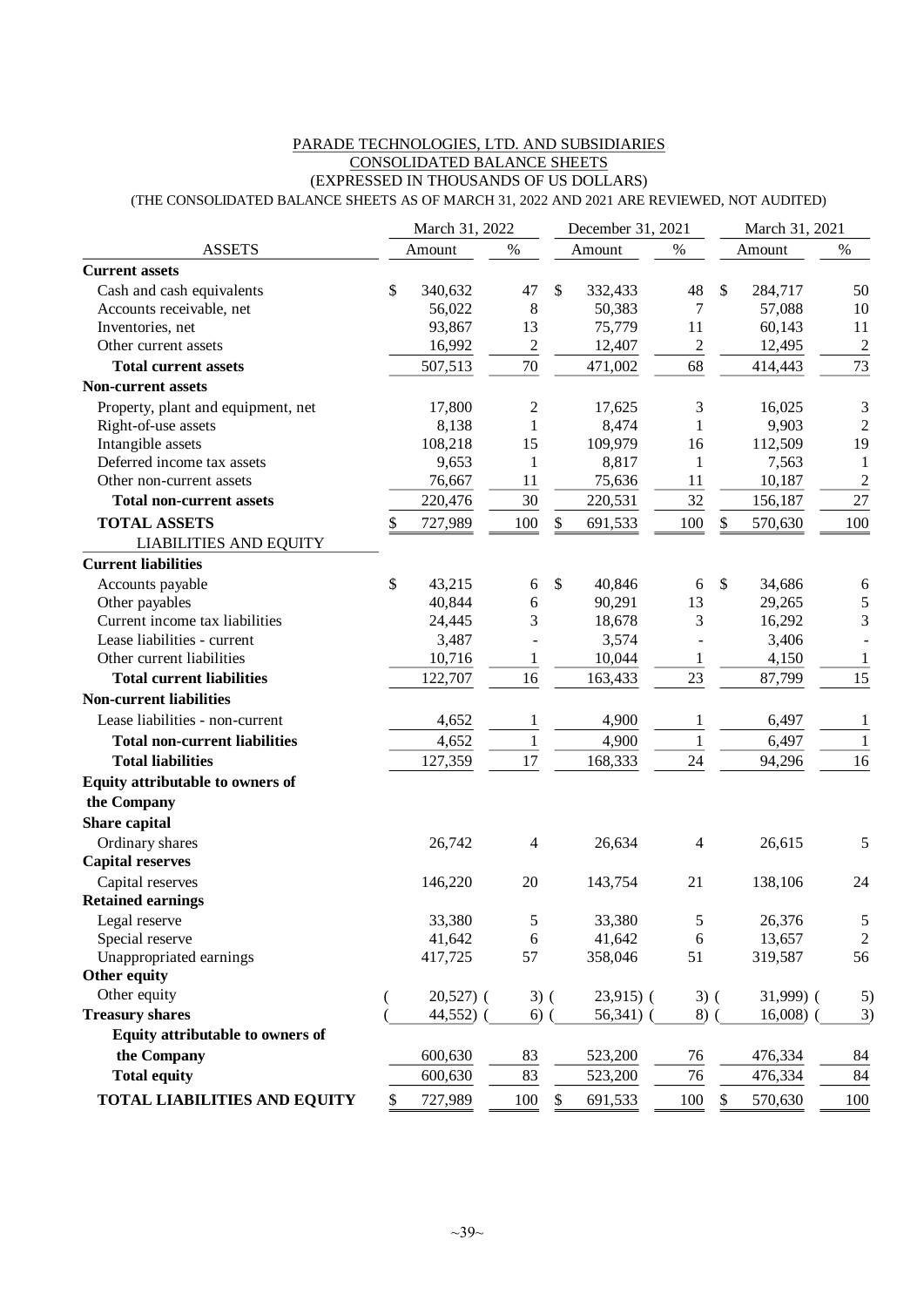#### PARADE TECHNOLOGIES, LTD. AND SUBSIDIARIES CONSOLIDATED STATEMENTS OF COMPREHENSIVE INCOME (EXPRESSED IN THOUSANDS OF US DOLLARS, EXCEPT FOR EARNINGS PER SHARE AMOUNT) (UNAUDITED)

|                                          | For the three months ended March 31, |            |        |      |             |                   |  |
|------------------------------------------|--------------------------------------|------------|--------|------|-------------|-------------------|--|
|                                          |                                      | 2022       |        | 2021 |             |                   |  |
|                                          |                                      | Amount     | $\%$   |      | Amount      | $\%$              |  |
| <b>Revenues</b>                          | \$                                   | 210,723    | 100    | \$   | 153,107     | 100               |  |
| Cost of goods sold                       |                                      | 109,948)   | 52)    |      | 84,111)     | 55)               |  |
| Gross profit                             |                                      | 100,775    | 48     |      | 68,996      | 45                |  |
| <b>Operating expenses</b>                |                                      |            |        |      |             |                   |  |
| Sales and marketing expenses             |                                      | $8,214)$ ( | $4)$ ( |      | $6,894$ (   | 5)                |  |
| General and administrative expenses      |                                      | $6,449$ (  | $3)$ ( |      | $4,986$ ) ( | 3)                |  |
| Research and development expenses        |                                      | 21,226)    | 10)    |      | 17,503)     | 11)               |  |
| <b>Total operating expenses</b>          |                                      | 35,889)    | 17)    |      | 29,383      | 19)               |  |
| <b>Operating income</b>                  |                                      | 64,886     | 31     |      | 39,613      | 26                |  |
| Non-operating income and expenses        |                                      |            |        |      |             |                   |  |
| Interest income                          |                                      | 25         |        |      | 35          |                   |  |
| Other income                             |                                      | 102        |        |      | 73          |                   |  |
| Other gains and losses                   |                                      | 157)       |        |      | 527)        |                   |  |
| Total non-operating income and           |                                      |            |        |      |             |                   |  |
| expenses                                 |                                      | 30)        |        |      | 419)        |                   |  |
| Income before income tax                 |                                      | 64,856     | 31     |      | 39,194      | 26                |  |
| Income tax expense                       |                                      | 5,669)     | 3)     |      | 2,759)      | $\left( 2\right)$ |  |
| Net income for the period from           |                                      |            |        |      |             |                   |  |
| continuing operations                    |                                      | 59,187     | 28     |      | 36,435      | 24                |  |
| Other comprehensive income               |                                      |            |        |      |             |                   |  |
| <b>Components of other comprehensive</b> |                                      |            |        |      |             |                   |  |
| income that will not be reclassified     |                                      |            |        |      |             |                   |  |
| to profit or loss                        |                                      |            |        |      |             |                   |  |
| Currency translation differences of      |                                      |            |        |      |             |                   |  |
| foreign operations                       |                                      | 86         |        |      | 332         |                   |  |
| <b>Components of other comprehensive</b> |                                      |            |        |      |             |                   |  |
| income that will not be reclassified     |                                      |            |        |      |             |                   |  |
| to profit or loss                        |                                      | 86         |        |      | 332         |                   |  |
| Total comprehensive income for           |                                      |            |        |      |             |                   |  |
| the period                               | \$                                   | 59,273     | 28     | \$   | 36,767      | 24                |  |
| Net income attributable to:              |                                      |            |        |      |             |                   |  |
| Owners of the Company                    | \$                                   | 59,187     | 28     | \$   | 36,435      | 24                |  |
| Comprehensive income attributable to:    |                                      |            |        |      |             |                   |  |
| Owners of the Company                    | \$                                   | 59,273     | 28     | \$   | 36,767      | 24                |  |
| Earnings per share                       |                                      |            |        |      |             |                   |  |
| Basic earnings per share                 | \$                                   |            | 0.75   | \$   |             | 0.46              |  |
| Diluted earnings per share               | \$                                   |            | 0.73   | \$   |             | 0.45              |  |
|                                          |                                      |            |        |      |             |                   |  |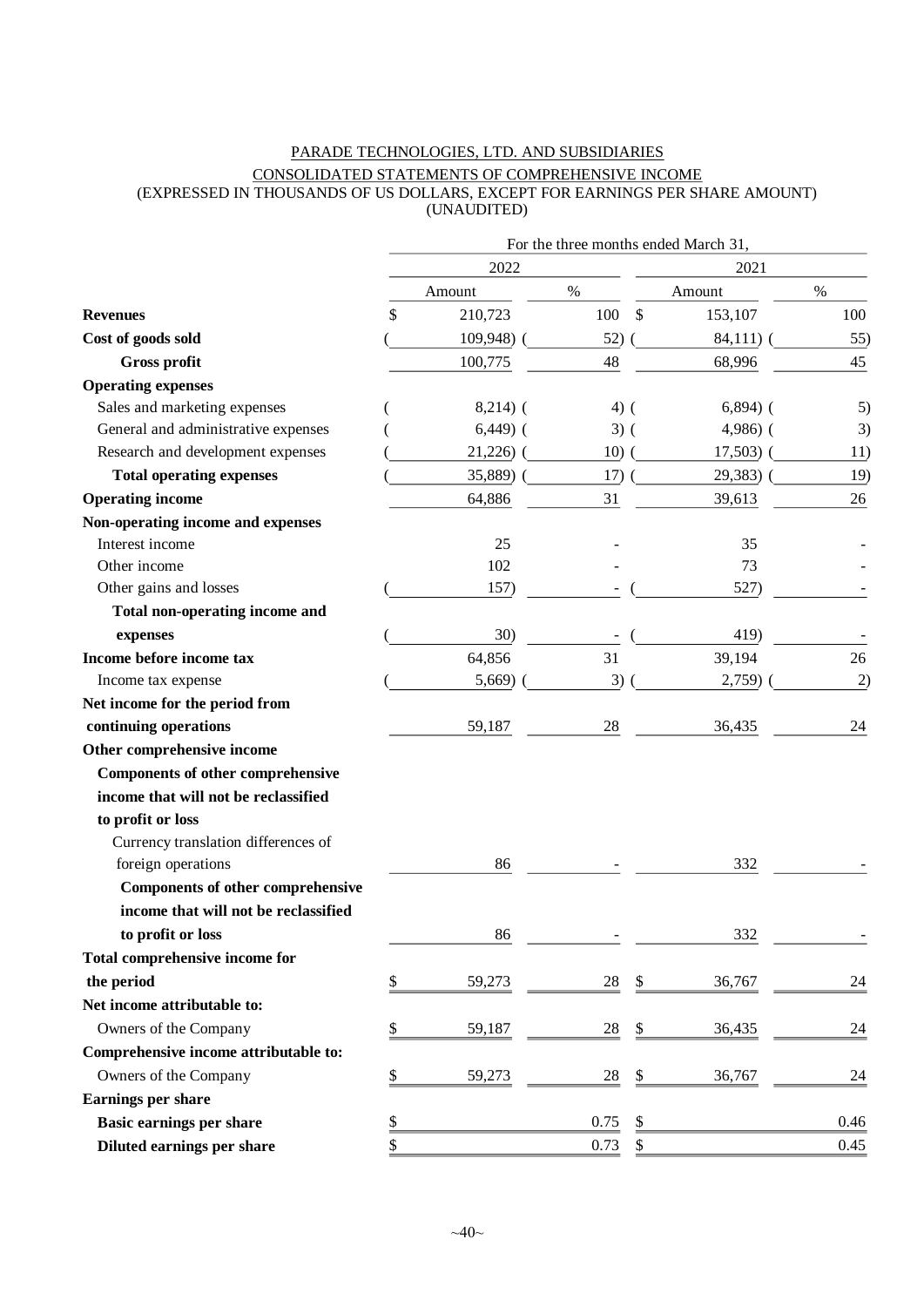#### (2) Capital management

The Group manages its capital in a manner to ensure that it has sufficient and necessary financial resources to fund its working capital needs, capital asset purchases, research and development activities, dividend payments, debt service requirements and other business requirements associated with its existing operations over the next 12 months.

#### (3) Financial instruments

A. Financial instruments by category

|                                       | March 31, 2022   |               | December 31, 2021 | March 31, 2021            |                |
|---------------------------------------|------------------|---------------|-------------------|---------------------------|----------------|
| Financial assets                      |                  |               |                   |                           |                |
| Financial assets at<br>amortised cost |                  |               |                   |                           |                |
| Cash and cash equivalents             | \$<br>9,752,306  | $\mathcal{S}$ | 9,201,743         | $\mathbb{S}$              | 8,125,824      |
| Accounts receivable, net              | 1,603,903        |               | 1,394,595         |                           | 1,629,283      |
| Guarantee deposits paid               | 1,930,600        |               | 1,867,209         |                           | 30,349         |
|                                       | \$<br>13,286,809 | \$            | 12,463,547        | \$                        | 9,785,456      |
|                                       | March 31, 2022   |               | December 31, 2021 |                           | March 31, 2021 |
| <b>Financial liabilities</b>          |                  |               |                   |                           |                |
| Financial liabilities at              |                  |               |                   |                           |                |
| amortised cost                        |                  |               |                   |                           |                |
| Accounts payable                      | \$<br>1,237,258  | \$            | 1,130,616         | $\boldsymbol{\mathsf{S}}$ | 989,944        |
| Guarantee deposits received           |                  |               | 920               |                           | 10,386         |
|                                       | \$<br>1,237,258  | \$            | 1,131,536         | \$                        | 1,000,330      |
| Lease liability                       | \$<br>232,999    | \$            | 234,571           | \$                        | 282,617        |
|                                       |                  |               |                   |                           |                |

B. Financial risk management policies

- (a) The Group's activities expose it to a variety of financial risks: market risk (such as foreign exchange risk), credit risk and liquidity risk. The Group's overall risk management programme focuses on the unpredictability of financial markets and seeks to minimize potential adverse effects on the Group's financial position and financial performance.
- (b) Risk management is carried out by a central treasury department (Group treasury) under policies approved by the Board of Directors. Group treasury identifies, evaluates and hedges financial risks in close cooperation with the Group's operating units. The Board provides written principles for overall risk management, as well as written policies covering specific areas and matters, such as foreign exchange risk, interest rate risk, credit risk, use of derivative financial instruments and non-derivative financial instruments, and investment of excess liquidity.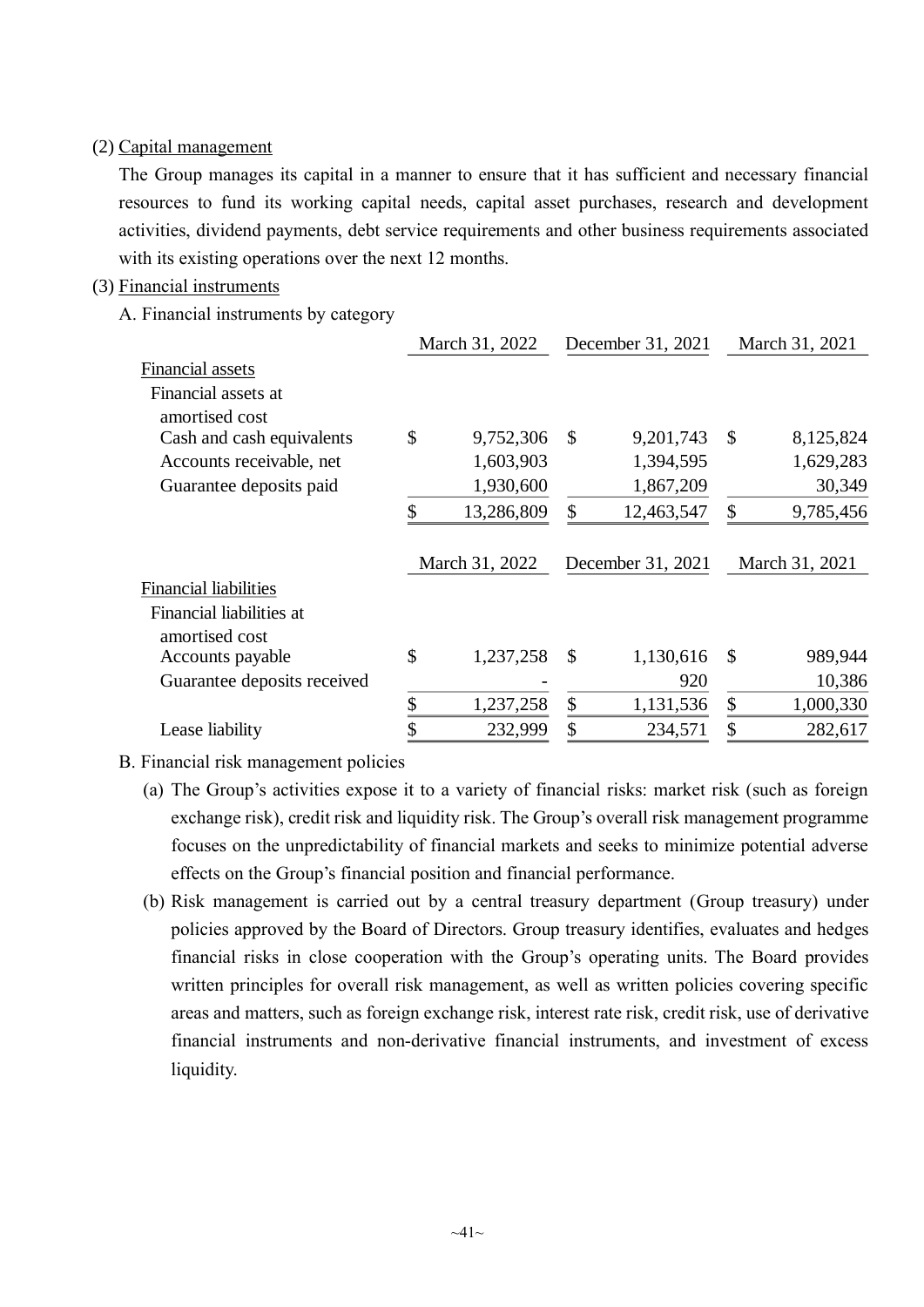- C. Significant financial risks and degrees of financial risks
	- (a) Market risk

Foreign exchange risk

- i.The Group's major purchases and sales transactions are denominated in US Dollars. The change in fair value will be caused by fluctuations in the foreign exchange rate; however, the amounts and periods of the Group's assets and liabilities in foreign currencies are equivalent, so the market risk could be offset.
- ii.The Group's businesses involve non-functional currency operations.

The information on assets denominated in foreign currencies whose values would be materially affected by the exchange rate fluctuations is as follows:

|                                         | March 31, 2022                          |       |                   |                    |                    |  |  |  |
|-----------------------------------------|-----------------------------------------|-------|-------------------|--------------------|--------------------|--|--|--|
|                                         | Foreign Currency                        |       |                   |                    |                    |  |  |  |
|                                         | Exchange<br>Amount<br><b>Book Value</b> |       |                   |                    |                    |  |  |  |
|                                         | (in RMB thousands)                      |       | Rate              | (in USD thousands) |                    |  |  |  |
| (Foreign currency: functional currency) |                                         |       |                   |                    |                    |  |  |  |
| Financial assets - monetary items       |                                         |       |                   |                    |                    |  |  |  |
| RMB:USD                                 | \$                                      | 2,314 | 0.157             | <sup>S</sup>       | 364                |  |  |  |
|                                         |                                         |       |                   |                    |                    |  |  |  |
|                                         |                                         |       | December 31, 2021 |                    |                    |  |  |  |
|                                         | Foreign Currency                        |       |                   |                    |                    |  |  |  |
|                                         | Amount                                  |       | Exchange          |                    | <b>Book Value</b>  |  |  |  |
|                                         | (in RMB thousands)                      |       | Rate              |                    | (in USD thousands) |  |  |  |
| (Foreign currency: functional currency) |                                         |       |                   |                    |                    |  |  |  |
| Financial assets - monetary items       |                                         |       |                   |                    |                    |  |  |  |
| RMB:USD                                 | \$                                      |       | 2,954 0.157       | $\mathcal{S}$      | 464                |  |  |  |
|                                         |                                         |       |                   |                    |                    |  |  |  |
|                                         |                                         |       | March 31, 2021    |                    |                    |  |  |  |
|                                         | Foreign Currency                        |       |                   |                    |                    |  |  |  |
|                                         | Amount                                  |       | Exchange          |                    | <b>Book Value</b>  |  |  |  |
|                                         | (in RMB thousands)                      |       | Rate              |                    | (in USD thousands) |  |  |  |
| (Foreign currency: functional currency) |                                         |       |                   |                    |                    |  |  |  |
| Financial assets - monetary items       |                                         |       |                   |                    |                    |  |  |  |
| RMB:USD                                 | \$                                      | 5,234 | 0.153             | \$                 | 800                |  |  |  |

Based on the foreign currency quoted position held by the Group as of March 31, 2022 and 2021, as US dollars appreciate/depreciate by 1%, the profit or loss before tax of the Group would increase by \$104 and \$228, respectively.

iii.Total exchange (gain) loss, including realized and unrealized, arising from significant foreign exchange variation on the monetary items held by the Group for the three months ended March 31, 2022 and 2021, amounted to \$5,698 and \$11,684 respectively.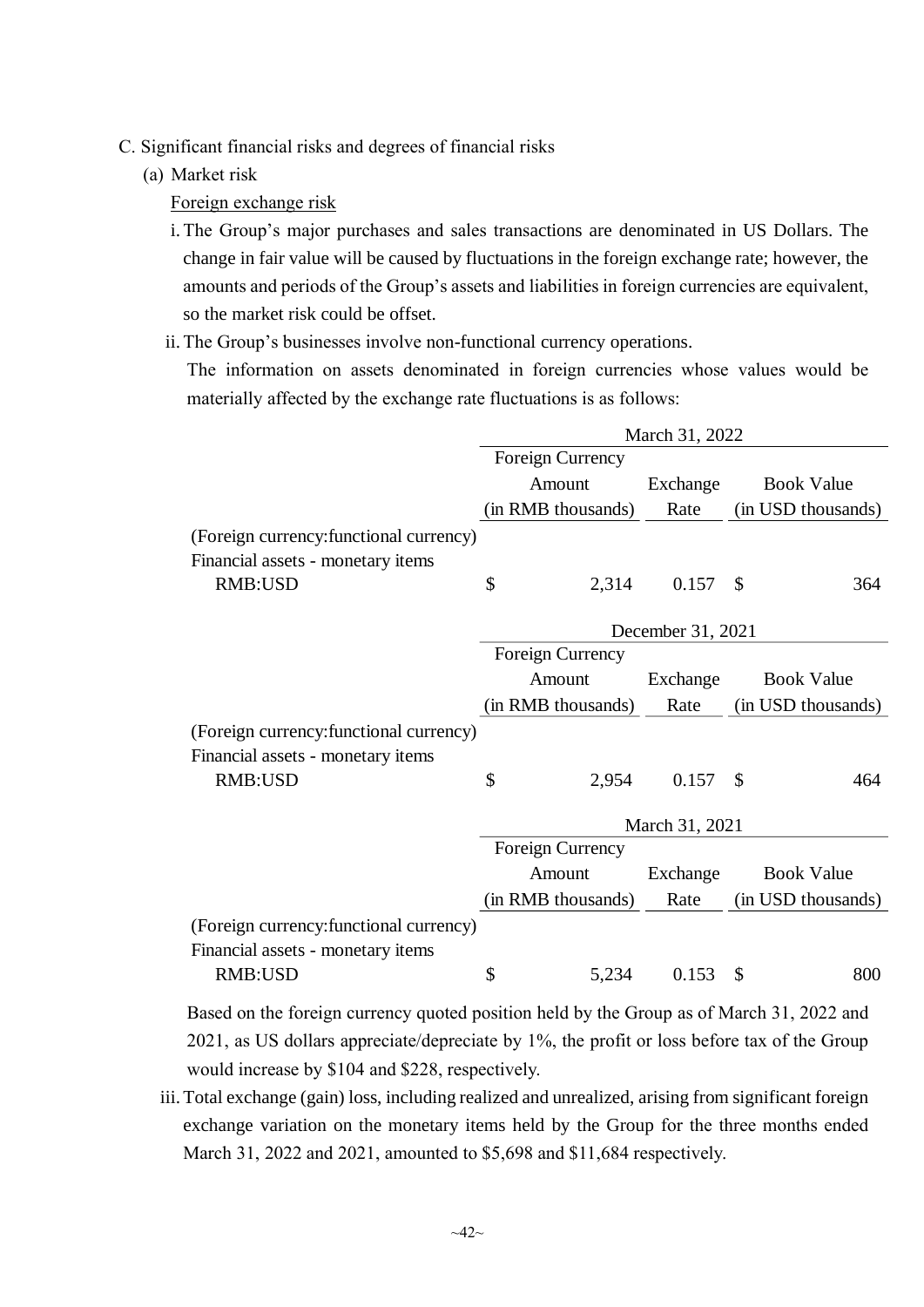#### (b) Credit risk

- i. Credit risk refers to the risk of financial loss to the Group arising from default by the clients. The main factor is that counterparties could not repay in full the accounts receivable based on the agreed terms.
- ii. The Group manages their credit risk taking into consideration the entire group's concern. According to the Group's credit policy, each local entity in the Group is responsible for managing and analyzing the credit risk for each of their new clients before standard payment and delivery terms and conditions are offered. Internal risk control assesses the credit quality of the customers, taking into account their financial position, past experience and other factors. Individual risk limits are set based on internal or external ratings in accordance with limits set by the Group treasury. The utilization of credit limits is regularly monitored.
- iii. The default occurs when the contract payments are past due over 360 days.
- iv. If the contract payments were past due over 60 days based on the terms, there has been a significant increase in credit risk on that instrument since initial recognition.
- v. The following indicators are used to determine whether the credit impairment has occurred:
	- (i) It becomes probable that the issuer will enter bankruptcy or other financial reorganization due to their financial difficulties;
	- (ii) The disappearance of an active market for that financial asset because of financial difficulties;
	- (iii) Default or delinquency in interest or principal repayments;
	- (iv) Adverse changes in national or regional economic conditions that are expected to cause a default.
- vi. The Group classifies customers' accounts receivable in accordance with customer types. The Group applies the simplified approach using loss rate methodology to estimate expected credit loss under the provision matrix basis.
- vii. The Group wrote-off the financial assets, which cannot be reasonably expected to be recovered, after initiating recourse procedures.
- viii. The Group used timely information to assess the default possibility of accounts receivable. The Group's expected credit loss rate is  $50\%~75\%$  for the  $181~360$  days past due accounts receivable and 100% for the up to 360 days past due accounts receivable. Based on past experience, it has been shown that the defaults of these customers have been extremely low. The amount of allowance for doubtful accounts were not significant, so the Group had not recognized related impact as at March 31, 2022 and 2021.
- ix. Movements in relation to the Group applying the approach to provide loss allowance for accounts receivable had no change for the three months ended as of March 31, 2022 and 2021.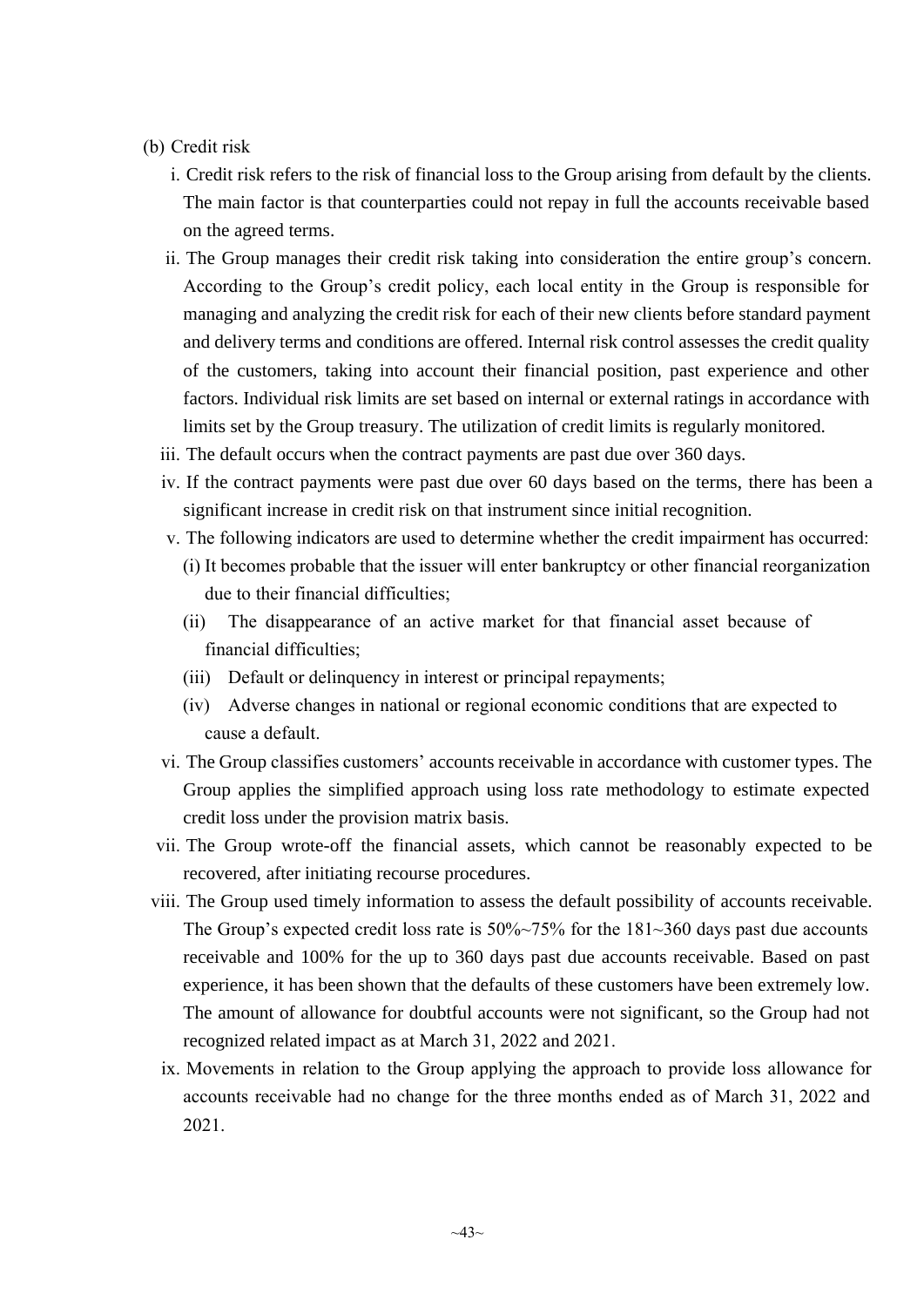#### (c) Liquidity risk

- i.Cash flow forecasting is performed in the operating entities of the Group and aggregated by Group treasury. Group treasury monitors rolling forecasts of the Group's liquidity requirements to ensure it has sufficient cash to meet operational needs.
- ii. Group treasury invests surplus cash in interest bearing current accounts, money market fund and treasury bill, choosing instruments with appropriate maturities or sufficient liquidity to provide sufficient headroom as determined by the abovementioned forecasts. The Group held treasury bills of \$2,917,794, \$3,376,671 and \$3,310,592 as at March 31, 2022, December 31, 2021 and March 31, 2021, respectively, which are expected to immediately generate cash inflows for managing liquidity risk.
- iii.The table below analyses the Group's non-derivative financial liabilities into relevant maturity groupings based on the remaining period at the balance sheet date to the contractual maturity date for non-derivative financial liabilities. The amounts disclosed in the table are the contractual undiscounted cash flows.

| March 31, 2022                       |    | Less than 1 year | Between 1 year and 5 years |  |  |  |  |
|--------------------------------------|----|------------------|----------------------------|--|--|--|--|
| Non-derivative financial liabilities |    |                  |                            |  |  |  |  |
| Accounts payable                     | \$ | 1,237,258        | $\mathcal{S}$              |  |  |  |  |
| Other payables                       |    | 1,169,376        |                            |  |  |  |  |
| Lease liability                      |    | 99,818           | 133,181                    |  |  |  |  |
| December 31, 2021                    |    | Less than 1 year | Between 1 year and 5 years |  |  |  |  |
| Non-derivative financial liabilities |    |                  |                            |  |  |  |  |
| Accounts payable                     | \$ | 1,130,616        | $\mathcal{S}$              |  |  |  |  |
| Other payables                       |    | 2,519,249        |                            |  |  |  |  |
| Lease liability                      |    | 98,946           | 135,625                    |  |  |  |  |
| March 31, 2021                       |    | Less than 1 year | Between 1 year and 5 years |  |  |  |  |
| Non-derivative financial liabilities |    |                  |                            |  |  |  |  |
| Accounts payable                     | \$ | 989,944          | -\$                        |  |  |  |  |
| Other payables                       |    | 835,217          |                            |  |  |  |  |
| Lease liability                      |    | 97,203           | 185,414                    |  |  |  |  |

#### (4) Fair value information

- A. The different levels of inputs to valuation techniques used to measure fair value of financial and non-financial instruments have been defined as follows:
	- Level 1: Quoted prices (unadjusted) in active markets for identical assets or liabilities that the entity can access at the measurement date. A market is regarded as active where a market in which transactions for the asset or liability take place with sufficient frequency and volume to provide pricing information on an ongoing basis.
	- Level 2: Inputs other than quoted prices included within Level 1 that are observable for the asset or liability, either directly or indirectly.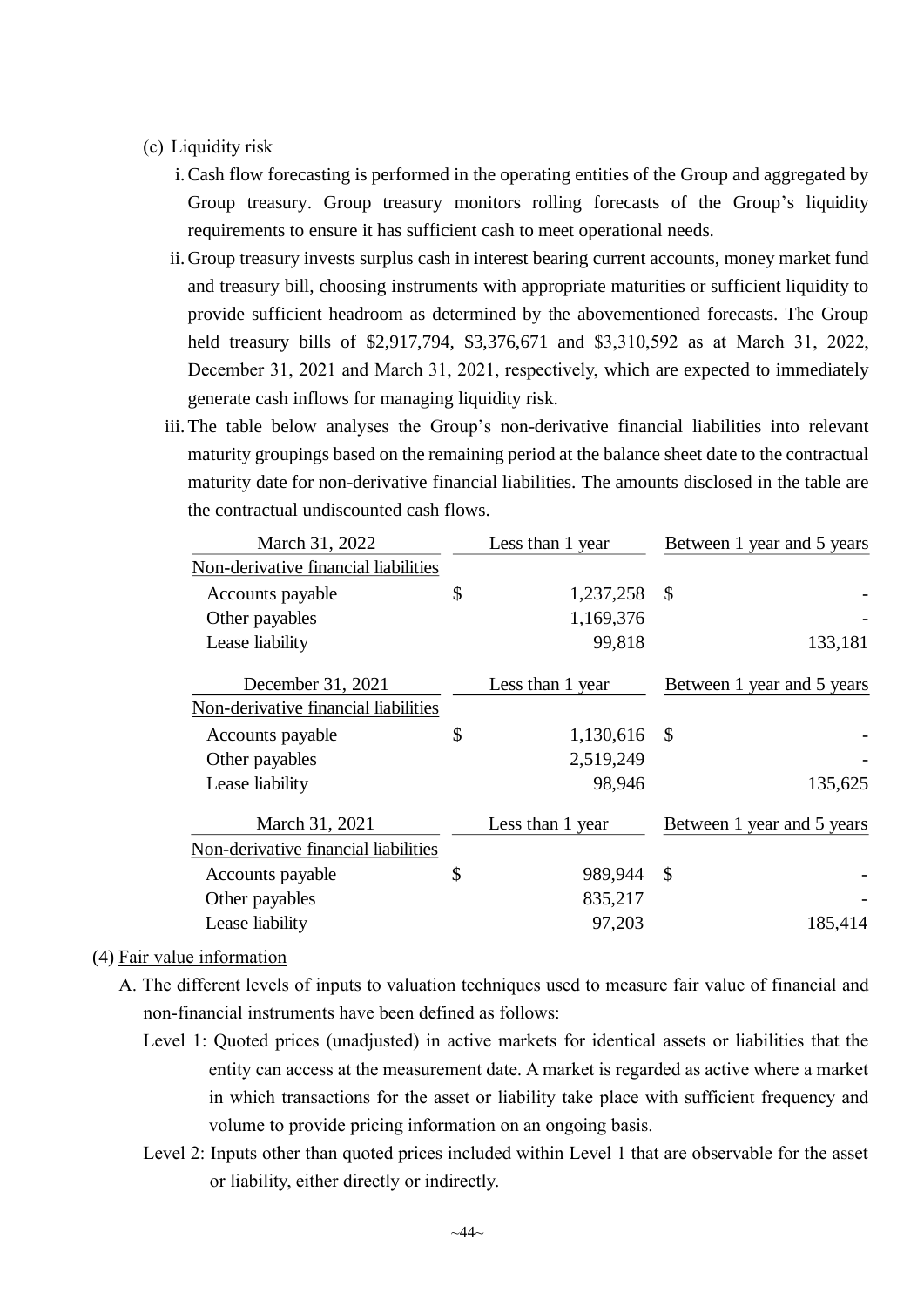Level 3: Unobservable inputs for the asset or liability.

- B. Financial instruments not measured at fair value
	- The book value of financial instruments not measured at fair value, including cash and cash equivalents, accounts receivable, accounts payable and other payables, reasonably approximates their fair value.
- C. There were no financial and non-financial instruments measured at fair value recognized as at March 31, 2022, December 31, 2021 and March 31, 2021.

### 13. ADDITIONAL DISCLOSURES REQUIRED BY THE SECURITIES AND FUTURES BUREAU

- (1) Related information of significant transactions
	- A. Loans granted during the three months ended March 31, 2022: None.
	- B. Endorsements and guarantees provided during the three months ended March 31, 2022: None.
	- C. Marketable securities held as at March 31, 2022 (not including subsidiaries, associates and joint ventures): None.
	- D. Acquisition or sale of the same security with the accumulated cost exceeding \$300 million or 20% of the Company's paid-in capital during the three months ended March 31, 2022: None.
	- E. Acquisition of real estate properties exceeding \$300 million or 20% of the Company's paid-in capital during the three months ended March 31, 2022: None.
	- F. Disposal of real estate properties exceeding \$300 million or 20% of the Company's paid-in capital during the three months ended March 31, 2022: None.
	- G. Purchases from or sales to related parties exceeding \$100 million or 20% of the Company's paidin capital during the three months ended March 31, 2022: None.
	- H. Receivables from related parties exceeding \$100 million or 20% of the Company's paid-in capital as at March 31, 2022: None.
	- I. Derivative financial instruments undertaken during the three months ended March 31, 2022: None.
	- J. Significant inter-company transactions s for the three months ended March 31, 2022: Please refer to table 1.
	- (2) Disclosure information of investee company (not including investees in Mainland China) Please refer to table 2.
	- (3) Disclosure information on indirect investments in Mainland China
		- A. Information on investments in Mainland China: Please refer to table 3.
		- B. The Company's transactions with investee companies in China through other entities outside of Taiwan and China: Please refer to table 1.
	- (4) Disclosure information on major shareholders

There is no shareholder holding greater than 5% stake in the Company at March 31, 2022.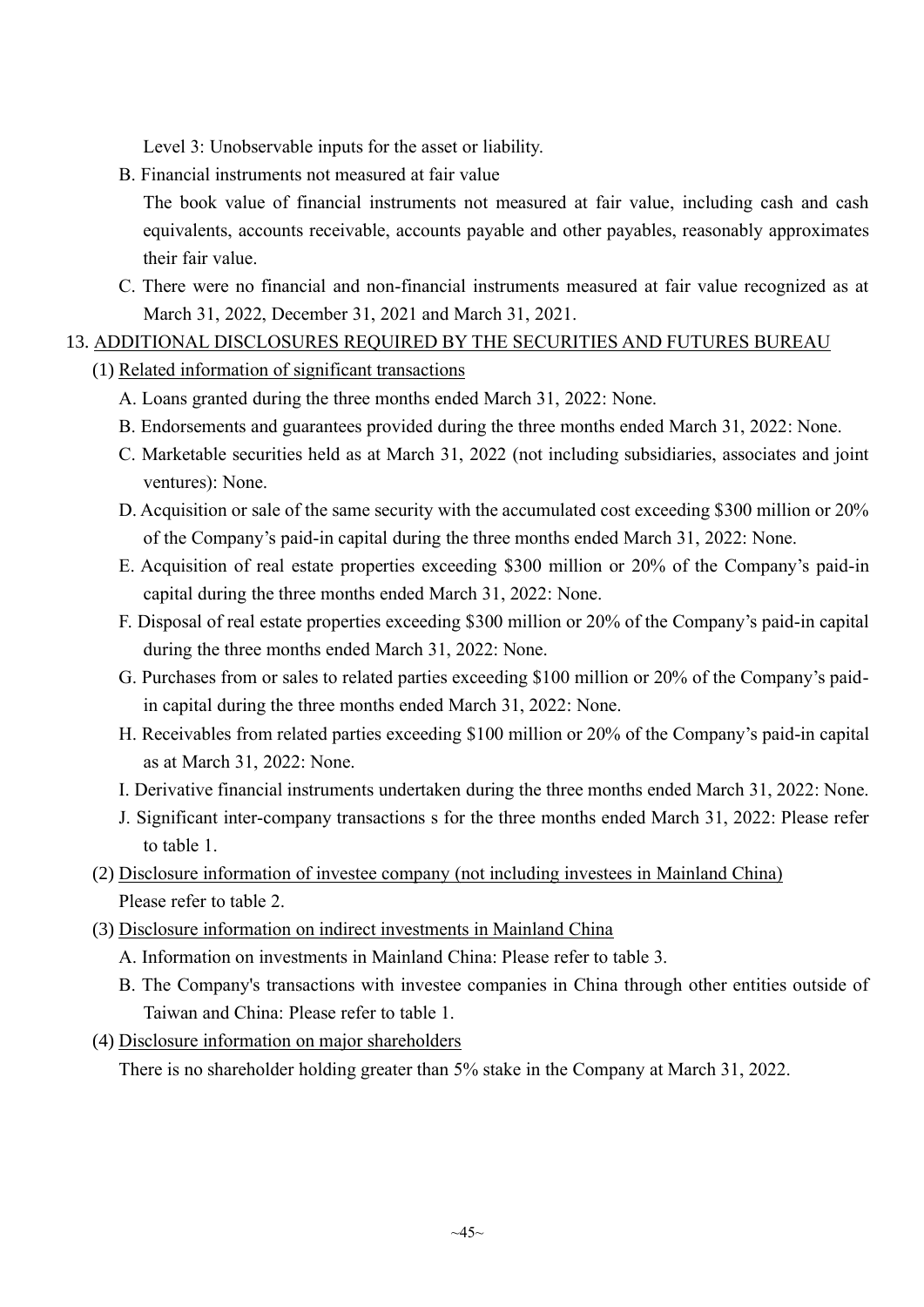## 14. SEGMENT INFORMATION

## (1) General information

The Group operates business only in a single industry. The Board of Directors, who allocates resources and assesses performance of the Group as a whole, has identified that the Group has only one reportable operating segment.

(2) Measurement of segment information

The Group's segment profit or loss, assets and liabilities information are in agreement with its major financial statement information.

(3) Information about segment profit or loss, assets and liabilities

The Group's segment profit or loss, assets and liabilities information are in agreement with its major financial statement information.

(4) Reconciliation for segment income (loss)

The Group's segment profit or loss, assets and liabilities information are in agreement with its major financial statement information.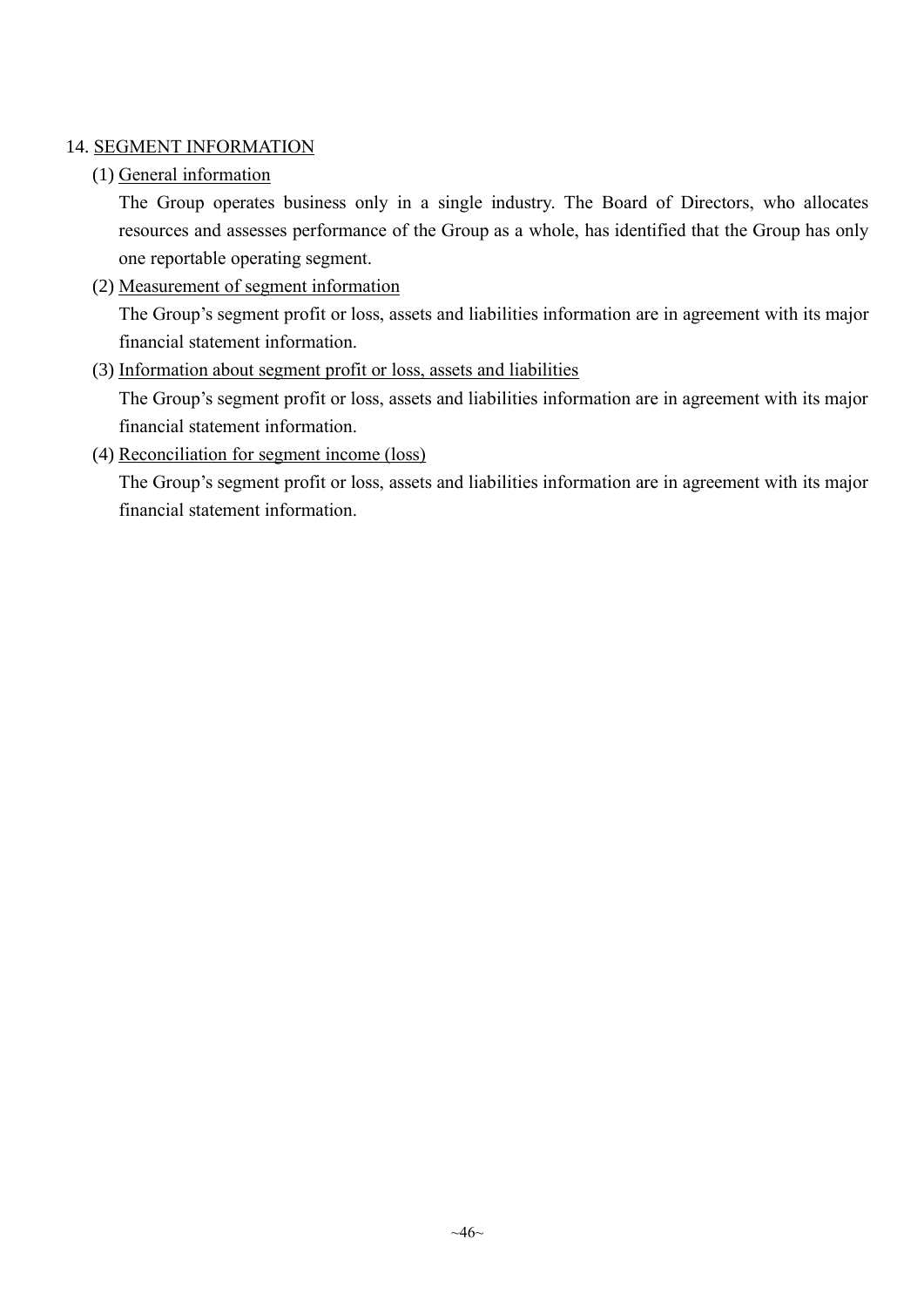#### PARADE TECHNOLOGIES, LTD. AND SUBSIDIARIES

#### SIGNIFICANT INTER-COMPANY TRANSACTIONS DURING THE REPORTING PERIOD

#### FOR THE THREE MONTHS ENDED MARCH 31, 2022

Expressed in thousands of NTD

(Except as otherwise indicated)

|                |                           |                                          |                | Transaction        |                                                                                           |                                                                                           |                                            |  |  |  |  |  |  |
|----------------|---------------------------|------------------------------------------|----------------|--------------------|-------------------------------------------------------------------------------------------|-------------------------------------------------------------------------------------------|--------------------------------------------|--|--|--|--|--|--|
| Number         |                           |                                          | Relationship   | General ledger     |                                                                                           |                                                                                           | Percentage of consolidated total operating |  |  |  |  |  |  |
| (Note 1)       | Company name              | Counterparty                             | (Note 2)       | account            | Amount                                                                                    | <b>Transaction terms</b>                                                                  | revenues or total assets (Note 3)          |  |  |  |  |  |  |
| $\overline{0}$ | Parade Technologies, Ltd. | Parade Technologies, Inc.                | (1)            | Service expense \$ | 377,966                                                                                   | In accordance with the agreement, depend on the<br>financial condition of the paying firm | 6%                                         |  |  |  |  |  |  |
|                |                           |                                          | (1)            | Other receivables  | 9,775                                                                                     | In accordance with the agreement, depend on the<br>financial condition of the paying firm | 0%                                         |  |  |  |  |  |  |
|                |                           | Parade Technologies Korea, Ltd.          | (1)            | Service expense    | 6,296                                                                                     | In accordance with the agreement, depend on the<br>financial condition of the paying firm | 0%                                         |  |  |  |  |  |  |
|                |                           | (1)                                      | Other payables | 1,961              | In accordance with the agreement, depend on the<br>financial condition of the paying firm | 0%                                                                                        |                                            |  |  |  |  |  |  |
|                |                           | Parade Technologies, Inc.<br>(Shanghai)  | (1)            | Service expense    | 184,413                                                                                   | In accordance with the agreement, depend on the<br>financial condition of the paying firm | 3%                                         |  |  |  |  |  |  |
|                |                           | (1)                                      | Other payables | 302,884            | In accordance with the agreement, depend on the<br>financial condition of the paying firm | 1%                                                                                        |                                            |  |  |  |  |  |  |
|                |                           | Parade Technologies, Ltd.<br>(Nanjing)   | (1)            | Service expense    | 119,073                                                                                   | In accordance with the agreement, depend on the<br>financial condition of the paying firm | 2%                                         |  |  |  |  |  |  |
|                |                           | (1)                                      | Other payables | 130,946            | In accordance with the agreement, depend on the<br>financial condition of the paying firm | 1%                                                                                        |                                            |  |  |  |  |  |  |
|                |                           | Parade Technologies, Ltd.<br>(Chongqing) | (1)            | Service expense    | 10,601                                                                                    | In accordance with the agreement, depend on the<br>financial condition of the paying firm | 0%                                         |  |  |  |  |  |  |
|                |                           |                                          | (1)            | Other payables     | 3,191                                                                                     | In accordance with the agreement, depend on the<br>financial condition of the paying firm | 0%                                         |  |  |  |  |  |  |

Note 1: The numbers filled in for the transaction company in respect of inter-company transactions are as follows:

(1)Parent company is '0'.

(2)The subsidiaries are numbered in order starting from '1'.

subsidiaries refer to the same transaction, it is not required to disclose twice. For example, if the parent company has already disclosed its transaction with a subsidiary, then the subsidiary is not required to disclose Note 2: Relationship between transaction company and counterparty is classified into the following three categories; fill in the number of category each case belongs to (If transactions between parent company and subsidiar for transactions between two subsidiaries, if one of the subsidiaries has disclosed the transaction, then the other is not required to disclose the transaction.):

(1)Parent company to subsidiary.

(2)Subsidiary to parent company.

(3)Subsidiary to subsidiary.

Note 3: Regarding percentage of transaction amount to consolidated total operating revenues or total assets, it is computed based on period-end balance of transaction to consolidated total assets for balance sheet accounts accumulated transaction amount for the period to consolidated total operating revenues for income statement accounts.

Note 4: The Company may decide to disclose or not to disclose transaction details in this table based on the Materiality Principle.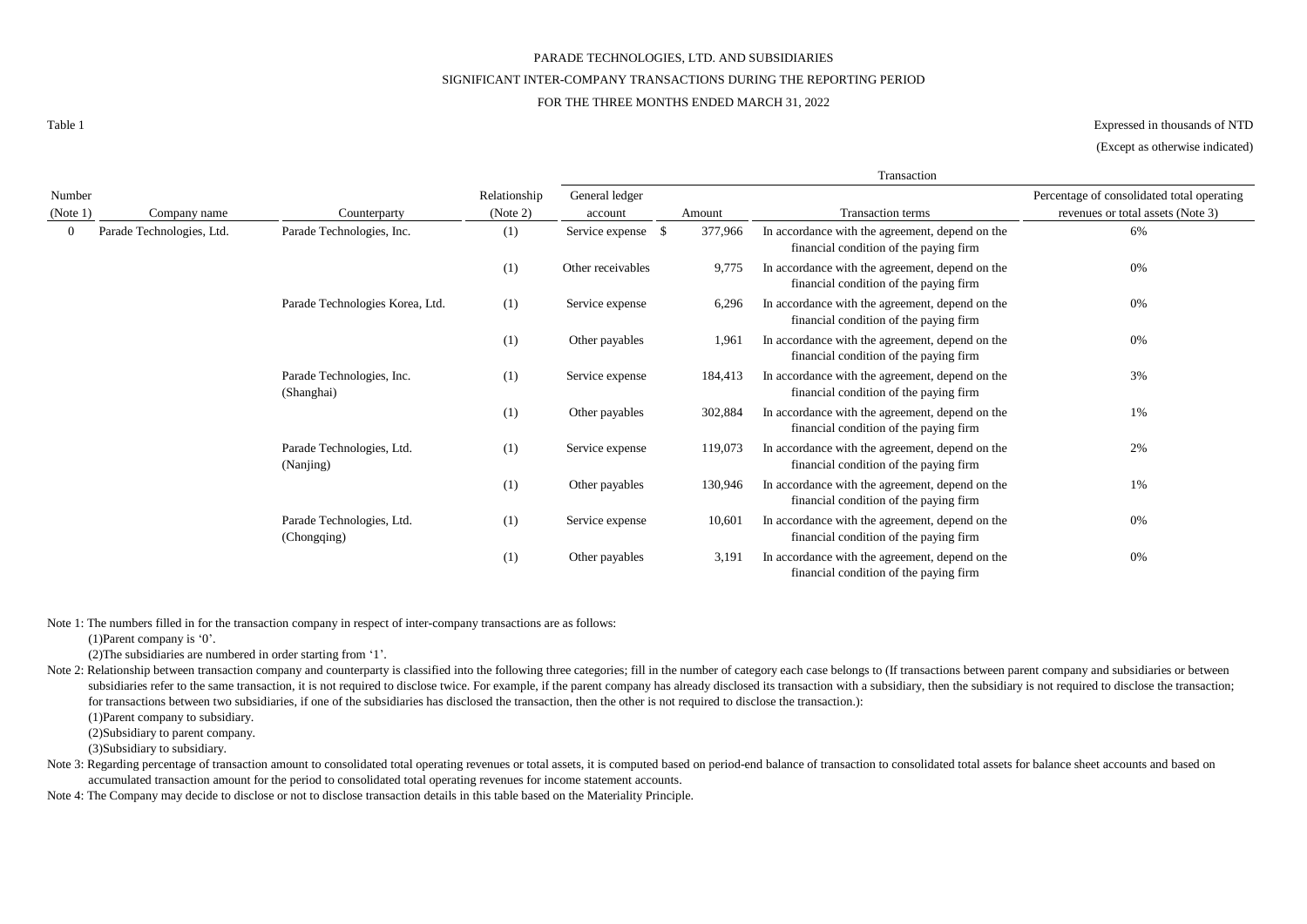#### PARADE TECHNOLOGIES, LTD. AND SUBSIDIARIES

#### INFORMATION ON INVESTEES

#### FOR THE THREE MONTHS ENDED MARCH 31, 2022

Expressed in thousands of NTD

|             |                                       |                         |                                                                                                                          |    |                           |               |                  |                             |      |              |                                                             | (Except as otherwise indicated)                                           |          |
|-------------|---------------------------------------|-------------------------|--------------------------------------------------------------------------------------------------------------------------|----|---------------------------|---------------|------------------|-----------------------------|------|--------------|-------------------------------------------------------------|---------------------------------------------------------------------------|----------|
|             |                                       |                         |                                                                                                                          |    | Initial investment amount |               |                  | Shares held as at 3/31/2022 |      |              | Net income of the<br>investee for the three<br>months ended | Investment income<br>recognised by the<br>Company for the<br>three months |          |
|             | Investee                              |                         | Main business                                                                                                            |    | Balance as at             | Balance as at |                  |                             |      |              | 3/31/2022                                                   | ended 3/31/2022                                                           |          |
| Investor    | (Notes 1 and 2)                       | Location                | activities                                                                                                               |    | 3/31/2022                 | 1/1/2022      | Number of shares | Ownership (%)               |      | Book value   | (Note $2(2)$ )                                              | (Note 2(3))                                                               | Footnote |
| The Company | Parade<br>Technologies,<br>Inc.       | United<br><b>States</b> | Providing sales and marketing,<br>general and administrative, and<br>research and development services<br>to the Company | S. | $37,219$ \$               | 37,219        | 10,000           | 100.00                      | - \$ | 2,314,050 \$ | 56,859 \$                                                   | 56,859                                                                    |          |
| The Company | Parade<br>Technologies<br>Korea, Ltd. | South<br>Korea          | Providing sales and marketing,<br>general and administrative services<br>to the Company                                  |    | 1,432                     | 1,432         | 10,000           | 100.00                      |      | 18,623       | 296                                                         | 296                                                                       |          |
| The Company | Pinchot Ltd.                          |                         | Cayman Providing administrative services<br>to the Company                                                               |    | 29                        | 29            | 1,000            | 100.00                      |      | 29           | $\overline{\phantom{a}}$                                    | $\overline{\phantom{a}}$                                                  |          |

Note 1: If a public company is equipped with an overseas holding company and takes consolidated financial report as the main financial report according to the local law rules, it can only disclose the information of the ov holding company about the disclosure of related overseas investee information.

Note 2: If situation does not belong to Note 1, fill in the columns according to the following regulations:

(1)The columns of 'Investee', 'Location', 'Main business activities', Initial investment amount' and 'Shares held as at 3/31/2022' should fill orderly in the Company's (public company's) information on investees and every directly or indirectly controlled investee's investment information, and note the relationship between the Company (public company) and its investee each (ex. direct subsidiary or indirect subsidiary) in the 'footnote' column.

(2)The 'Net income (loss) of the investee for the three months ended 3/31/2022 column should fill in amount of net income (loss) of the investee for this period.

(3)The 'Investment income (loss) recognised by the Company for the three months ended 3/31/2022 column should fill in the Company (public company) recognised investment income (loss) of its direct subsidiary and recognised investment income (loss) of its investee accounted for under the equity method for this period. When filling in recognised investment income (loss) of its direct subsidiary, the Company (public company) should confirm that direct subsidiary's net income (loss) for this period has included its investment income (loss) which shall be recognised by regulations.